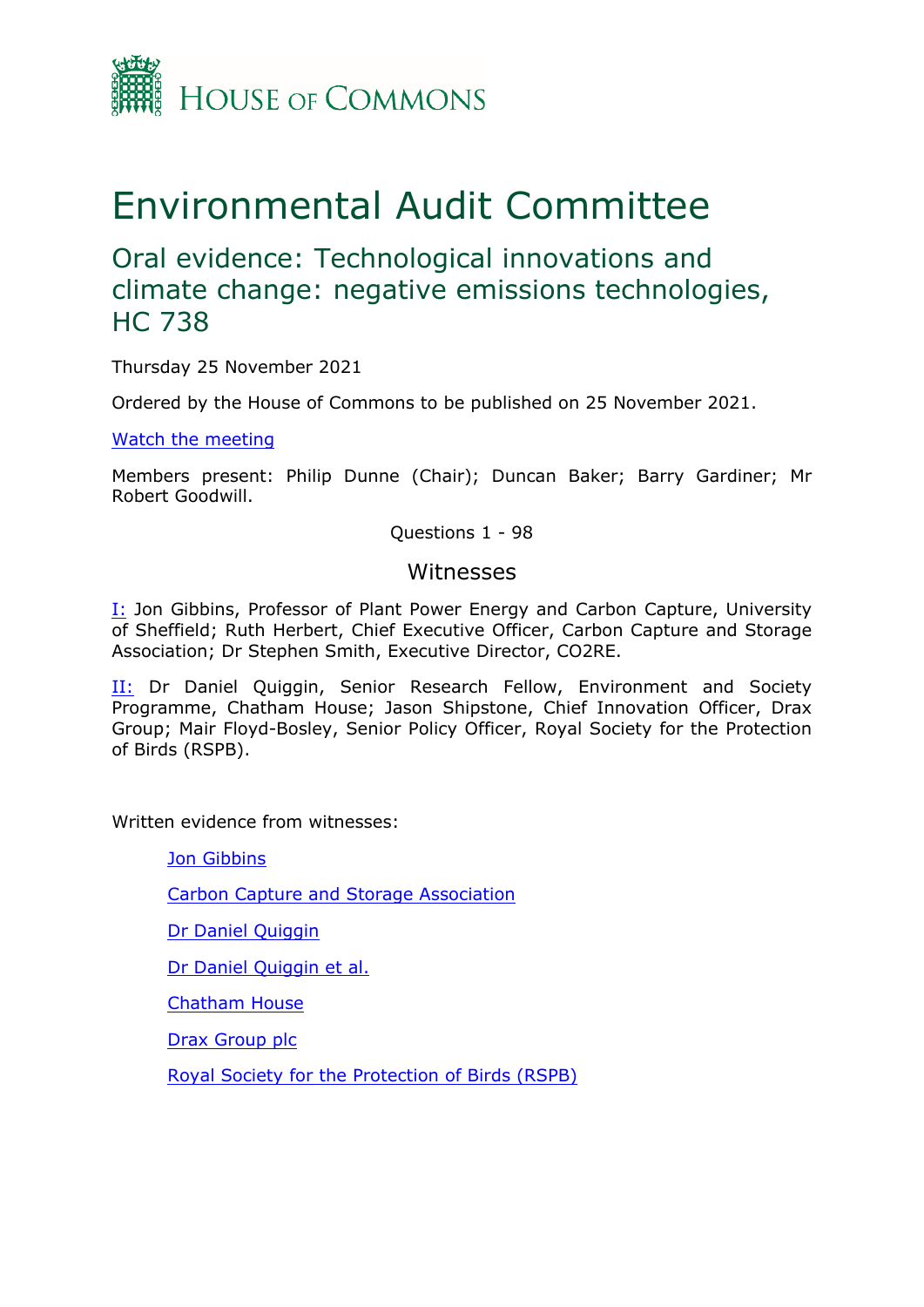

## <span id="page-1-0"></span>Examination of witnesses

Witnesses: Professor Jon Gibbins, Ruth Herbert and Dr Stephen Smith.

Q1 **Chair:** Good morning and welcome to the Environmental Audit Committee for our first of two public oral evidence sessions on negative emissions technologies as part of our technological innovations and climate change framework inquiry. We are pleased today to have two panels. We will kick off our first by inviting each of you just to explain briefly the relevance of your work to the work that we are doing. We will start with Ruth Herbert, who has just been appointed as the new chief executive of the Carbon Capture and Storage Association, having worked previously in the Department in this area.

*Ruth Herbert:* That is correct. I am Ruth Herbert, chief executive of the Carbon Capture and Storage Association. We are the trade association promoting the commercial deployment of carbon capture, utilisation and storage. My background is that I have spent the last 10 years working on electricity market reform and, prior to that, on international carbon capture and storage policy in the UK Government. I am one month into my new role, so I am pleased to be here.

Q2 **Chair:** Welcome. We will try to be gentle. Welcome also to Dr Steve Smith, who is the director of CO2RE. Could you say what CO2RE does?

*Dr Smith:* CO2RE is the UK's research hub on greenhouse gas removal, as we are calling it, also known as negative emissions, which commenced in May of this year, funded by UK Research and Innovation. I am based at the University of Oxford.

Q3 **Chair:** Thank you very much. We are also joined by another academic, Professor Jon Gibbins, from the University of Sheffield, where he is the director of the UK Carbon Capture and Storage Research Centre.

*Professor Gibbins:* That is right. I have been working on and coordinating research activity in carbon capture and storage for about 20 years. I have to say that, not much more than five years ago, I nearly lost my job for saying that direct air capture was a very useful thing to be researching. It was not very popular even that recently.

Q4 **Chair:** We look forward to you explaining why you said that during the course of this session. I am going to start with Steve. Interest in these technologies has been around, as we have just heard from Jon, for decades, but there has been very little deployment. Could you just set the scene for us by giving us a quick tour d'horizon of the various technologies that are in different stages of development and which, in your view, are closest to market for the UK?

*Dr Smith:* Broadly defined, negative emissions technologies are activities that capture greenhouse gases—and we are talking principally about carbon dioxide—from the atmosphere and then convert and/or durably store them out of the atmosphere. This is different in kind from reducing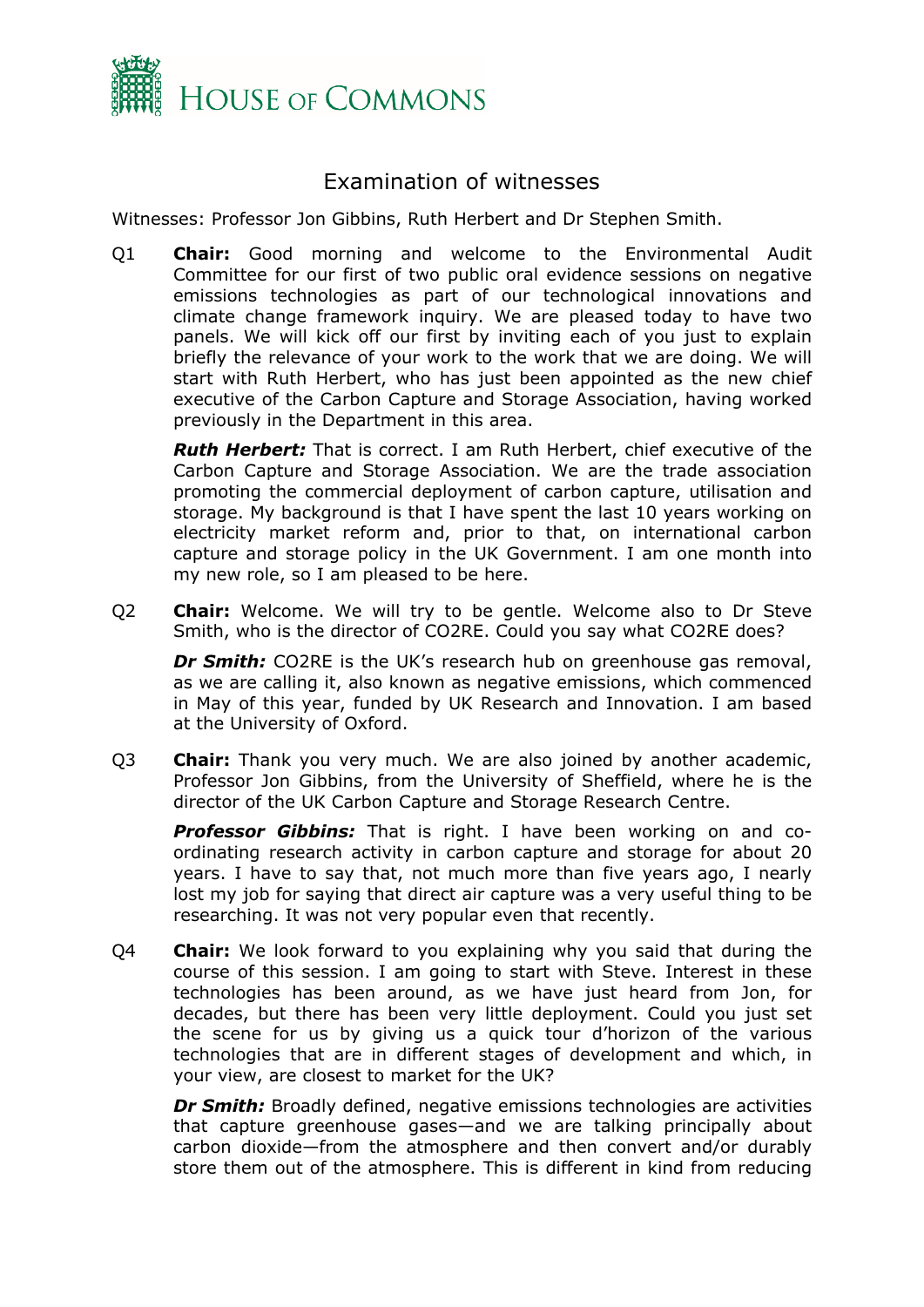

emissions, which is not putting the greenhouse gases up there in the first place.

It is also overlapping but not the same as carbon capture and storage, which is a term that I am sure we are going to be talking about as well. Carbon capture and storage can be applied to fossil fuel or fossil carbon sources, in which case it is an emissions reduction technology; you are avoiding putting that carbon into the atmosphere. When coupled to other methods, such as working with biomass or direct air capture, that is greenhouse gas removal, because you are taking it from the atmosphere, just to be clear on those terms.

In terms of which techniques constitute negative emissions technologies, or NETs for short, there is a really broad range, in a similar way to the fact that there is a really broad range of ways to reduce emissions. You could start with the very natural, well-known approaches such as planting trees or enhancing soil carbon, and work right through to what are viewed as more technological, less biological, more chemical approaches such as direct air capture and CCS.

It is important to highlight that there is a very broad range in between. There is BECCS, which is bioenergy with carbon capture and storage, and that is a broad term for a family of technologies, so it is also important to be aware that there are very different varieties of BECCS, using different feedstocks and different types of biomass, converting it into liquid fuels, electricity, heat or biogas.

There are also other approaches that are not BECCS or direct air capture and storage—BECCS and DACS—but involve, for instance, converting biomass into biochar, which you can plough into soils. People are looking at enhanced weathering, which is using alkaline minerals that soak up  $CO<sub>2</sub>$ . You can spread those on the ground or use them in a variety of different ways. You can also use biomass not for energy but in construction, for instance. It is worth highlighting that there is a very wide range. Essentially, all of these are at zero or close to zero levels of deployment, certainly in the UK, arguably with the exception of planting trees, but even there the Government have a policy and targets that we are not meeting.

A lot of pathways and—essentially, all pathways, certainly at the global level—to achieving our goals as set out in the Paris agreement involve scaling up these negative emissions technologies, alongside very wideranging cuts in emissions, of course.

Q5 **Chair:** You said that there has been zero deployment at this point. If you just use the TRL descriptor of progress, for technological readiness levels, do we have any that are close to being deployable?

**Dr Smith:** "Close to zero" is the more accurate answer. If we look at direct air capture and go to that end of the spectrum, for instance, there are something along the lines of 19 plants that are in existence and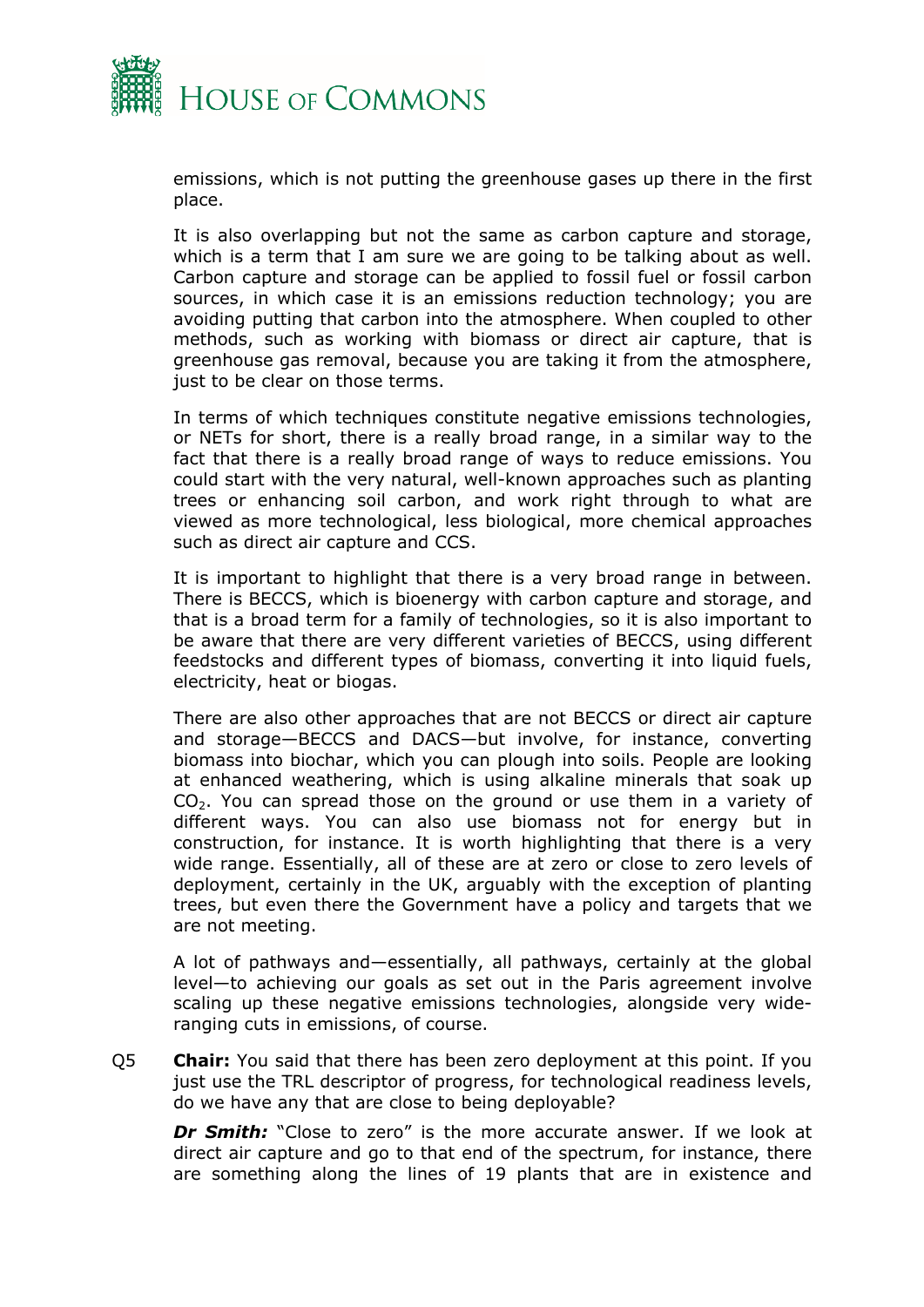

operating, but they are very much small scale and pilot scale. There is quite a lot of excitement about a new plant in Iceland, which is hoping to capture 4,000 tonnes of  $CO<sub>2</sub>$  per year, but that is the largest-scale project that we have at the moment. There is one in the pipeline in the States not built yet—that is hoping to capture a million tonnes of  $CO<sub>2</sub>$  per year. That is the really cutting edge of deployment for direct air capture.

When you use the technology readiness scale, people say that that is in the region of four to seven or thereabouts, in the mid-range, but I defer to my fellow expert here, who may have a bit more on DACS specifically.

**Professor Gibbins:** I would agree that there is a plant for a million tonnes being planned but still to be built. The point I was going to make is about BECCS. There is a significant-sized BECCS plant running in the US at the moment. It is based on ethanol production by fermentation and taking the carbon dioxide from that. It is not something that we are likely to do in the UK, but nonetheless the technology is there.

Where I disagree is on saying that particularly technologies like direct air capture are not distinct from carbon capture and storage. If you do not treat technologies that are, essentially, unlimited by natural constraints as just another way of capturing fossil carbon, you introduce perverse incentives. It should be a matter of judgment as to whether you choose to capture at point—with, in many cases, disadvantages because you have distributed sources, small sources and intermittent sources—or to capture via the atmosphere, where you can do it anywhere in the world, operate 24/7 and achieve economies that way. It could well be a lot cheaper to do it that way in very many cases.

Q6 **Chair:** Is that arguing in favour of direct air capture as a more universally applicable technology?

*Professor Gibbins:* I am arguing only in favour of not treating it as something different from point source capture, because it is inconsistent and may introduce perverse incentives. I am not saying that you should do it. You should do it if it makes sense, but you should be allowed to do it in whatever quantity you want to achieve the purpose. It may be cheaper and more saleable than doing point source capture from fossil fuel use.

Q7 **Chair:** I am going to come to Ruth in a second, but sticking with you, Jon, if I may, you have been working on carbon capture, usage and storage for, as you said, 20 years. What is it that has been holding back the development of that technology? Is it the case that the UK is quite well placed to be able to participate in such schemes, given our depletion of oil and gas reserves and the fact that the caverns in which such storage might take place are available here, whereas they are not in many other countries in Europe?

*Professor Gibbins:* What has been holding it back, in a sense, is the change in the targets that we are trying to achieve. Originally, CCS in the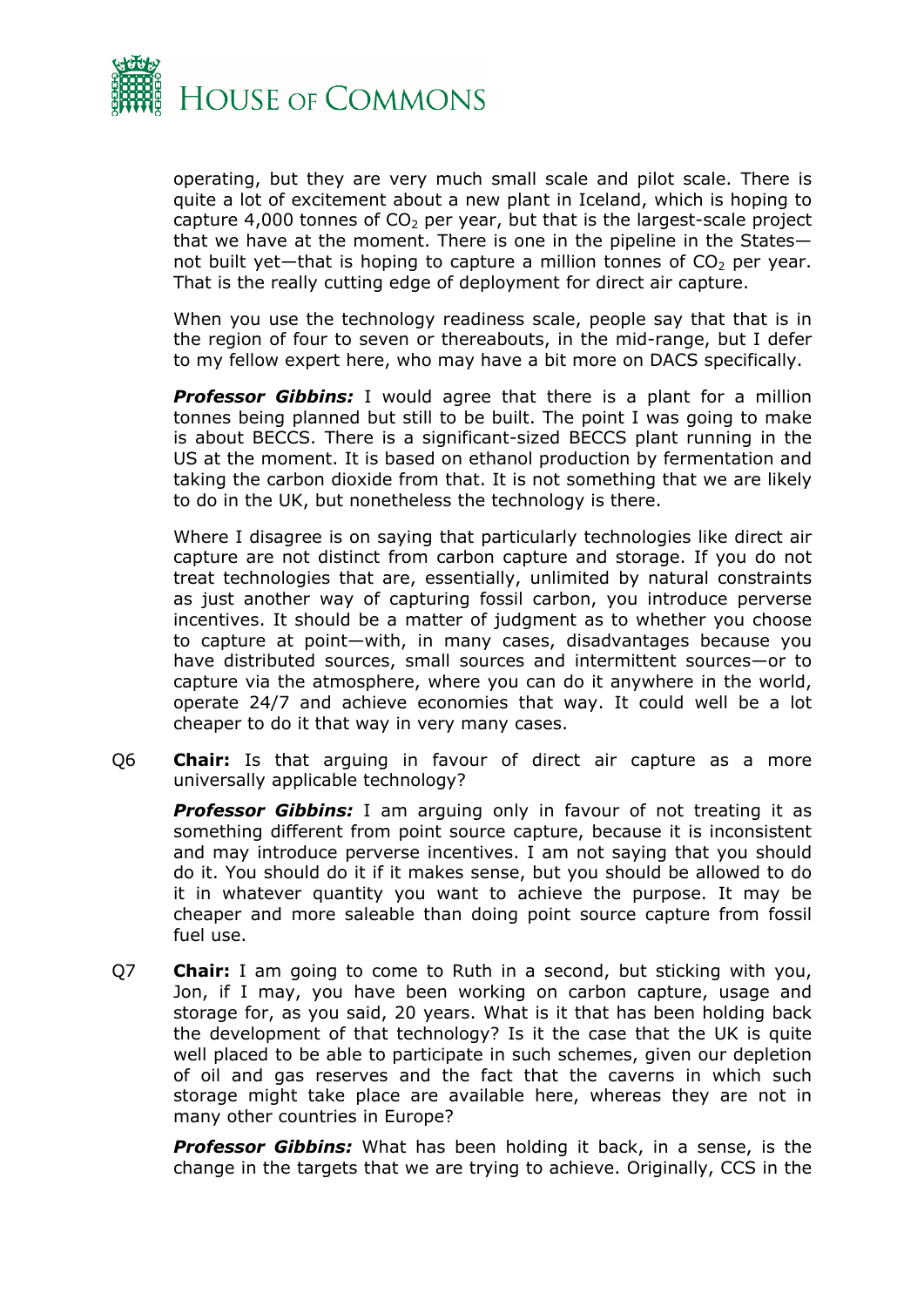

UK was a matter of keeping coal in the mix. After the recession and shale gas came in, new coal plants were no longer considered to be necessary. We then had CCS looking at an 80% reduction target for 2050. Again, it was necessary but it was further down the line. We now have a net zero target, which makes CCS much more obviously required than the negative emissions technologies.

I might add that, if you look at all the IPCC predictions for 1.5°C, they all go net negative immediately after 2050. On past performance, as policy catches up with science, I would predict that we are going to be looking at how you deliver net negative within another decade. That is all that has been holding it up. We have been trying to get different targets. The coal one was all ready to go, and then, as I say, coal disappeared because of the recession and shale gas.

Q8 **Chair:** It is more a policy issue than a technology issue.

**Professor Gibbins:** It is policy as delivering climate science. It is an understanding of the climate science that is required. As regards assets for  $CO<sub>2</sub>$  storage, we are very well favoured with that. We could use old oil and gas reservoirs, but we also have a lot of aquifer storage in areas related to those geographical areas. We have the right geology for it, but it is a lot more than oil and gas reservoirs.

Q9 **Chair:** I am sure we will come on to a bit more of that shortly. Ruth, given your prior role at the centre of Government on many of these issues, how important are negative emissions technologies for the UK in delivering a net zero Britain by 2050?

*Ruth Herbert:* They are really important. As Jon said, in the net zero strategy that was recently published, the Government set a short-term target of 5 million tonnes a year of  $CO<sub>2</sub>$  from these technologies being stored by 2030, and also a pathway that ramped that up to 23 million tonnes by 2035 and 75 million to 81 million tonnes by 2050, so a real ramp-up of these technologies. They are essential for decarbonising hardto-abate sectors like cement, chemicals and agriculture, where, as Jon said, at the moment it is difficult to abate the source of the emissions. Therefore, these technologies allow us to have negative emissions that can offset those sectors.

Q10 **Chair:** Without wanting to stray into my colleague's next set of questions, can you just give us a flavour of whether the Treasury is fully behind that kind of trajectory? One would imagine that this is going to require a certain amount of pump-priming.

*Ruth Herbert:* With all the carbon capture, usage and storage technologies that were announced with targets in the net zero strategy, including blue hydrogen, which is hydrogen production in CCS, and CCS on industrial emissions point sources, it has been recognised that all of those things need support from the Government. In some cases—for example, industrial carbon capture—they will have upfront capital as well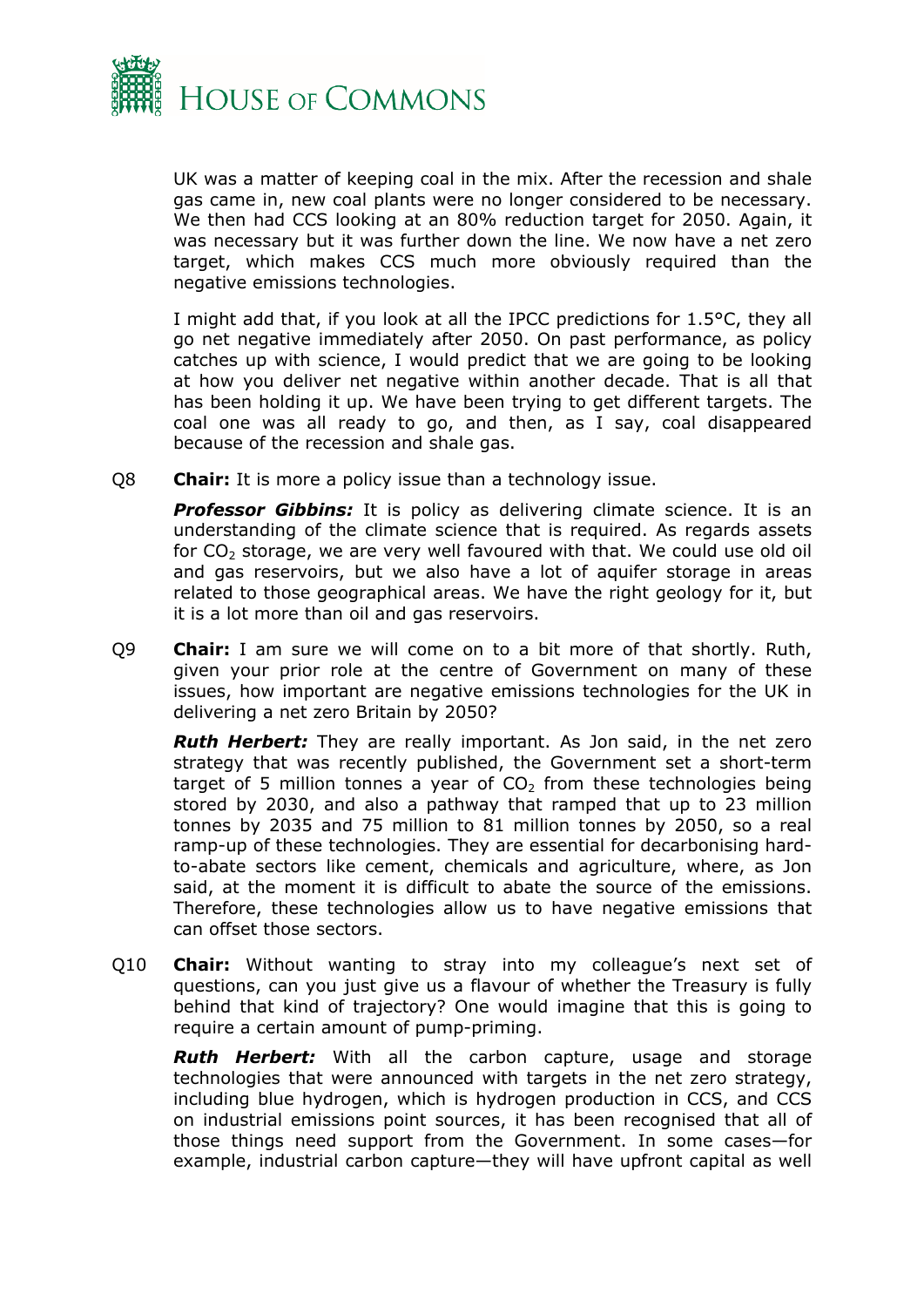

as a business model that gives them operational funding for the period of operation of the technology.

What has not been announced is how that is going to be funded, so the Treasury's net zero review did not announce how it was going to fund those business models. Business models for dispatchable power generation with CCUS and industrial CCUS have been developed and are on track to be agreed. The challenge is that business models for these technologies—BECCS and DACS—that have a negative emissions potential are behind and have not been developed yet. They are trailing the others and yet they have a target for 2030 and a ramp-up that is just as challenging as the others.

Q11 **Barry Gardiner:** The 10-point plan said that £12 billion was going to be coming from the Treasury. How realistic are the targets? I take it that, if one could put you in a box, it would be the box of believers, but there are those who are non-believers. Sceptics such as the National Grid Electricity Systems Operator have said, "NETS should therefore be a technology of last resort, as trying to remove carbon dioxide once it's been emitted is, in most cases, much harder and more energy intensive than avoiding emitting in the first place". The European Academies Science Advisory Council said that the modelling in this area has been overly optimistic.

Professor Gibbins, your biography says that you have been going at this for 40 years. I do not know whether that is accurate or not.

**Professor Gibbins:** It is 20 years.

**Barry Gardiner:** 20 years is probably more generous.

*Professor Gibbins:* 40 years in power and energy.

Q12 **Barry Gardiner:** You have seen how Governments have successively promised in this area and then rowed back from those promises.

*Professor Gibbins:* I have seen a lot of things started and, in a lot of cases, it has not been that Government have pulled back; it has been that things have changed or that projects were, in fact, not pointed in the right direction when they started. Clearly, the industry does need to happen, to happen at scale and to prove itself. That goes without saying, but, as I explained, the biggest failure in the UK was around putting carbon capture and storage on new coal plants. Government did very well. I do not know if any of you were there but, at the end of the session in 2009, the 2010 Energy Act was passed, which included the CCS levy, with £11 billion in it, which I think is still on the books, if anybody wants to use it, by the way. That would have paid for carbon capture and storage on a fleet of new coal plants. It was all there and the Government were behind it. As I said, we had the recession, we did not need the coal plants and they did not get built.

Q13 **Barry Gardiner:** What happened was the £4 billion for the pilot projects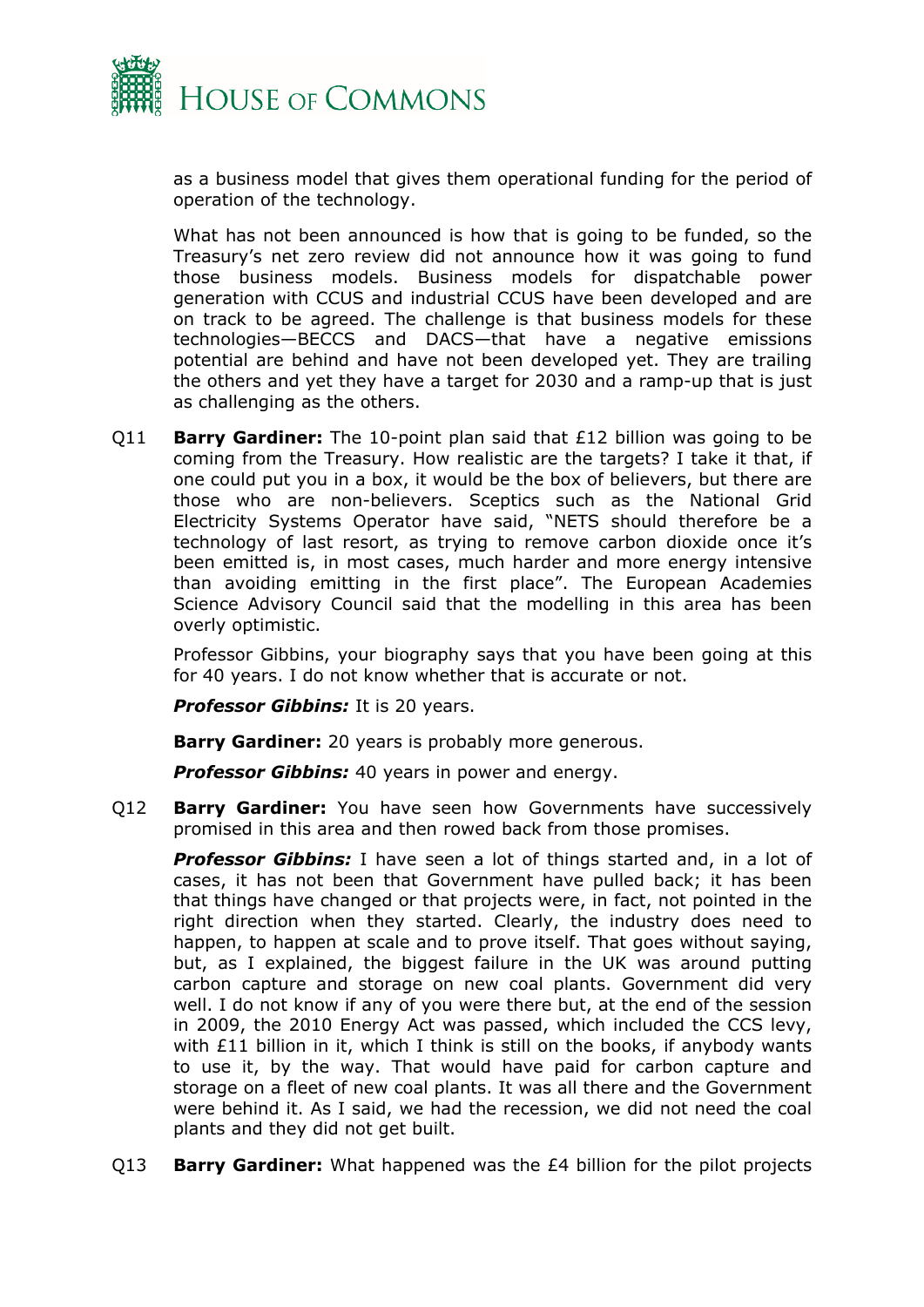

at White Rose—

*Professor Gibbins:* No, this was before White Rose; this is the wave before that.

Q14 **Barry Gardiner:** But that £4 billion was pulled, was it not?

#### *Professor Gibbins:* No.

**Barry Gardiner:** Yes, it was. It was taken out of the budget. Ruth Herbert may remember it. She was at the Department at the time.

*Professor Gibbins:* It was pulled, but at the stage it was pulled, White Rose had not got storage sorted out and there was only one projectessentially, Peterhead. We can discuss why that project might not have been funded, but there were reasons why it did not necessarily meet the criteria that were around at the time.

Q15 **Barry Gardiner:** So the modelling was overly optimistic.

**Professor Gibbins:** To be honest, partly because of the terms and conditions under which it was implemented, the project was not a very attractive one by the time it came to be considered. It was a relatively small project, it was undersized to be economic, and the way it was implemented did not easily allow expansion, even to more units on the same site.

*Dr Smith:* That is carbon capture and storage specifically. If we are talking about NETs generally and the pathway that you outlined in the Government's strategy, Ruth, is it realistic? If your metric is whether the Government's pathway is consistent with the range of studies by independent experts such as the Committee on Climate Change, then yes, it is realistic. Clearly, it is very stretching, but an awful lot of things across the board are stretching to achieve net zero by 2050.

How do we find out more? There is an awful lot of learning by doing to be done with negative emissions technologies. There is a lot of scope for innovation. We do not really know the precise forms of direct air capture, bioenergy with CCS and the broader range that I touched on that will really work, but we find out by trying them. The other way that we make it realistic is by really keeping going with emissions reductions, so this is not a get-out.

 $CO<sub>2</sub>$  is a waste problem and, in other forms of waste, we have a waste hierarchy, where the first thing to do is to cut emissions. We do not just leave it at that. We also sweep streets and we have bins. We need to get to the same place with carbon dioxide.

*Ruth Herbert:* I would support that. In terms of what you quoted there, when you look at the graph of what is needed by 2050, this is always the bit at the top, because it is the more expensive bit. When you cannot do anything else, you do this, but to get to that point, you have to be developing it from now. The really exciting thing is that industry is up for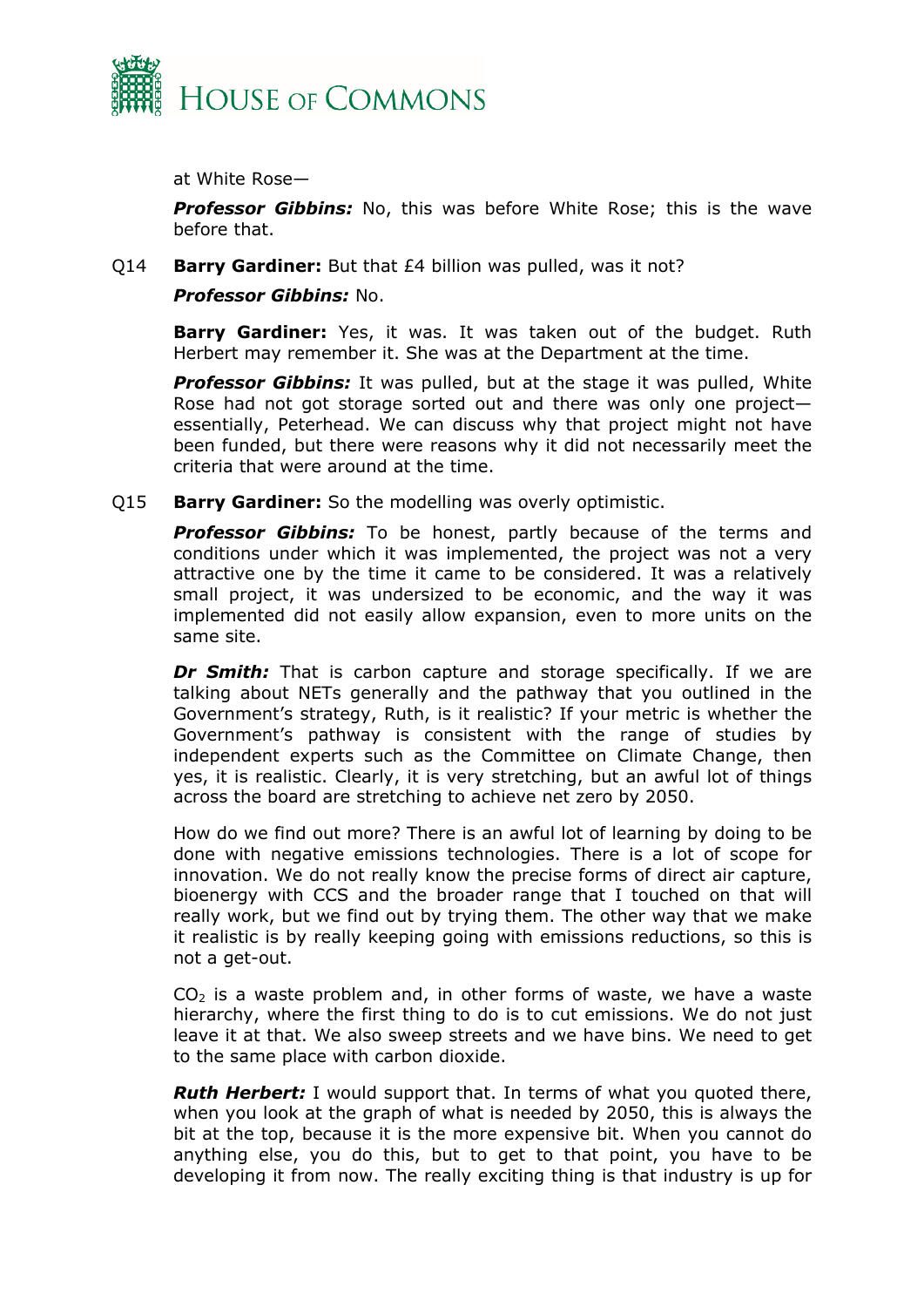

this. The two clusters that have been announced as part of track 1 CCUS clusters have projects within them. Drax has a BECCS project that can connect to the East Coast Cluster. Within the HyNet cluster, there is the Viridor project in Runcorn, which is an energy-from-waste project that will also capture the emissions and store them within the HyNet cluster.

There are some projects like Velocys, which is looking at waste to sustainable aviation fuel conversion with permanent carbon capture and storage in the Humber region. You have these projects coming forward, so the 5 million tonnes by 2030 is stretching, but there are projects there. We need to see if they succeed in the phase 2 competition.

Q16 **Barry Gardiner:** Let me ask you more about the investment, which is going to be critical. In their 10-point plan, the Government have £12 billion to do this development and pump-priming, but they also say that there will need to be a total of up to £48 billion, including £36 billion from the private sector. It is difficult to see that sort of level of funding coming in from the private sector for the development of something, because £36 billion without knowing how you are getting your return on that investment is really challenging for an investor. Which financial directors are going to sign this off? Where do you see that coming from?

*Ruth Herbert:* That is where the business models are really important and very similar to what we did with offshore wind under electricity market reform. That worked before. We had contracts for difference, which were long-term, private law contracts that provided, essentially, revenue stability for those projects. They topped up the difference between operating an equivalent technology. The carbon-based CfD is being designed for industrial carbon capture, for example, which will use the carbon price and then provide a top-up to the cost of running that plant. That is the way that we believe investors can have confidence in investing.

Q17 **Barry Gardiner:** What is that going to do to energy prices? Ultimately, I take it that it is going to be the consumer who is therefore going to pay for that.

*Ruth Herbert:* I was talking about industrial carbon capture there, so it is relating to the carbon price. It is nothing to do with energy. That is completely separate from energy. It is a similar concept to what was done in electricity market reform, but instead of the electricity price, it is the carbon price. As I said before, the Government have talked about announcing the funding envelope in 2022, which they said, in their net zero strategy, they would announce in the coming year, to set out how they will fund those payments under the contract. We do not know.

As I said, the Treasury's review on who should pay for this kind of thing whether it should be general taxation or levies—has not come out with firm conclusions yet about how they will pay for that differential, but that is the business model that has been proposed, and industry are confident that they can move forward to invest on that basis.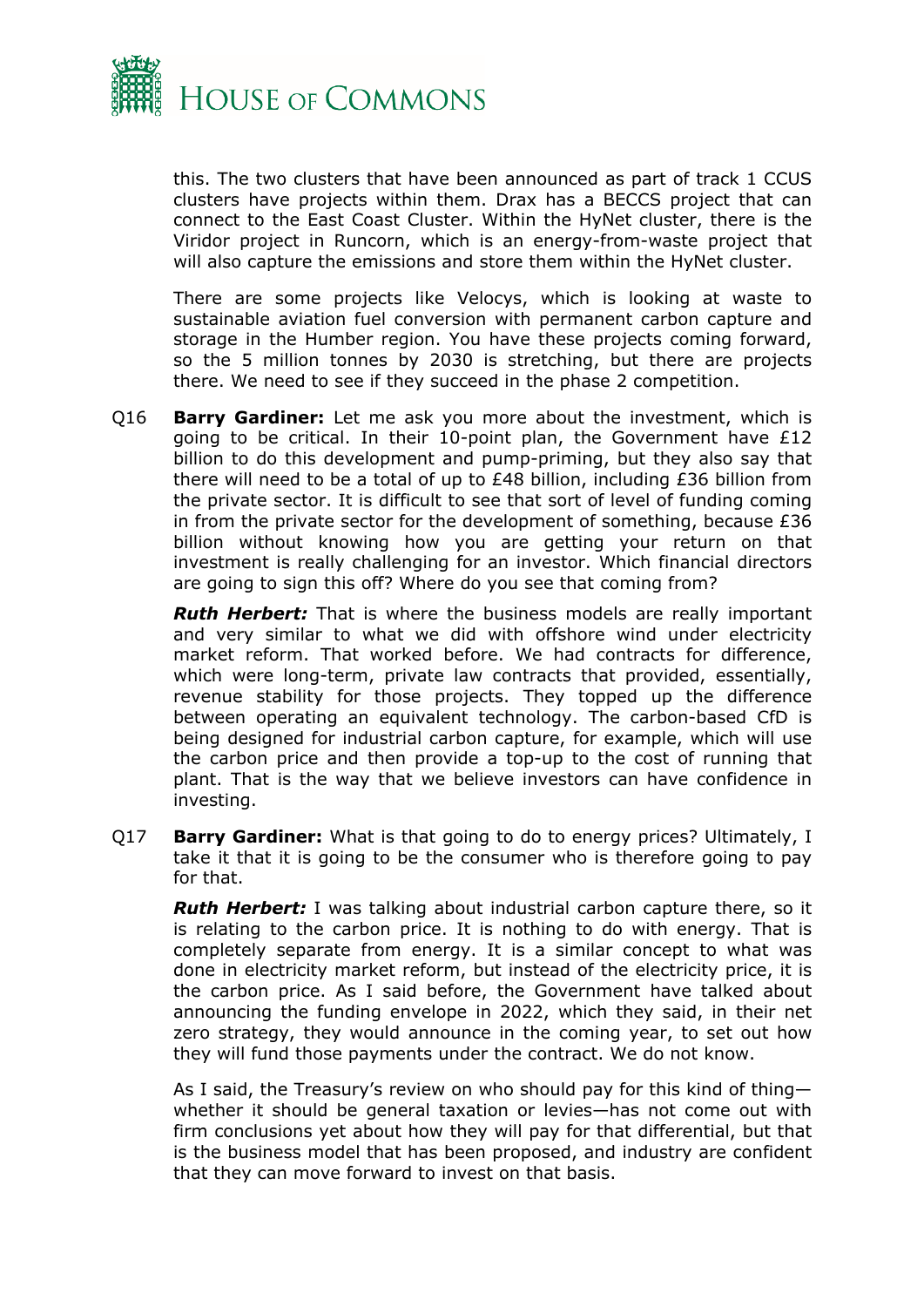

We need to see a similar business model for these technologies, which, at the moment, do not have a proposed business model. Something like a CfD against the carbon price could probably work for these technologies as well, and that is what we are advocating for.

*Professor Gibbins:* It is very important to get the transport and storage infrastructure there. That is something that industry really cannot manage for itself. It is a classic problem. That is well in-hand.

Particularly with technologies such as DACS, I recently heard somebody in what is called the offsetting business, although I prefer to call it the indirect capture business, saying that DACS with geological storage is the gold standard for carbon dioxide removal. You have  $CO<sub>2</sub>$ . You can see it. It is there and quantifiable, and it is permanent.

One very big thing that you have to worry about is that, if you are going to have to go net negative in the second half of the century, a tree you plant now might be dying in the second half of the century. You have to worry about what happens long term, or relatively short term, to the carbon. Underground geological storage is intended to be permanent and, in most cases, it really will be.

There is some possibility there, but if you have access to transport and storage, you will find that there is a limited but nonetheless significant market for premium-quality carbon dioxide removal with permanent storage. At the moment, we have people going to the ends of the earth, to Iceland, because it is one of the few places where they can put carbon dioxide permanently underground. The UK could do that.

Just going back to the previous point about old oil and gas wells, whatever you do, do not combine air capture with oil production through EOR, because that will destroy the brand, but we are not going to do that.

There is a distinct possibility, if we provide the place for people to operate, a certain amount of Government pump-priming and quality storage, that, for a while anyway, the technology can be helped, not entirely but quite a lot, by people who want to make a difference and to genuinely neutralise their own personal emissions.

Q18 **Barry Gardiner:** Ms Herbert, you said that the UK is particularly well placed to be an international leader for NETs. Perhaps you could expand on that. It may well pick up from what Professor Gibbins was saying.

*Ruth Herbert:* It is the fact that we have a theoretical volume of something like 78 gigatonnes of storage. That storage needs to be appraised to a commercial level in order to understand its true potential. We have great locations also for industrial clusters in terms of the geology for the UK, so we have a really good opportunity for these clusters to prove the model. That cluster model is really important for us,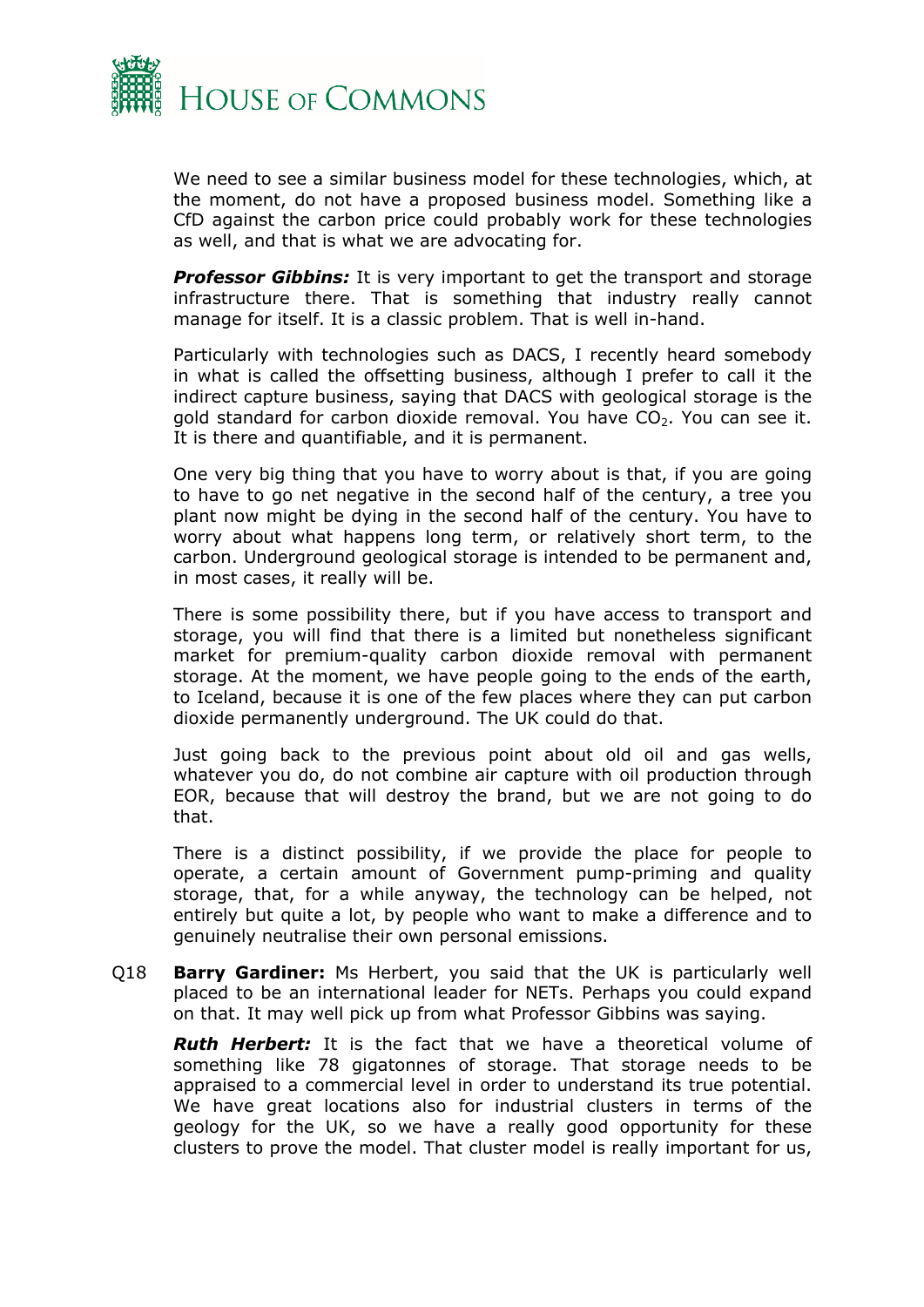

as well as the opportunity to import  $CO<sub>2</sub>$  from Europe, for example, where there are not as many stores. That is what Norway is doing, as Jon said.

We are seeing a lot of DACS technology developers. Our member, Carbon Engineering, has just announced that it is going to be partnering with Oxy Low Carbon Ventures to do—

Q19 **Barry Gardiner:** We are the BBC rather than the commercial channel.

*Ruth Herbert:* Yes—to do a 1 million tonne project in Norway. Again, that is because there is a lot of storage potential in Norway at the Longship site, for example.

Q20 **Barry Gardiner:** Is that the reason why other countries are ahead of us in NETs?

*Ruth Herbert:* The Norwegians have been doing storage for a long time. I worked on this 10 years ago, and the Sleipner site, which was an aquifer site, has now been running for over 20 years. It was really just about proving that geological storage was permanent. There has been a lot of experience there. They have also funded the Longship storage site. As Jon said, you need to get the storage site going and to fund it, as well as the infrastructure to connect to it—whether that is pipeline or ships. Norway has gone in for those in a big way, and that is something that we need to look at in the UK, so that we can ship  $CO<sub>2</sub>$  to our northern-

*Dr Smith:* You said that we are behind in NETs, and I would just say that we are towards the front of the pack. Not many countries are thinking about this, but a few are. It is a very low bar, so things can change very quickly. Just to give you another anecdote, in the States, where the infrastructure Bill was passed in recent weeks, they have included \$3.5 billion for four regional direct air capture hubs, over \$4 billion for  $CO<sub>2</sub>$ transportation and storage, and \$115 million for pilot projects, in addition to managing their trees, so looking at wildfire resilience and things like that, so this is changing quickly.

Q21 **Barry Gardiner:** That is not very much, given that we have announced \$12 billion and that what you have just talked about amounts to less than \$9 billion.

**Dr Smith:** We might be conflating CCS and NETs a little here. We have about £100 million of funding for innovation on direct air capture. We are looking at business models.

*Professor Gibbins:* It is hard to follow all of the different forms of funding in the infrastructure Bill. There is a lot going into carbon capture and storage in various directions.

Q22 **Mr Goodwill:** In an earlier session, we heard Rolls-Royce talking about its modular nuclear reactors and how they could produce hydrogen, capture carbon and then produce a synthesised fuel, which is, I suppose, the "U" in carbon capture, usage and storage. Your technologies do not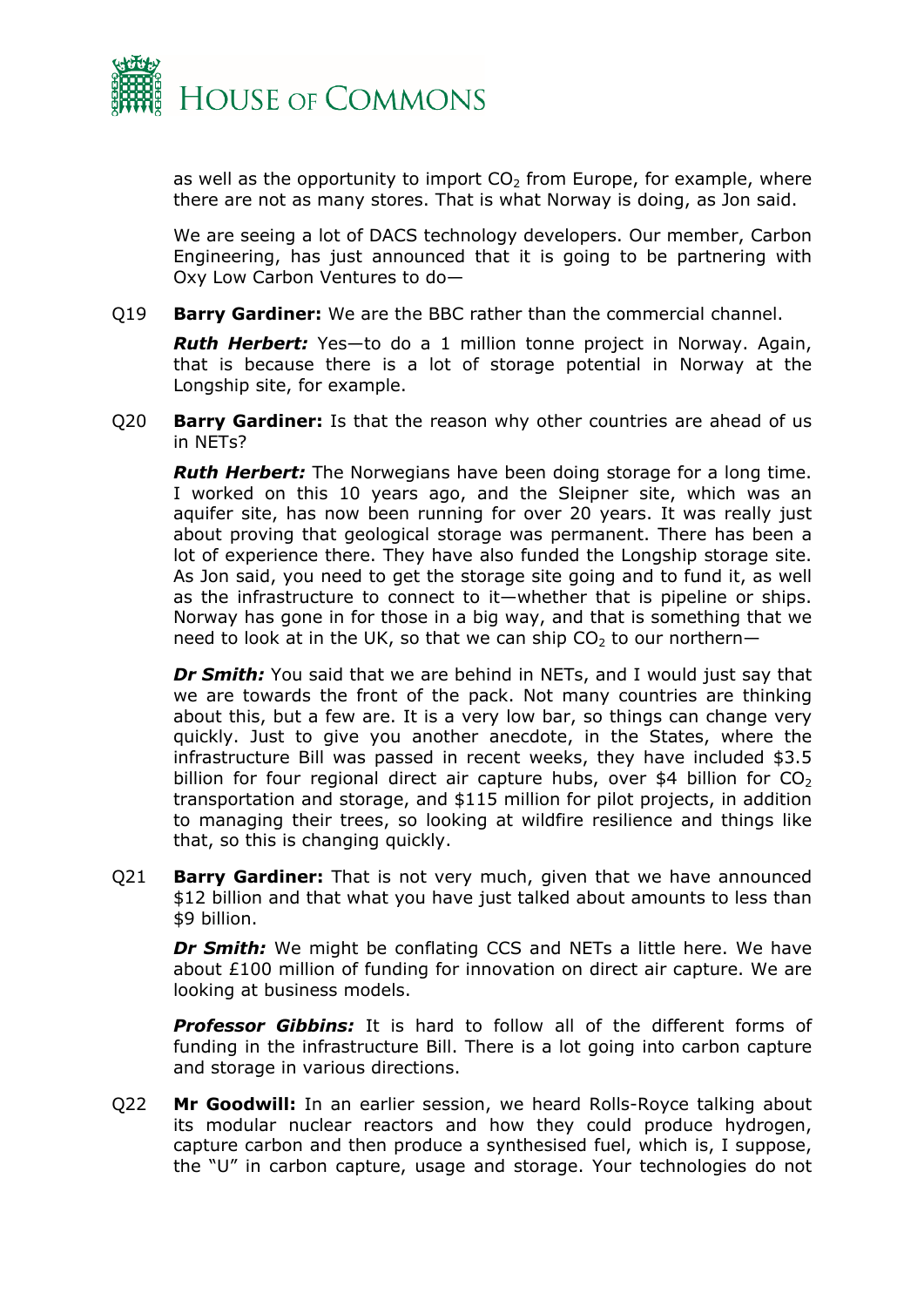

have an end product. You will, presumably, be expecting somebody who is burning carbon somewhere to pay you to snatch it from the atmosphere or capture it in some way, and to pump it into some storage. Although Professor Gibbins said that we do not want to be linked with the oil industry, we can, in some ways, justify continuing to use kerosene in airplanes, because we can capture the carbon.

I will ask my first question to Ruth Herbert. All of this will require that infrastructure. You think that there are opportunities in the UK to develop this infrastructure for  $CO<sub>2</sub>$  transport and storage, so how can the UK make the most of these opportunities? We were talking about shipping carbon dioxide from various places to the UK. Surely, it blows on the wind. If we are going to capture it, why do we not capture it at Teesport, where there is a gas line coming in, and pump it straight out, rather than expecting somebody in Norway or Germany to capture it and then ship it to our oilfields? Do we need this infrastructure?

*Ruth Herbert:* The most important thing about what we are hoping is third time lucky with CCS in the UK is this cluster model, because it starts with the storage sites. We need to get those stores operating and the infrastructure around those, such as pipelines. A lot of them are in ports in industrial heartlands, so it is easy access to those sites. That is fundamental, because it is then easy to scale up and connect more and more capture facilities. The Government are definitely taking the right approach with the clusters model.

I would argue that, if we are to meet the 2030 net zero strategy target of storing 20 million to 30 million tonnes, we need to be progressing more than two clusters in parallel. We understand that there is going to be a bit of a delay between track 1 and track 2 clusters, but we would argue that they need to progress almost in parallel. There are also industrial sites that are not near geological storage sites and where shipping is an option. It needs to be developed in tandem with the storage and pipeline infrastructure.

Q23 **Mr Goodwill:** At the moment, if I was to put in a solar panel farm or a wind turbine, there is an obligation to connect it to the grid. Are you envisaging that if somebody wants to start capturing the carbon from their steelworks or power station, there will be a similar obligation for that to be connected to a carbon grid, or would there need to be more of a co-ordinated approach and not necessarily co-locating the capture of the carbon with the place where the carbon is being produced, in Drax or wherever?

*Ruth Herbert:* Over time, what we will see—and we are already starting to see it with the first few clusters—is them getting calls from businesses, maybe overseas, asking, "When you would be able to take my  $CO<sub>2</sub>$ ? We might site our business near your store". It could be a real inward investment boon for these areas over, say, the course of the next 10 years. We will start to see people siting nearer to these stores, if they are going to be heavy industrial emitters, but we still need to have a solution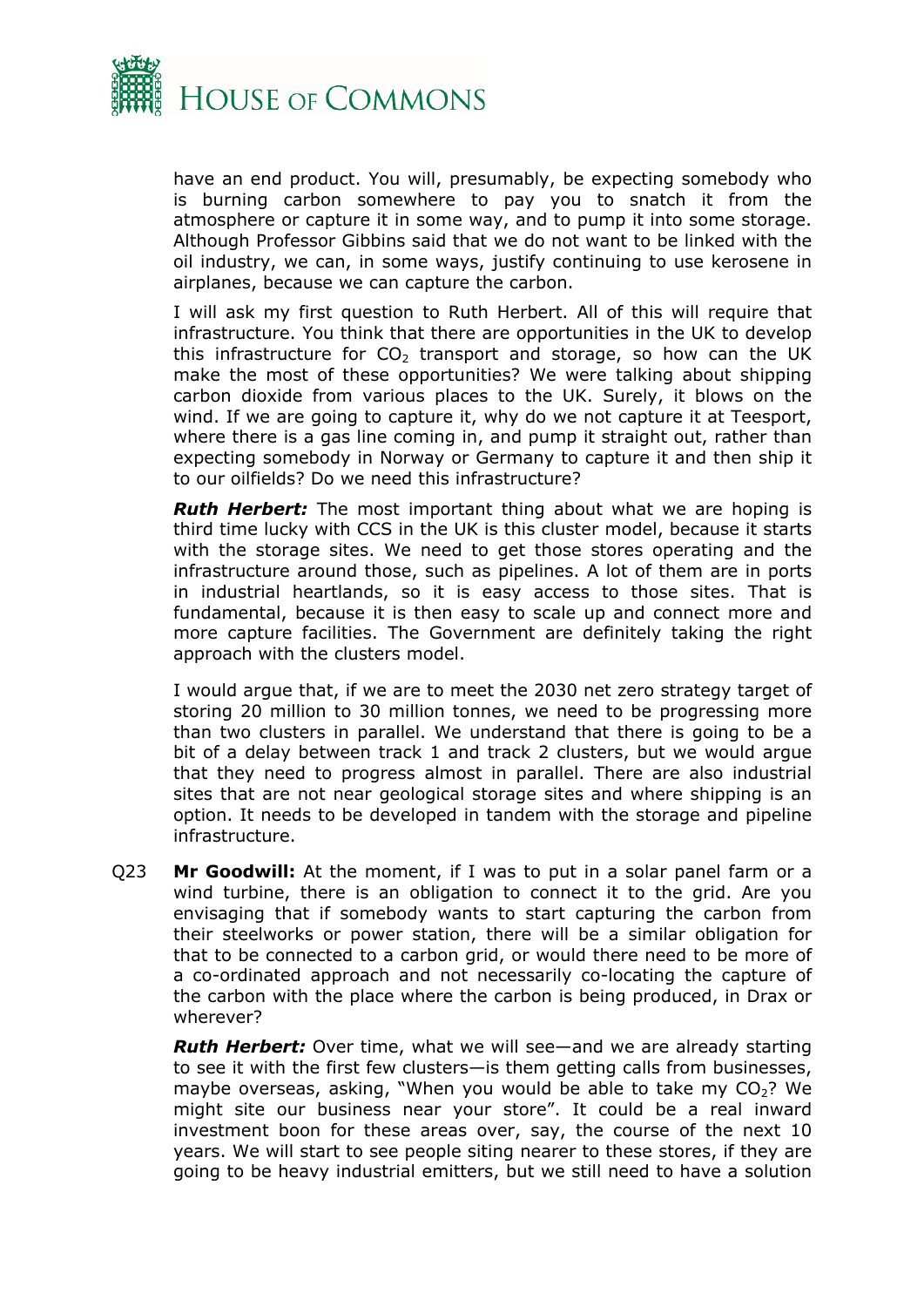

for other sites that are not near to that, for which shipping is a good solution.

We are seeing demand outstrip supply at the moment. We have talked about Norway, which is four times oversubscribed for its site already. The Government will, hopefully, be having bilateral discussions with other Governments, like the German Government, because I know that there are German regions that are really interested in the Scottish cluster at the Acorn site, and they have been having discussions there. Again, that is a reserve cluster and is not progressing now as the other two, but there is interest from abroad to store  $CO<sub>2</sub>$  there. It feels like we should be progressing that quickly, so as not to lose our opportunity here to be one of those that take  $CO<sub>2</sub>$  from elsewhere.

Q24 **Mr Goodwill:** Professor Gibbins, we have the two clusters. What is the timescale? Should we draw lessons and then make a decision or is it imperative that we keep the ball rolling, despite the fact that we may not have all the technology in place and all the lessons learned?

**Professor Gibbins:** We certainly have all the technology in place for the  $CO<sub>2</sub>$  transport and storage, and I am sure that we have enough technology in place to provide adequate amounts of carbon dioxide to justify the clusters and to test out the storage, which is important. I do not see a technology limit there. We do need to be careful about the technology and to make sure that we do not make technical errors. It is something new, and people really do need to pay a lot of attention to that. I am certainly taking a lot of interest in that. With regard to negative emissions, as everybody says, this is a new area, but you can start to think about scaling up if you have somewhere to put the  $CO<sub>2</sub>$ .

If I might just go back to where you started, looking at nuclear reactors and making fuels, all of this relies on taking carbon dioxide from the air. If you want to be net zero, you want to use a hydrocarbon fuel. The carbon in that hydrocarbon has to have come from the air or at least the equivalent amount has to be taken from the air, otherwise it is not net zero. The same technology is used, whether you use fossil fuel like kerosene or whether you make artificial kerosene with hydrogen. Again, it is a matter of choice and economics. Negative emissions technologies removing carbon dioxide from the air can be used in different ways.

What you do not want to do is to put artificial restrictions by saying, "We will allow you to use negative emissions technologies to make synthetic fuels but not to use negative emissions technologies to continue to use fossil fuels with exactly the same climate effect". You should look for the climate effect, not for anything else, because that is how you get the lowest cost and the most flexibility.

Q25 **Mr Goodwill:** Some academics at Manchester University have questioned the economic sustainability of capturing the carbon and then disposing of it. I may be slightly paraphrasing what they have said, but at least if you are making a synthetic fuel, you have something to sell and you have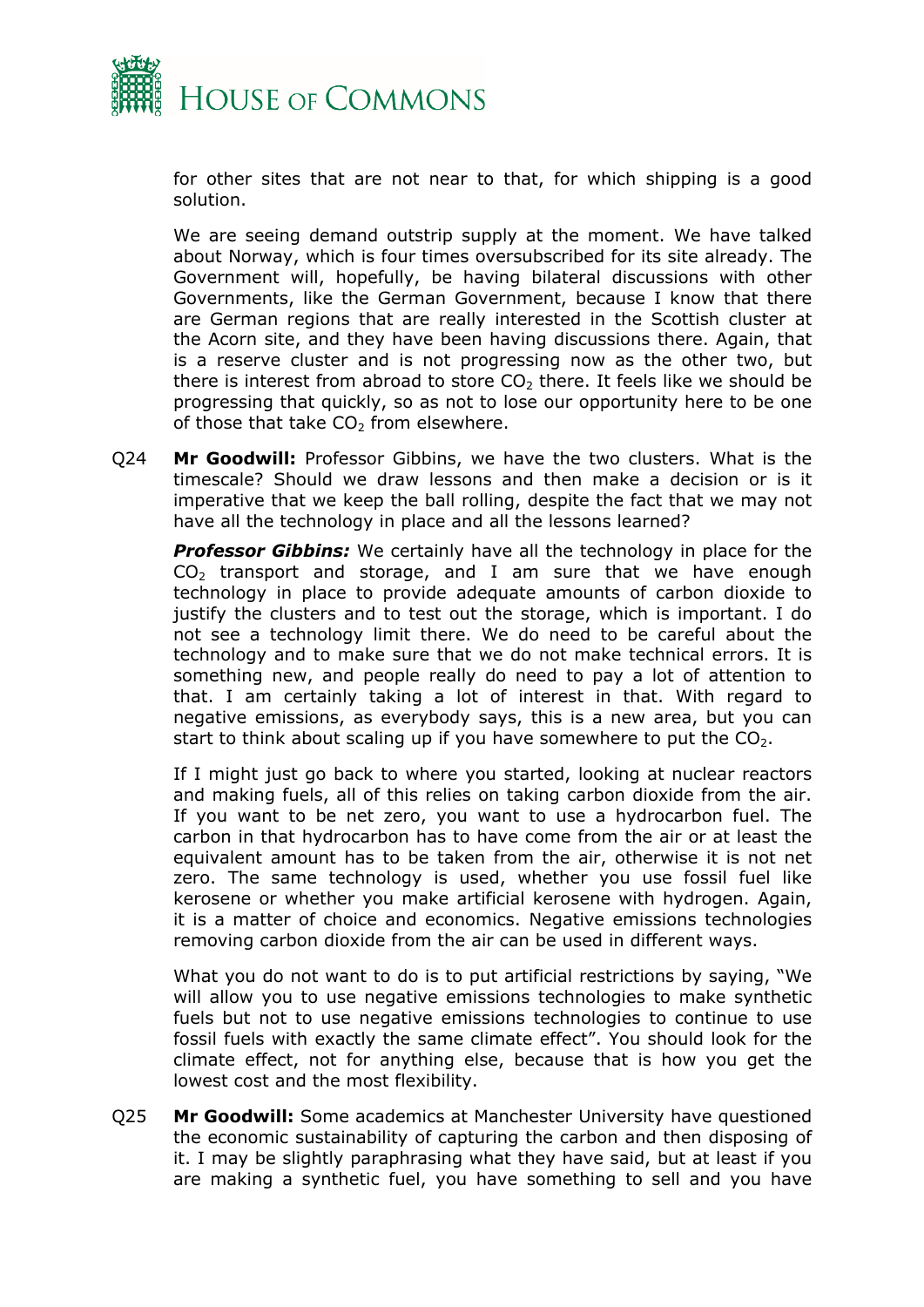

#### income.

**Professor Gibbins:** That is true. At the moment, the models probably push you towards what you can get funding for. Fundamentally, in both directions, you have to take carbon dioxide from the air, so that cost is the same. To make a fuel, you have to get hydrogen that is produced by electrolysis, which will cost what it costs. It may be a low cost in the future or it may not be as low as people expect.

The other way, you have to take fossil fuel, which will cost what it costs and you have to pay for the storage. It is just economics. As far as the climate is concerned, it cannot tell the difference. You should just, essentially, allow both routes and let the market decide, rather than saying, "We have something to sell. Doesn't that look good?" because it might have cost you more than doing the alternative. If it did, you should not be doing it.

Q26 **Mr Goodwill:** Just turning to storage, if we had been discussing today storage of spent nuclear fuel, I suspect there would be a lot of very serious questions asked about how safe it is down there and what if there is an earthquake or some other unforeseen effect. What evidence do we have to demonstrate that clearly? Iceland has the situation where it can be very quickly mineralised, but if we do pump  $CO<sub>2</sub>$  into those oil wells in the North Sea, what evidence is there to show that that will be safe there for many decades and centuries to come?

**Professor Gibbins:** For a start, the fact that that geology has held volatile gases and liquids for millions of years is a pretty good indication. We have been doing  $CO<sub>2</sub>$  storage in Norway for over 20 years, with no significant issues. There is a fairly large demonstration site in Japan that had a major earthquake, and nothing happened, because the geology was shaken but not broken. There is pretty good evidence that it will stay there.

We are not talking about nuclear waste. They are often conflated, but they are totally different. In fact, the biggest thing that people worry about, justifiably, with geological storage is that what happens is that some fraction is released. What happens, for example, if an old oil well leaks? This is where negative emissions technologies come in. On average, we might get 99-point-something but it is not 100% retention. If you have lots stored, that last fraction of a percent is still something. If you can take  $CO<sub>2</sub>$  out from the air and put it back again, that is the answer to that. It does give you, effectively, guaranteed storage.

 $Q27$  **Mr Goodwill:** Is that technology pumping gaseous  $CO<sub>2</sub>$  or is it in supercritical liquid form?

**Professor Gibbins:** Super-critical CO<sub>2</sub>, which is a dense-phase liquid. It is always more than a kilometre deep underground. You will pick a porous rock layer and something on top. I was hearing people talk about some of the southern North Sea formations, where they are underneath a very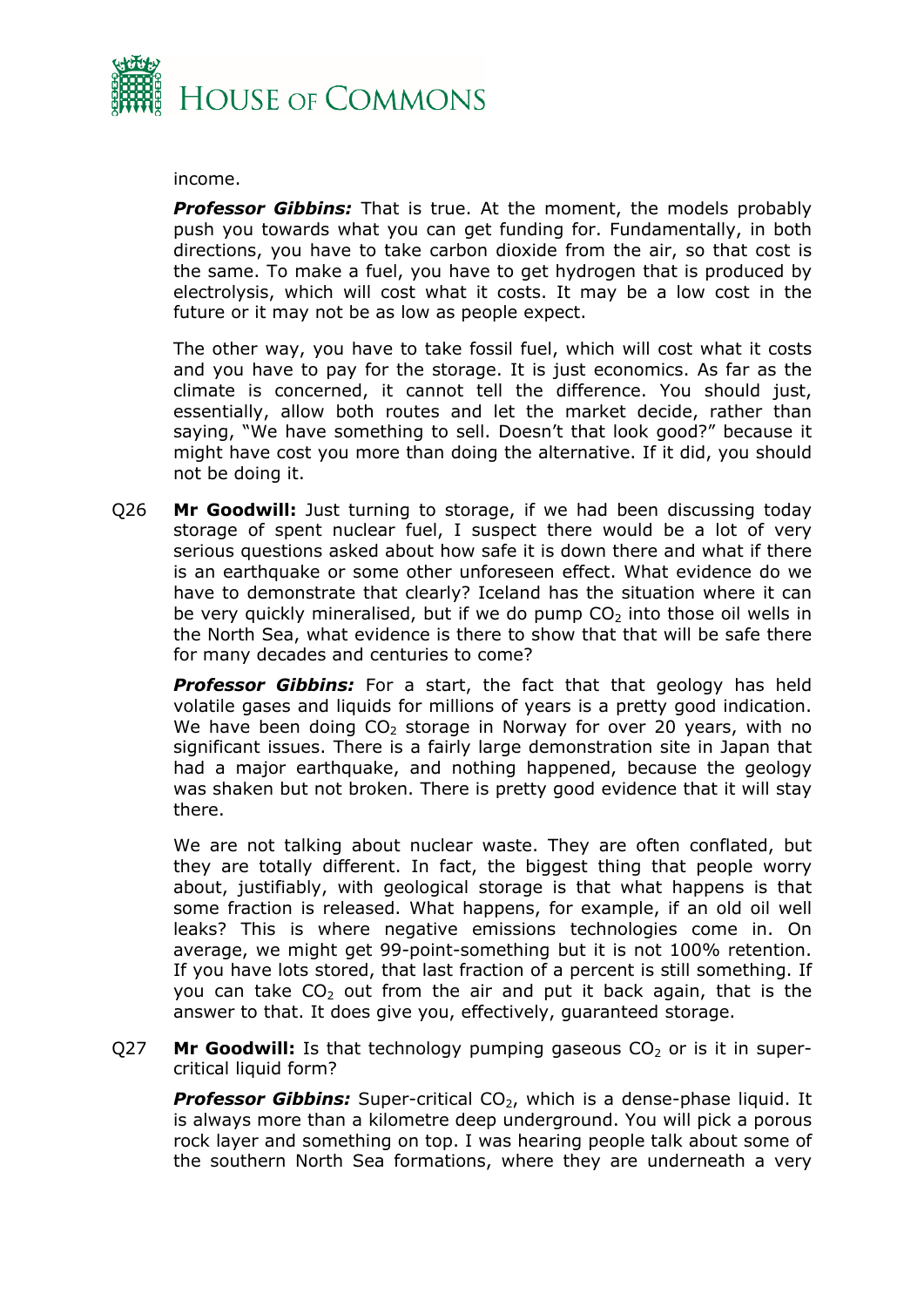

thick salt layer, which is a nice plastic material under those conditions, and it will provide very good sealing.

Q28 **Duncan Baker:** I am known as the one who does not like concrete and steel very much, which is why I am bringing in a 10-minute rule Bill to look at embodied carbon in the construction sector. For my first question, I will give you a break, Professor Gibbins, and go to Dr Smith first of all. If we look at those different sectors, where it is very difficult to decarbonise, we have a new inquiry that is incredibly interesting on aviation and shipping. Of course, there are great challenges in those industries alone. Should NETs be limited to very hard-to-decarbonise sectors such as aviation, as we have just suggested, but also agriculture?

*Dr Smith:* In the pathways and analyses that you find from the likes of the Committee on Climate Change and other academic studies, those sectors that you mentioned tend to be the ones that have the residual emissions. We have, effectively, fully decarbonised the likes of power, transport and buildings, so those are broadly perceived to be the hard-toabate sectors.

One point that I would really like to make as an addendum to that is not that that means that those are sectors that get out of jail free. You are still doing an awful lot of abatement in those sectors. They are just not getting to zero themselves in those pathways, so we still need to look very closely at all the options available. It may turn out that we can get those down to lower levels, which reduces the pressure on the need to roll out these NETs very steeply in order to offset them.

Whether those are the sectors that pay, that is an ethical and political decision. Ruth mentioned the idea of a contract for difference, and we had the discussion about whether the funding comes out of general taxation. Another idea out there is that you put an obligation on emitting sectors that they have to tidy up their own waste. In that case, if it is a sector such as cement that is still emitting, it would be obliged to pay for the negative emissions to offset that on the path to net zero.

Just to pick up on something else that has been said, it is really important to realise that, even though these negative emissions technologies are not necessarily being deployed at scale now, they are built off of a lot of things that we know how to do or that are linked to other sectors—the carbon capture and storage element, the direct air capture element, and the use of biomass for energy, which we are already doing at scale. A lot of the technologies that we would use to decarbonise some of these sectors, such as cement and steel, have very strong links and will be co-developing with NETs, so there are quite a lot of synergies across sectors that are worth exploring.

A few people are looking at very low-carbon or even potentially carbonnegative forms of cement production, for instance, because cement, after all, is a mineral. You can use it to soak up  $CO<sub>2</sub>$ .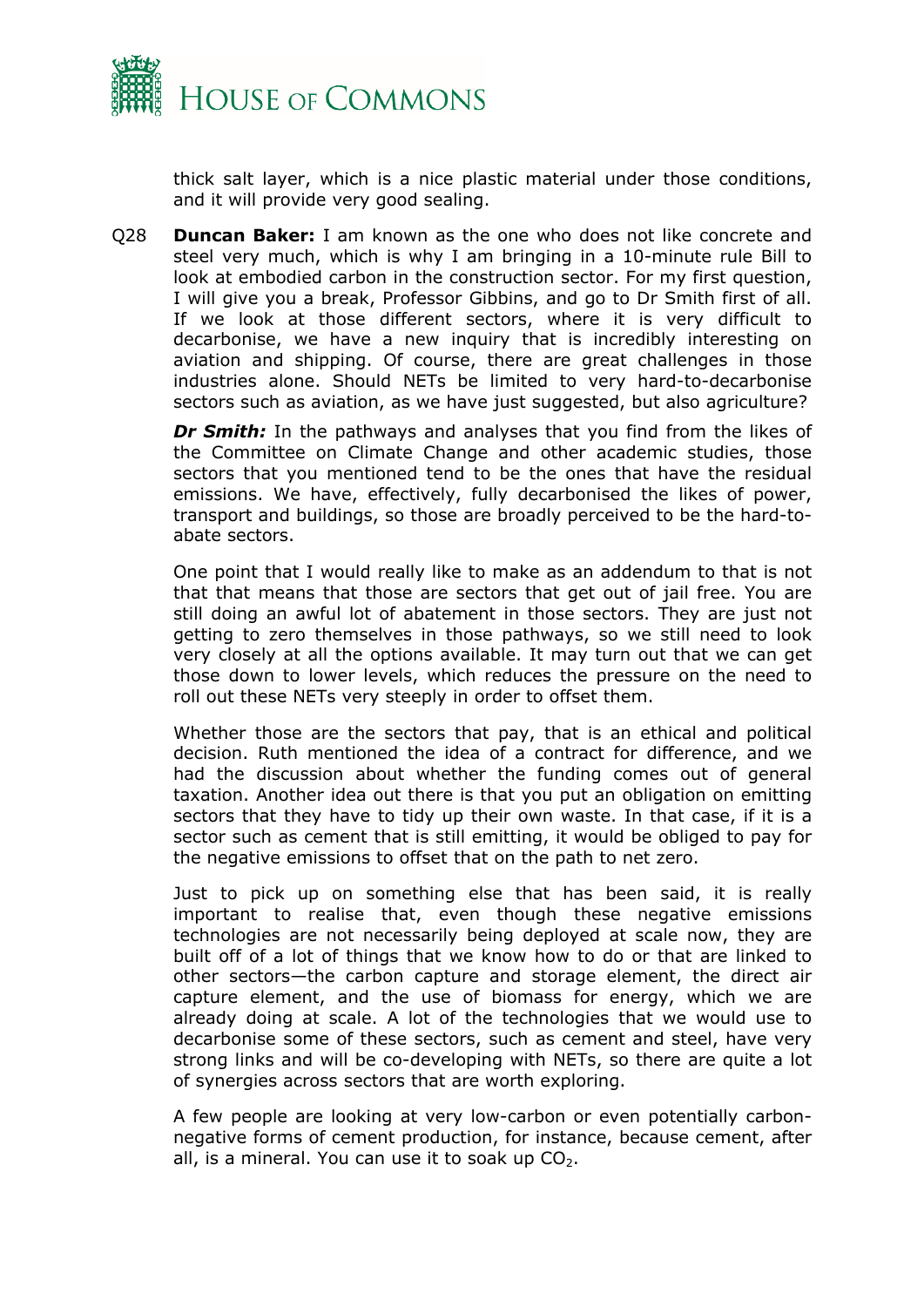

**Duncan Baker:** Do not say that; you will ruin my 10-minute rule Bill, but that is okay.

*Dr Smith:* That is at a very early stage of development, so it is probably further on the horizon, but it just points to the fact that, again, there is a lot of scope for innovation here and we might find some really interesting synergies as we learn by doing.

**Professor Gibbins:** Cement is really interesting, in the sense that you take limestone, you cook the  $CO<sub>2</sub>$  out of it and then get that  $CO<sub>2</sub>$  coming out, and you get some  $CO<sub>2</sub>$  from the fossil fuel used to do the cooking. The only thing that makes it difficult to capture is that cement plants have traditionally been located in limestone areas. You take the fuel to the limestone, and so they tend to be remote. There is a remote one which is very near Sheffield, in the Hope Valley, and people are looking at connecting it to HyNet.

If you can capture the  $CO<sub>2</sub>$  at point source, that lime, now in the cement, will eventually pick up  $CO<sub>2</sub>$  from the atmosphere. You do not want it to do that while it is in construction. You deliberately do not want air penetration into the concrete. At the end of life, if you crush the concrete and disperse it, it will pick up  $CO<sub>2</sub>$ , so it may be that, if we run the cement industry properly, we can get negative emissions from it. It is over a period of time, but the climate integrates over very long periods of time.

We can also use limestone, essentially, to make lime. One way or another, that will pick up  $CO<sub>2</sub>$  from the atmosphere. Once you have made it, it is a devil of a job to stop it picking up  $CO<sub>2</sub>$ . Again, timing may vary, and you can speed it up or slow it down, but it will happen. Cement, and lime in particular, is a very interesting industry in terms of negative emissions.

Q29 **Duncan Baker:** As you say, we have to do it properly. We have 50 million tonnes of carbon emitted simply in the construction materials industry, which we are not even dealing with. You will get me on to my hobbyhorse, so we will come back. Ruth, what is your opinion on that? Should we be focusing NETs on those particularly hard-to-decarbonise areas? We have talked a little bit about construction. What about in agriculture and aviation?

*Ruth Herbert:* Those sectors are going to be the ones that will want to be finding ways to offset. As the carbon price rises, there will be incentives on the heavy industries to do so, but many of them have a number of free allowances and things like that. Looking at the longerterm policy framework is really important for driving behaviour, but there are real opportunities, as Jon was saying, not only to do things like geological storage but to have  $CO<sub>2</sub>$ -heavy materials and to develop those as a way of sequestering the carbon dioxide.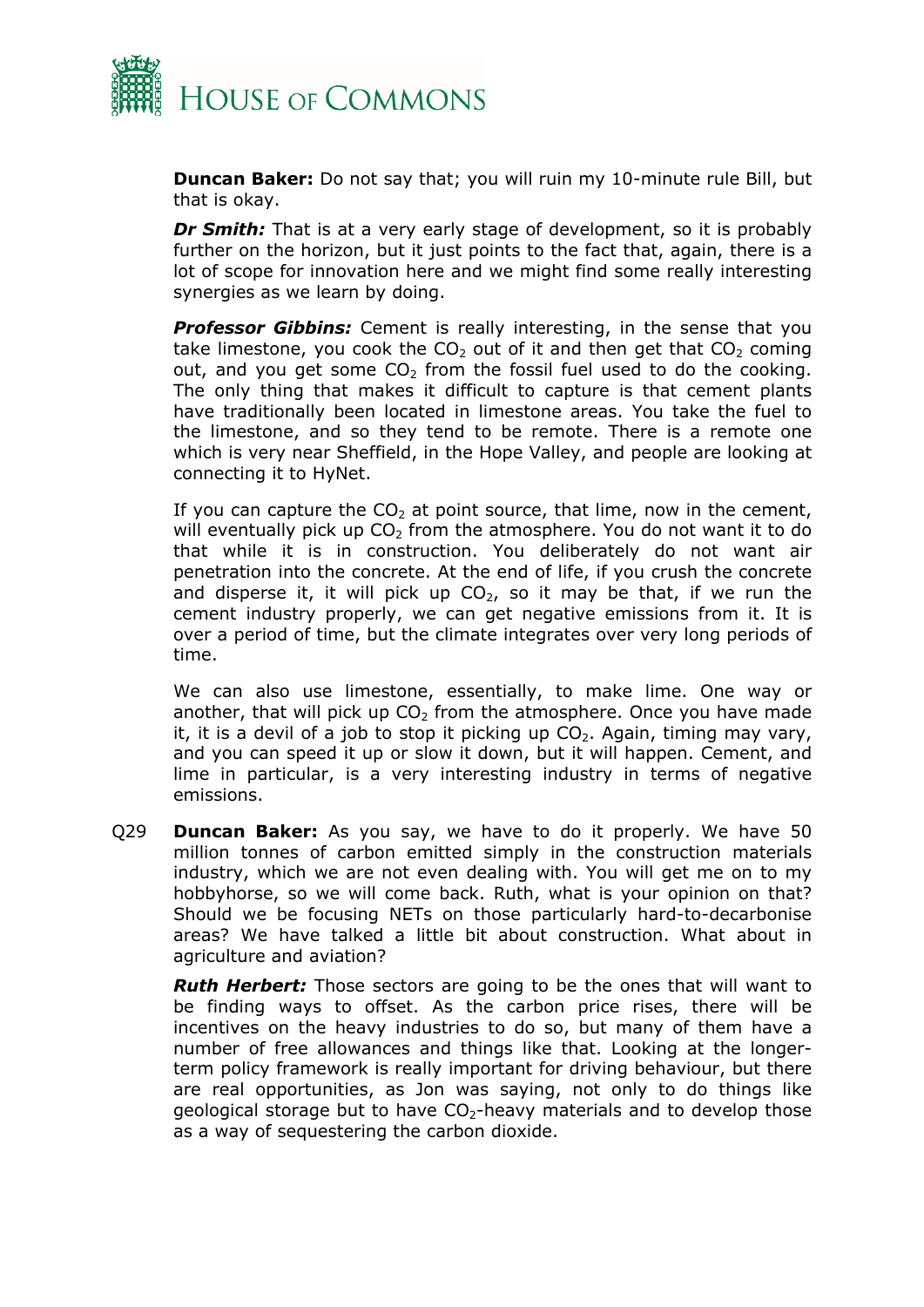

It is just that those things are at an earlier stage of development, so I would say let us press ahead with the geological storage and infrastructure there now, while continuing to research other ways of sequestering carbon dioxide. As Jon said, it does not matter who pays for it or where it is sited, to some extent. Obviously, it needs to be near a permanent storage solution. It can be used by anyone.

The one thing that I would say about biomass is that, in the biomass policy statement, there was a really clear position from the Government that supports what CCSA has been saying for some time, which is that biomass should be used with CCS where feasible. There are lots of potential uses for biomass, but it is a finite resource, so trying to use that with CCS, so that you get the negative emissions, is really important.

That means that BECCS is a good solution, as are other uses of biomass with CCS. It is important to maximise the emissions reductions from biomass, but there are many other solutions as well. We need to develop all this stuff, and those industries need to be motivated to start finding other ways to sequester  $CO<sub>2</sub>$  as well. It is there now. They can do it now and apply to the phase 2 competition, which is open now, and get point source capture support from the Government.

Q30 **Duncan Baker:** Can I just ask you one last question? How would a market of purchasing carbon credits from NETs work in practice?

*Ruth Herbert:* At the moment, we do not have that arrangement. There are two things that are needed to stimulate this. The first is abatement. For example, for BECCS plant, you need to say, "We want to have clean electricity and we will pay for it". The other element of that is, "We also want to pay for the negative emissions". Both of those things have a value, and so there are, essentially, two things that need to be incentivised. They could be incentivised in different ways.

Q31 **Duncan Baker:** Who does that incentivising? Who drives that?

*Ruth Herbert:* At the moment, we are waiting for the Government to come forward with business models for BECSS and DACS, but what we are hoping is that, for BECCS, perhaps there will be a CfD, because there is electricity production. It will be a baseload, steady amount of electricity production and CfD, and that will pay for the clean power, but then you need a financial model that provides a revenue stream for  $CO<sub>2</sub>$  removal. That is true for DACS too. Without that, you are not incentivising it. It is a debate about whether and how the carbon market can incentivise these things, but right now it is not. The desire is that we have something that incentivises these early investments, whilst the longer-term regulatory framework is put in place.

Q32 **Barry Gardiner:** It is really interesting that you say that at the moment we do not have that in place. What should the Government be doing now to put that incentivisation in place, given the very tight timescales that we need to be operating under in order to achieve the emissions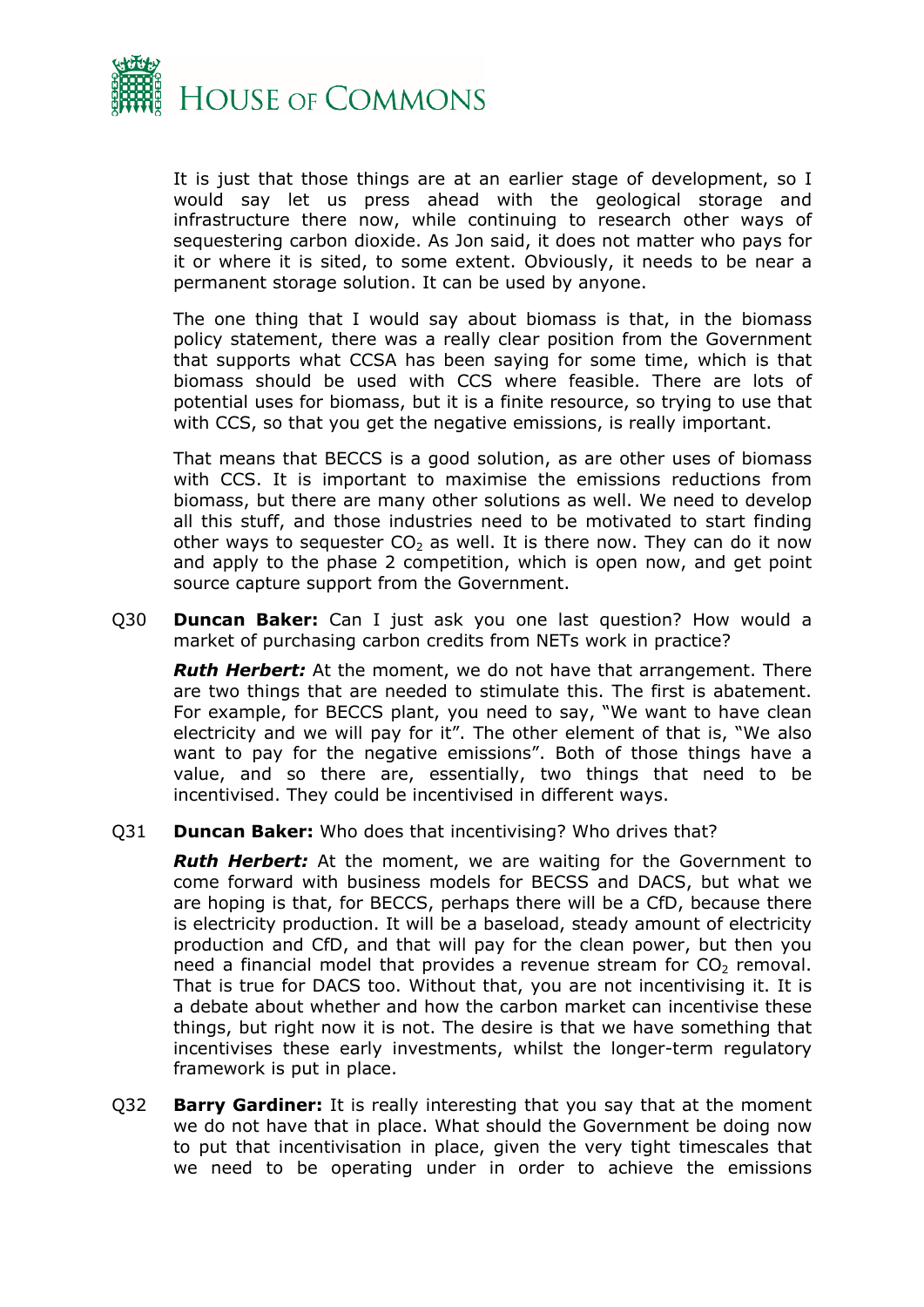

reductions that we need?

*Ruth Herbert:* Industry's view is that we need a delivery plan for this. It is not sufficient. We know that the business models are being developed, but it is that scale-up plan, so we need to understand frequency of allocation of projects and what the allocation scheme looks like over, say, the next 10 years at least in terms of visibility for investors, to understand whether we are going to double what we allocate every year in terms of projects, and to understand what the funding envelope for those projects is, so that we can get supply chain scale-up in the UK. There is a huge opportunity for elements of this to be UK-based supply chain as well.

Q33 **Barry Gardiner:** You started the session by referring to 5 million tonnes by 2030 and 23 million tonnes by 2035. When do we need clarity on that pipeline of projects and funding?

*Ruth Herbert:* The Government are planning to award, under phase 2, which is for the two track 1 clusters that have been announced, and conclude that in May next year. As I said, there are some negative emissions technologies—DACS and BECCS—projects within that, which could apply for that, but the business models are not ready yet, which is a concern. The business models need to be got ready on the same timescale.

The funding of those business models needs to be confirmed, but that is the same for all of the CCS clusters. That is really critical. We really want to see, as soon as possible, this funding.

Q34 **Barry Gardiner:** You are no longer a civil servant and I asked you a direct question. Give me a date.

*Ruth Herbert:* In the next 12 months, all of this needs to be really clear, otherwise we are going to lose our advantage in terms of being a world leader in this. We have already heard about the 45Q regulations in the US, but those tax benefits are driving people to now look more favourably at the US for siting their DACS facilities, and it would be a shame if we did not have those in the UK.

Q35 **Barry Gardiner:** Professor Gibbins, how can NETs produce by-products for other sectors such as hydrogen and sustainable aviation fuels? Can you just take us through the process of how that happens?

*Professor Gibbins:* In the last question, you asked what the Government can do. It is very important, particularly for direct air capture and, to some extent, for BECCS, to allow people to use carbon dioxide removal from the air as an indirect form of  $CO<sub>2</sub>$  capture. That will be a really big deal. At the moment, saying that you can use it only for constrained purposes really restricts the market. You should be allowed to use it as you would use, as I said before, capture at source. There should be no restriction, particularly for DACS. It is just a matter of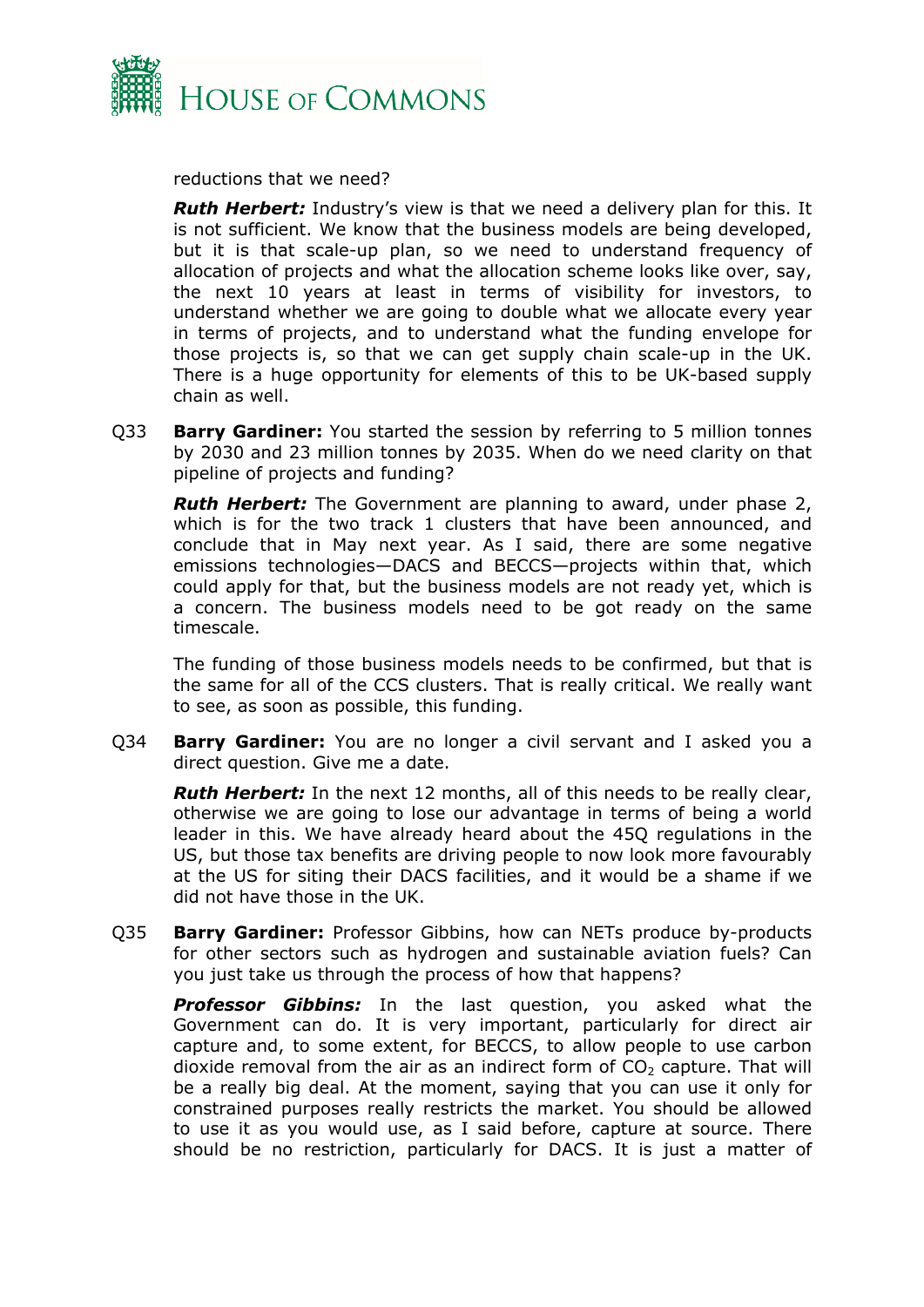

money. If it is a matter of using a scarce natural resource, that is something else.

Q36 **Barry Gardiner:** Can I just press you on that? I listened to what you said about that earlier, and it strikes me that you are right—it is a matter of money—but surely what others who are not coming from a DACS perspective might argue is that, although it is a matter of money, that money could be better spent and be more productive in terms of emissions reductions if it was spent in other areas. There is always a constraint in the source of money as well as other resources.

**Professor Gibbins:** That is always true, but I will give you an example. If someone wants to fly to the Canary Islands to have a holiday, perhaps they could spend their money on something better. It is a very easy emission to avoid. They could go to Bognor Regis.

**Barry Gardiner:** You remember what King George said about Bognor, do you not?

*Professor Gibbins:* I am afraid I was not alive at the time, so no, I do not.

**Barry Gardiner:** It was his dying words.

*Professor Gibbins:* Please tell me.

**Barry Gardiner:** I do not think I am allowed to use expletives in the Committee.

**Professor Gibbins:** What I am saying is that, for somebody doing that, you can say, "You do not need to spend that money, but if you want to spend it, that is your privilege at the moment, but I really do not think you should be putting carbon dioxide into the atmosphere". Either pay for the carbon dioxide removal to capture those emissions directly or pay for somebody to have taken the  $CO<sub>2</sub>$  from the air, directly or via biomass or biogenic waste, and reacted it with carbon produced from electrolysis to make the fuel that flies the plane.

As I said before, when you say you could do it more cheaply those ways, in that particular example with flying, it may be true but it is not obvious that making a fuel is cheaper than using a fossil fuel. In both cases, you have to take the  $CO<sub>2</sub>$  out of the air.

Q37 **Barry Gardiner:** I understand what you were saying about the costeffectiveness of making aviation fuel, but I do not think it meets the objection about the limited financial resources and the fact that others could argue—

**Professor Gibbins:** I understand what you are saying. If you are getting the taxpayer to pay for the cut, that is one thing, but if you are getting the whole system, which, in many ways, is not optimised to cut emissions or save people money—people spend money to have fun, and this is not essential spending—then you should allow, encourage and require people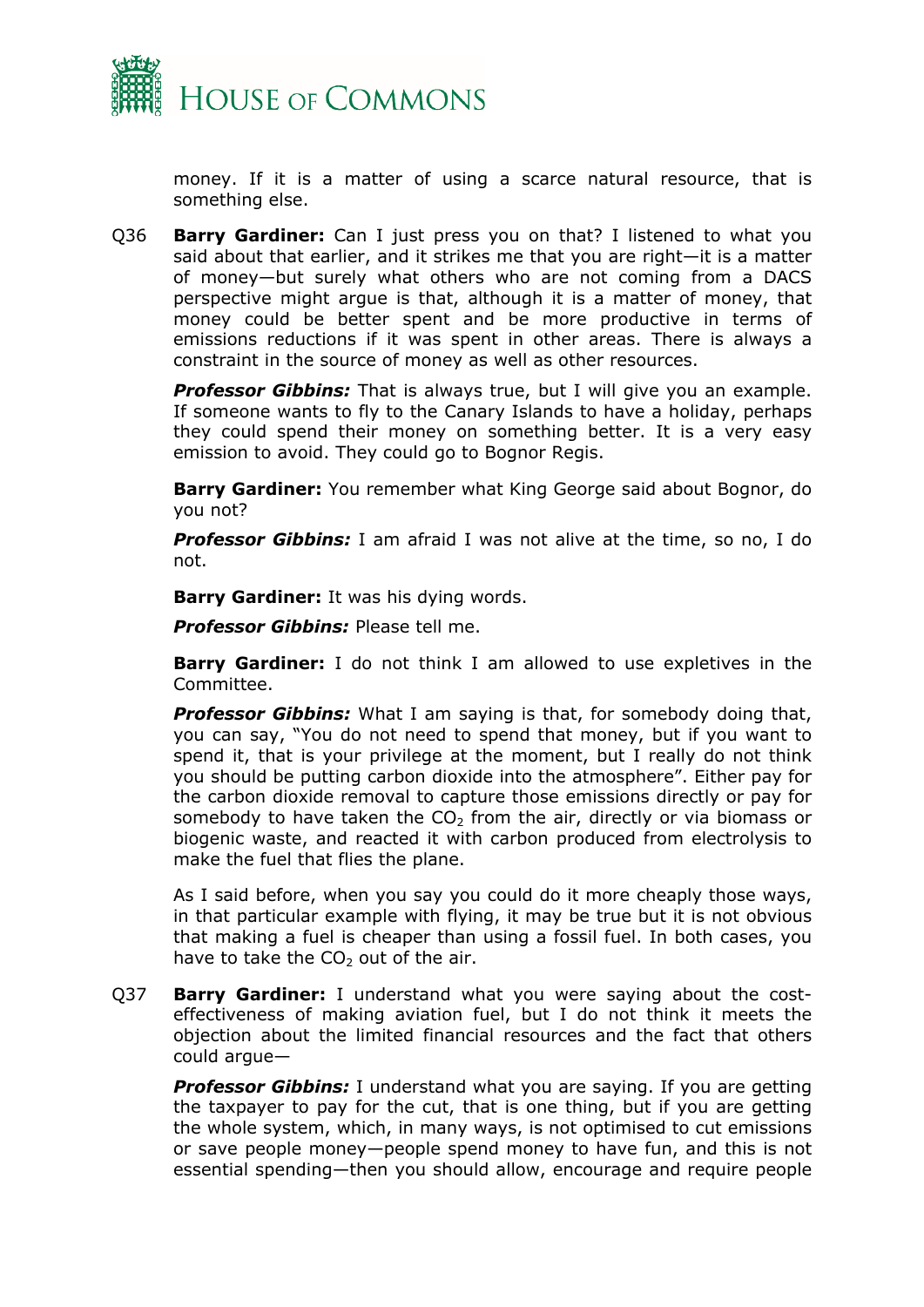

to use direct air capture in particular, which does not use as many natural resources, to indirectly capture their emissions.

**Barry Gardiner:** I still do not think that you are meeting the objection, but I have heard what you have said.

*Dr Smith:* I would agree with Professor Gibbins on the point that, from a hard physical science point of view, the atmosphere sees the same effect. In practice, these high-quality removals are expensive, so it makes a lot more economic sense to switch to electric vehicles, insulate your home and do these kinds of obvious things.

Q38 **Barry Gardiner:** That was my point about Government funding. You say, "Give us the money in this sector", but the argument is always, "Can we spend it more effectively in another area?"

**Dr Smith:** If you look at these overall cost-optimal paths to get to net zero, you end up doing direct air capture and BECCS as well, so they become part of the mix. We have not really talked much about the role of the public in all of this, and there are some limited studies of what the public think about removals. Generally, there are very low levels of awareness, so there is a bit of a story to engage the public in here, because there is also a sense, in the detailed work that has been done, that people view this as not solving the root cause of the problem, which is emissions. There is a time horizon of urgency: that these new technologies might not come onstream in time to help us solve the problem.

Those opinions are very malleable, and one way that the Government can work to help address this is to show that they are still really serious on emissions. You have this tension of providing the economic, cost-optimal way of fixing the climate problem, but also this fairness issue about who pays and whether these technologies are being done in addition to the emissions reductions that have to happen across the board. That is another thing to be aware of.

Q39 **Barry Gardiner:** Briefly, because I am conscious that we are up against time now with this panel, Professor Gibbins, you balked at the idea that there should be a restriction of the use of DACS only to specific sectors. I understand that, but would you, inversely, say that specific sectors or industries should be required or encouraged to invest directly in NETs in order to ensure that they are developed and deployed in time?

**Professor Gibbins:** Yes. That was the point I was also making about a moderate amount of Government funding. Given that, as Steve said, you will need these technologies in the long term, it is a way of buying the cost down. It would also be industry that should do it, but you are investing now. You are paying over the odds, as we did for wind. Wind was tremendously expensive, but, through use, the cost came down. A certain amount deliberately at uneconomic rates is useful.

Q40 **Barry Gardiner:** If this Committee were making recommendations in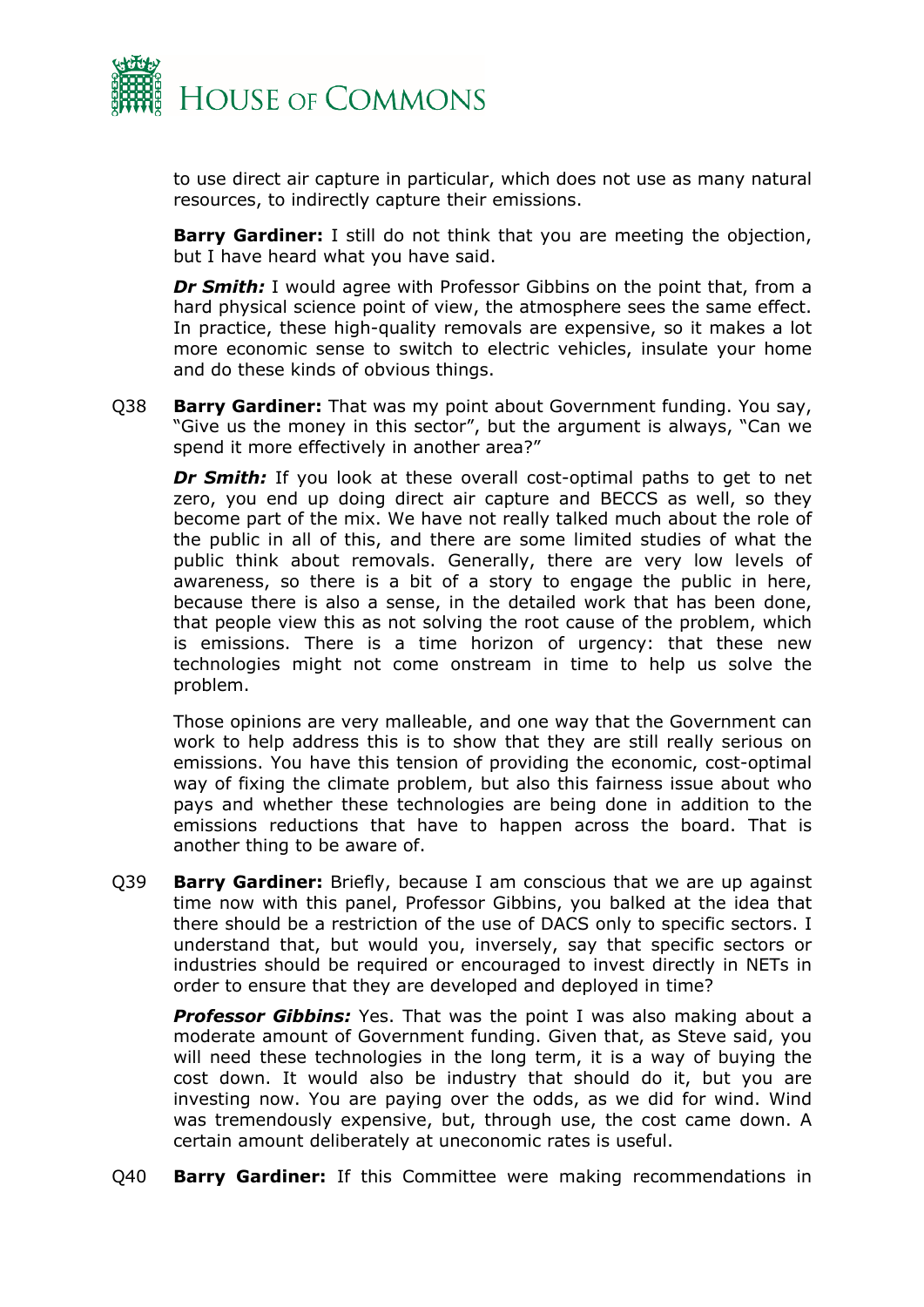

that area, would you have an appropriate recommendation about some sort of levy on those industries or some sort of requirement on them to be investing in some of these clusters?

**Professor Gibbins:** That is a very good idea, and I would also, if it is industries, extend it to people who are emitting  $CO<sub>2</sub>$  for frivolous purposes. The industries you are talking about would cover that.

Q41 **Barry Gardiner:** One person's frivolity, of course, is another's essential, but there we are.

**Professor Gibbins:** Yes, but it is everybody's CO<sub>2</sub>.

Q42 **Barry Gardiner:** Indeed. What are the avenues for the reuse of CO<sub>2</sub>? Are there any risks that need to be considered and mitigated there?

**Professor Gibbins:** The biggest risk that I can see is that, at least on the continent, the reuse of  $CO<sub>2</sub>$  is used as greenwashing. They will take fossil  $CO<sub>2</sub>$ , react it with green hydrogen from electrolysis, and then call it a renewable fuel or an e-fuel, and it is not. It is essentially a fossil fuel, as far as the carbon is concerned. We need to make sure that the  $CO<sub>2</sub>$ that is used for products has come from the atmosphere, either via direct air capture or, more likely in the near term, from biomass, as colleagues have said.

**Dr Smith:** Generally, the scale of use is much smaller than the scale of removals that we need. In the case of BECCS, you are using the biomass to give you energy, but you are disposing of rather than recycling the  $CO<sub>2</sub>$ into a product. Those are the larger-scale options. There are definitely niche markets where you can use the  $CO<sub>2</sub>$ , but they deliver much smallerscale NETs than these other options.

*Ruth Herbert:* I would agree. We are not talking about, say, permanent utilisation—for example,  $CO<sub>2</sub>$ -heavy concrete or something like that. That needs to be looked at, monitored, measured and verified to make sure that it really is equivalent permanent storage to, say, the geological stuff that we have been talking about.

I was visiting a capture site recently, and there was a turkey farmer there, looking at the equipment and thinking about getting that equipment, so that he had a steady supply of  $CO<sub>2</sub>$  for his business, and also to supply other businesses with  $CO<sub>2</sub>$  for packing food. He said, "Why not? When that cluster is built, I can also, if I have any left, send it to be stored under the seabed". He was not a big climate proponent, but he was thinking, "Yes, I need  $CO<sub>2</sub>$  and I might invest in this technology". If there are people willing to invest in the technology, and that helps the technology move and scale up to bigger applications, that is a good thing and we should not be stopping that, but what we are about is geological or other permanent storage for climate change avoidance.

Q43 **Barry Gardiner:** In that use of  $CO<sub>2</sub>$  in products that you were talking about and, as you said, in certain cases on the continent, it has been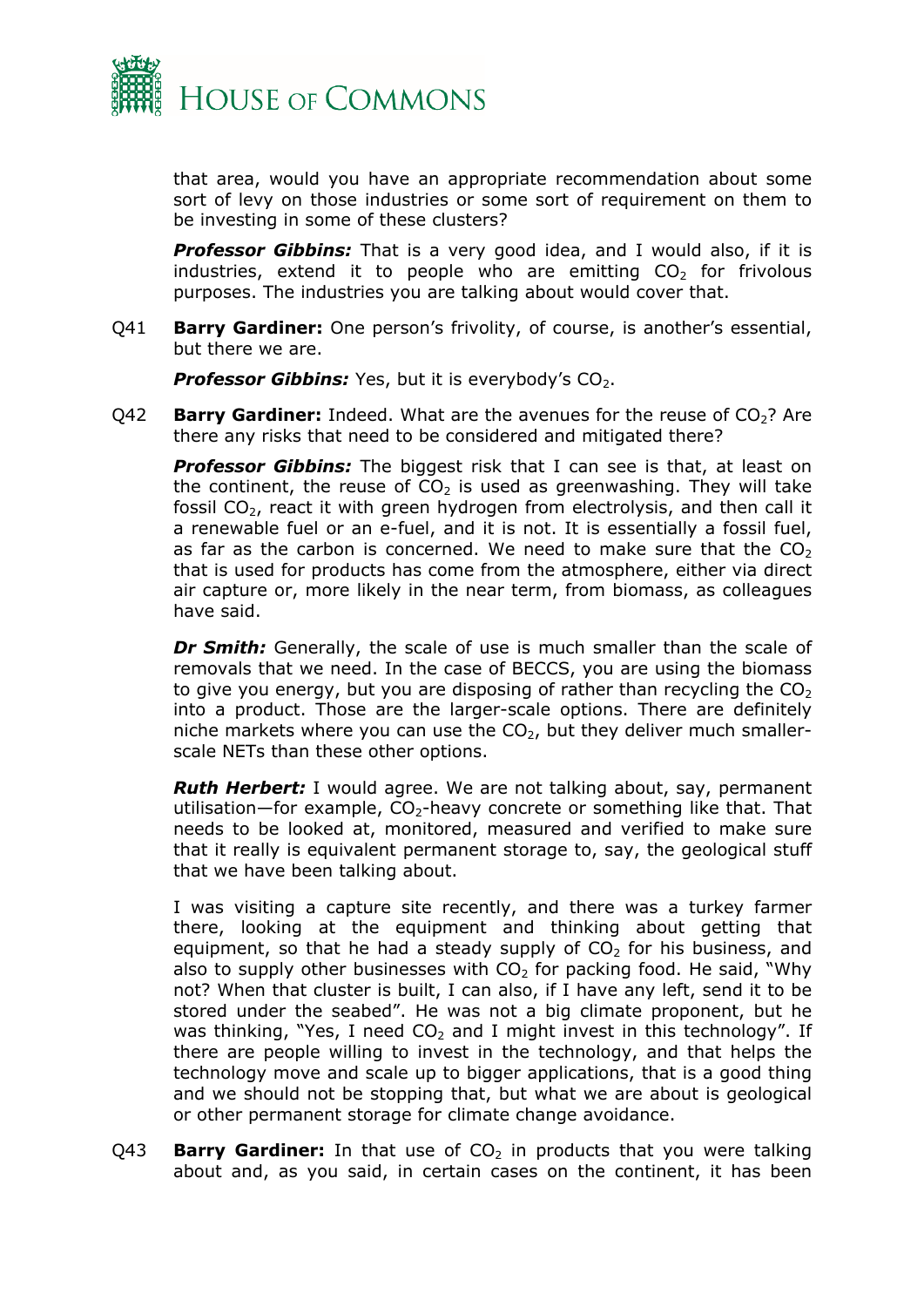

presented as more environmentally friendly than it is—

**Professor Gibbins:** It is mainly in fuels, not products, but yes.

Q44 **Barry Gardiner:** Are there categorisations that we should be introducing here in the UK that discriminate in that way to make sure that investment is not being channelled down those sorts of pathways as opposed to others? What would those categorisations or discriminations look like?

**Dr Smith:** A level of permanence is a really important point. In terms of what matters for the climate, you could discriminate by how quickly the  $CO<sub>2</sub>$  ends up back in the atmosphere or not. Certainly, if you look at using a fuel or something like pulp and paper or very short-lived plastics, the  $CO<sub>2</sub>$  is back in the atmosphere within a year.

Q45 **Barry Gardiner:** Again, if this Committee were to be making recommendations to Government on that, what should they look like?

**Professor Gibbins:** If I can just go very quickly, for fuels you should get the  $CO<sub>2</sub>$  from the air. There should be a traceable path that the  $CO<sub>2</sub>$  has come from the air. I would not bother making fuels with anything else. It is unnecessary.

*Dr Smith:* We have talked a lot about BECCS and DACS specifically that involve geological storage, but I would like to underline again that there is a lot of scope for innovation on mineralisation. Setting out a set of principles that are required in order to incentivise things appropriately is really important, and then allowing people to innovate and come up with new ways of doing things that meet those principles. The principles can be about scalability and cost. Permanence is one of those key criteria, as well as alignment to our other socio-environmental goals like good jobs, improving the environment and so on.

*Ruth Herbert:* I agree on the principles but backing those up has to be monitoring, measurement and verification process that is auditable, so that the public can have faith in it.

Q46 **Barry Gardiner:** Have we enough investment in that monitoring and verification?

*Ruth Herbert:* The regulatory regime for geological storage is already set out. It is regulated by the OGA and there is a full monitoring, measurement and verification plan required for that, so that is all very well developed. In other areas, because the technologies are still developing, perhaps those standards have not been agreed EU-wide or globally, like they have for geological storage. There is work going on on that, but colleagues might have more.

**Professor Gibbins:** The private sector is very active in this area. Just going back to the question about use, it is very important to differentiate fuels, which are impermanent and intended to be so, from other things that have some measure of permanence. That is where you need to get into the gradations.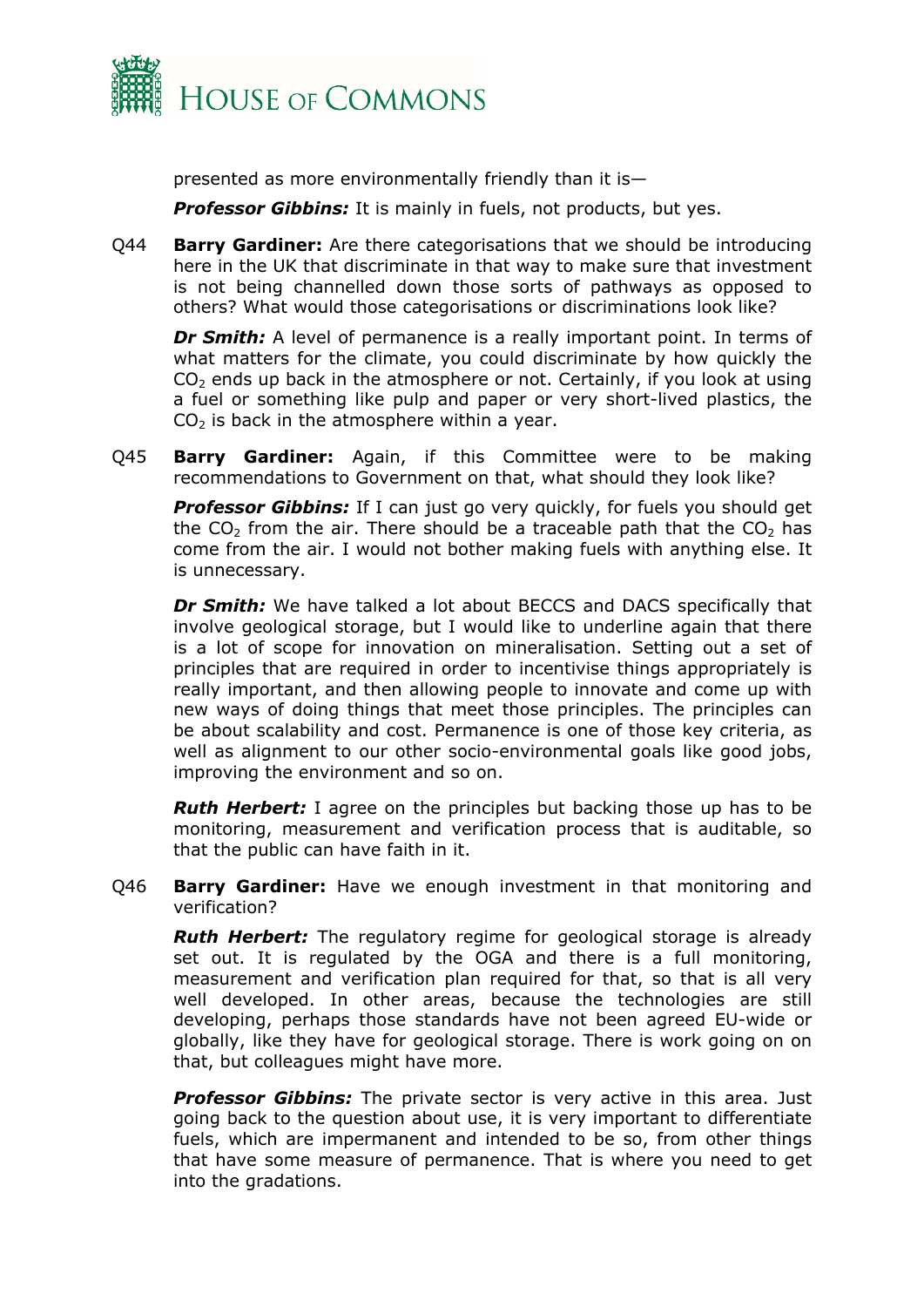

Q47 **Barry Gardiner:** I want to go back to the investment and the role of Government in the monitoring and verification. Again, for this Committee to be making its report to Government, what are the recommendations that we could make to improve that monitoring and verification?

*Ruth Herbert:* I would say that there is a lot of work going on in the private sector, but when it comes to standards and things like that, there is a role for making sure that those things are properly reviewed and assured, and consistent with each other. There is a lot of work going on in relation to global carbon markets and article 6 of the UNFCCC or Paris agreement.

My view would be that we would want to see progress in those areas internationally so that there is consistency on these things internationally, so there is a clear role for Governments there. As I said, the industry is doing a lot of work to develop auditable standards, and standards bodies that are involved in that have background in doing this with other, similar sectors.

*Dr Smith:* They still need to be set up for things like direct air capture, but physically and technically, they are relatively simple. Where they get more complicated is where they involve the land. For the other methods that we mentioned, such as biochar and enhanced weathering, there is a job to do to get robust MRV systems in for those.

Then there is the question of Drax. There is real opportunity. Drax has set itself fairly high standards. We have relatively high standards in the UK, but there is a real opportunity and a need to continue to improve those, and to improve having systems where we can really monitor the full supply chain, completely or near completely.

*Professor Gibbins:* Just going back to a very early point, do you think that there is even enough attention given to the issue of permanence? If you go to the fundamental climate legislation, it just talks about natural removals. It does not talk about geological removals. There is just no question of permanence; it is just assumed that everything is permanent. I do not know if we have the last word, but even recognising that permanence is an issue and trying to quantify it—for example, if people had to say, "How permanent do you think your removal is?"—

**Chair:** That is a very helpful summary. We are going to have to stop it there, Barry, if that is okay.

**Barry Gardiner:** Sure. We will be going on to—

**Chair:** Indeed, we will be going on to Drax shortly.

Q48 **Barry Gardiner:** It was helpful to get those remarks. Chair, I just have one very quick thing. I just wanted to pick up on what Ms Herbert said about the shipping solution. What, if any, additional port infrastructure do you believe is required in order to get that connectivity that you were talking about earlier in response to Duncan Baker?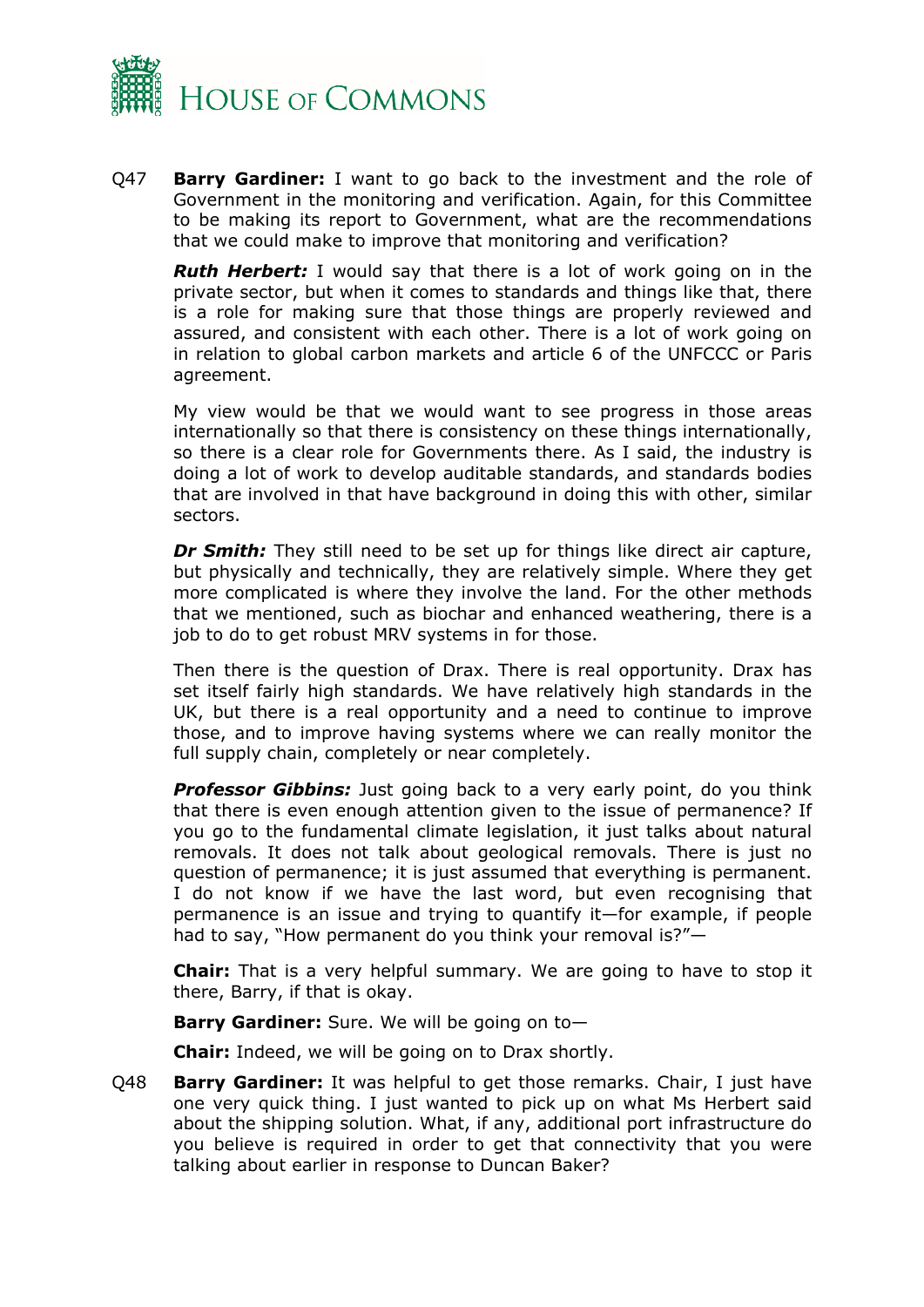

*Ruth Herbert:* CO<sub>2</sub> is already shipped, so there is already the capability to do that. I do not think it is really a case of physical infrastructure. It is not difficult to put that in place. The challenge is the fact that this is cross-border and how that is treated. There are a number of international agreements around that, like the London protocol and OSPAR agreement, which set out how the  $CO<sub>2</sub>$  can cross borders as a waste; it is treated as a waste under those.

There are also discussions going on at the moment within the EU, which our Brussels office is engaged in, around the EU taxonomy, making sure that  $CO<sub>2</sub>$  shipping is something that is captured in that set of regulations, as well as the TEN-E network regulations in the EU. Just making sure that we do not put barriers in the way through legislation is really crucial at the moment. We envisage that there will need to be bilateral agreements between member states and third countries like the UK to do that.

**Chair:** Thank you very much to our first set of panellists, Ruth Herbert, Dr Steve Smith and Professor Jon Gibbins. It has been most helpful. We are going to now move swiftly on to the next panel, so thank you for being with us. The next panel will focus specifically on BECCS. We will be looking at DACS at our next session on 5 January.

## <span id="page-22-0"></span>Examination of witnesses

Witnesses: Dr Daniel Quiggin, Jason Shipstone and Mair Floyd-Bosley.

Q49 **Chair:** Welcome to our second panel. Again, I would just like you each to introduce yourselves briefly, if you would, before we start the questioning, starting with Mair Floyd-Bosley, who is the senior policy officer for bioenergy and BECCS at the RSPB.

*Mair Floyd-Bosley:* Hi. My name is Mair Floyd-Bosley. As you say, I am the senior policy officer for bioenergy and BECCS at RSPB. RSPB is Europe's largest nature conservation charity and works across a range of policy issues, including climate and land use, domestically and abroad, through the BirdLife International partnership. We have worked on bioenergy research and policy for over a decade, and we have longstanding concerns about the damage that bioenergy is doing to the climate and nature and, subsequently, the risks of BECCS.

Q50 **Chair:** Dr Daniel Quiggin is a senior research fellow at Chatham House on environmental issues.

*Dr Quiggin:* Thank you very much for having me today. As you say, I am a senior research fellow at Chatham House. Chatham House is an international affairs think tank. It is quite important, in terms of what I am going to be saying today, to think about this in terms of the world, the globe and scaling. That is the element that I will bring to this. My background spans a vast array of different organisations. I worked in BEIS on Brexit, energy and climate policy; for the second largest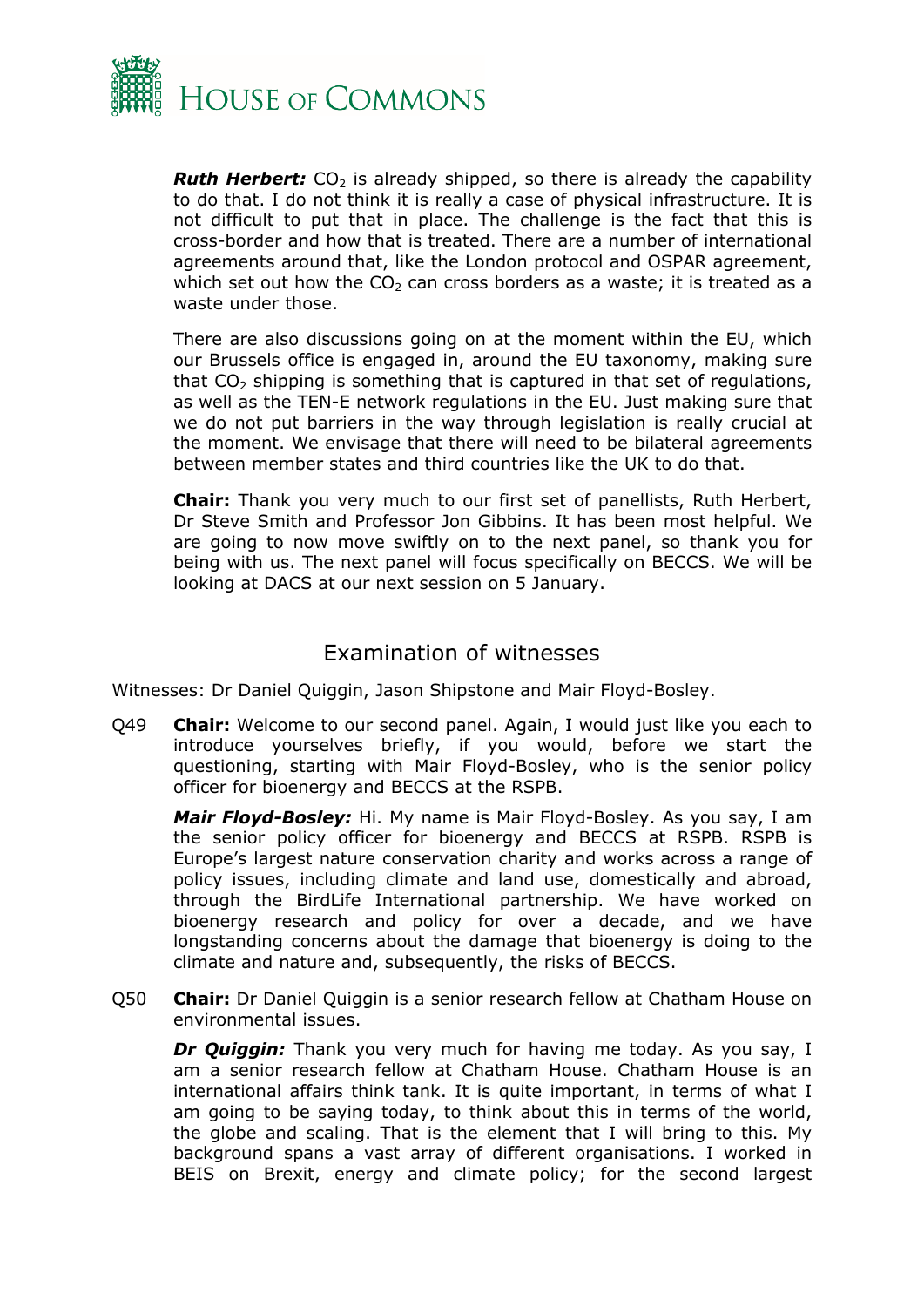

investment bank in fossil fuels and helping them develop a renewable pure play fund; for Greenpeace; and for Chatham House, so policy and investment.

Q51 **Chair:** Jason Shipstone is the innovation leader at Drax.

*Jason Shipstone:* Good morning. I am Jason Shipstone, chief innovation officer for Drax. I have been in the energy industry for about 35 years now. I have been privileged to be involved in many climate change and emission reduction projects during that time, early on in reducing emissions from coal and, for the last 10 years, helping our business transition away from coal to sustainable, renewable biomass. For the last five years, I have been looking at how we can take that pioneering biomass technology and develop it to allow us to have a negative emission or BECCS technology, which you have heard various references to already this morning.

Q52 **Chair:** Thank you very much. We are going to have a very interesting discussion. This is focused on bioenergy and BECCS. We heard from the first panel about some of the aspects of BECCS, which is a very wide umbrella term covering a lot of different technologies. It would be helpful to set the scene for this panel, Daniel, if you would give us your view, in particular, on the most promising and forward technologies within BECCS that the Government should be focusing on if they are looking to prioritise early adoption. Or is that a mistake, and we should allow technologies to develop at their own pace?

**Dr Quiggin:** BECCS can produce a range of energy vectors, hydrogen and power being the main ones. My research has principally focused on BECCS to power, because it is the forerunning technology that is most likely to be developed sooner in time, and that the IPCC and many international organisations proffer as the most promising version of BECCS.

I will come out straightaway and say that I broadly support the need to ensure that BECCS is developed at some limited scale, such that we have the empirical evidence as to whether it should then be scaled or not. My principal concerns are around the global scale at which you start to get externalities and tensions, at which point we may see land tensions, food price rises, loss of biodiversity and so on. Whatever the UK Government do in terms of setting their initial level, they need to be cognisant and aware of the fact that, if they are going to be scaling up globally and wanting to take a global leadership role in BECCS, there are going to be limitations before those externalities start to arise.

For instance, the IPCC currently estimates, in its middle-of-the-road scenario, that about 1.5 gigatonnes of  $CO<sub>2</sub>$  should be sequestered from BECCS. These are all in relation to residual emissions. As soon as we start to move out of residual emissions, as Duncan Baker MP said earlier on, in terms of agriculture, steel and cement—those hard-to-abate sectors, and that 1.5 gigatonnes from the IPCC is in relation to those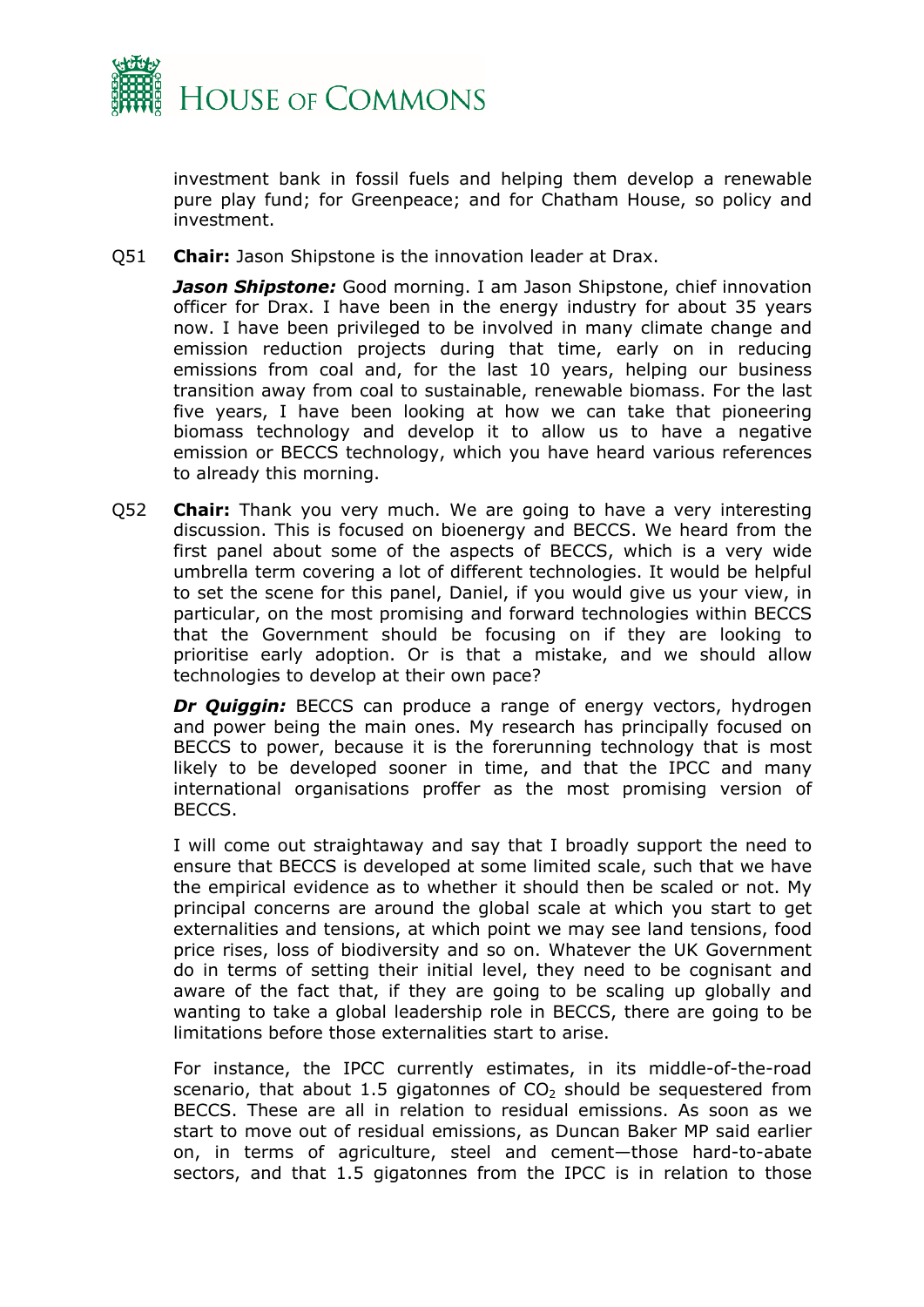

sectors globally—and start to offset sectors such as the right hon. Robert Goodwill said at one point in terms of power stations, which, to be clear is not a residual emissions sector, that 1.5 gigatonnes that the IPCC is projecting would go up and up.

At that 1.5 gigatonne level, you would see the amount of wood pellets being burned increase by 126 times, relative to what Drax currently burns. That is a lot of wood pellets. To put that into context, that would be 16 times current global supply. That sort of pressure on the wood pellet supply industry is likely, although not categorically, to lead to the sorts of pressures and tensions within that supply chain that mean more and more of what I define as mature or old growth trees being used. Those sorts of trees come with a large carbon debt that takes many years to pay off, so there is a problem in terms of blowing the carbon budgets globally as we scale BECCS, and a problem around biodiversity and food prices if we start to use more and more land.

I will start to draw to a close because you want to hear from other people, but the UK Government are in a position where they need to ensure that the types of legislation, regulations and key performance indicators that are wrapped around the first demonstration project of BECCS are really key to gathering the evidence as to whether it should then later be scaled. Setting a future target at this point should be done in the context of global scaling and the limitations that should be around that.

Q53 **Chair:** We are going to get into land use and biomass during the course of our discussion today. Jason, you are the individual within Drax who has been responsible for the transition from coal to biomass. Last year, you used 7 million tonnes of wood pellet. Could you just explain, given your current role of innovating the next phase of development of Drax, what you are looking at doing and the extent to which you are looking to generate biomass domestically rather than import it all? What kinds of innovations are going on at the moment?

*Jason Shipstone:* We have a goal to deliver a zero-carbon, lower-cost energy future, and biomass underpins a lot of that. We have been working with biomass since 2004 and using biomass at large scale since 2013, so we have a lot of history as to how our supply chain works, how to source biomass and how to do that in a sustainable way. We have been piloting BECCS technology at Drax for the last two years. We have been running two technologies in parallel at pilot scale to understand how this technology can work in a biomass power station, and it works really well. The next stage of that is to turn that piloting technology into atscale negative emissions technologies.

Just to answer your point around UK sourcing, we are working with various bodies across the UK—Defra and other organisations—to look at how we can maximise the potential of biomass in the UK. To my fellow panellist's point, it is very important when you take biomass, you take from forests that are growing and not from those that are reducing. The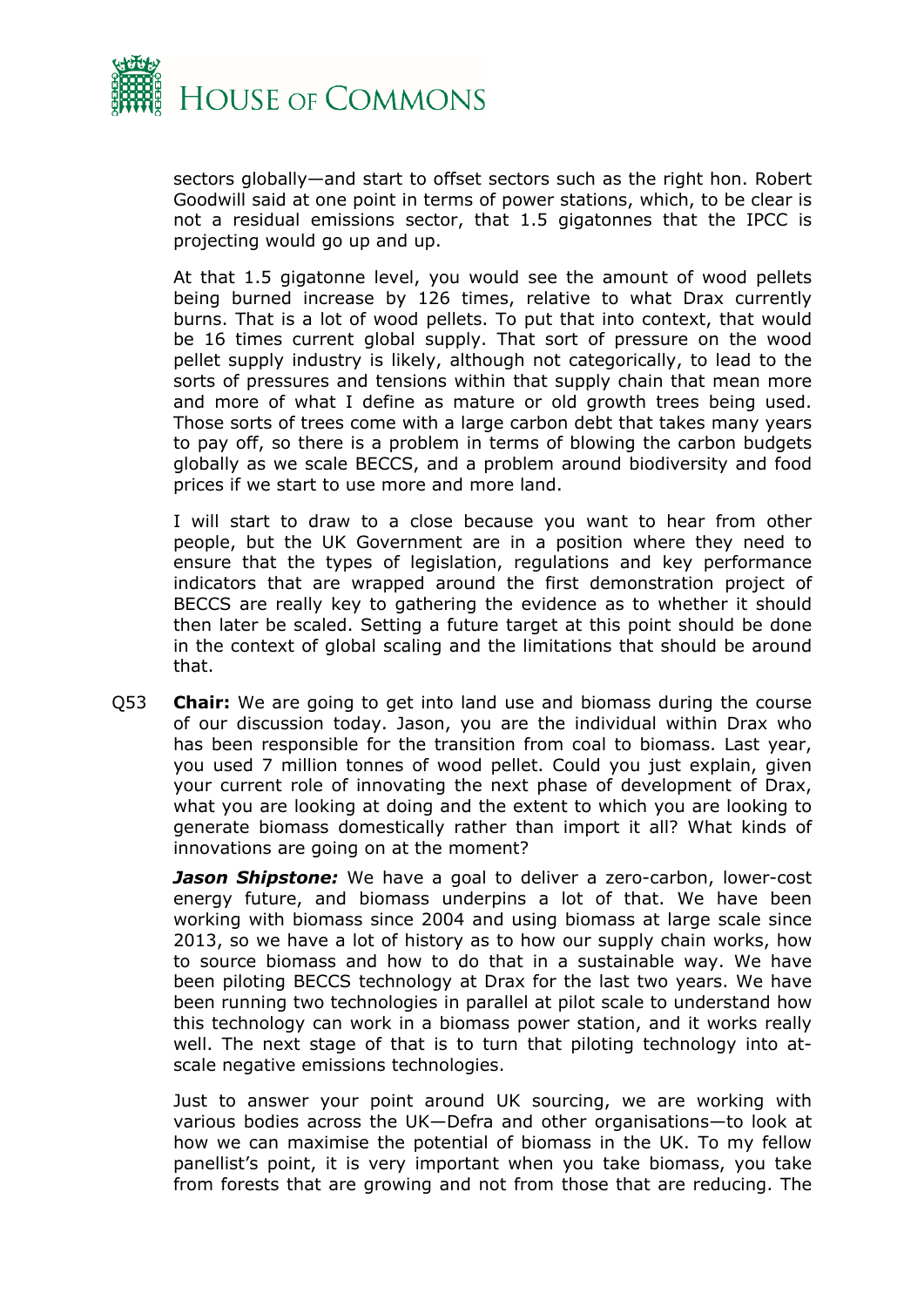

whole process is about ensuring that we take the growth from forests and we do not remove primary forests. That allows us to have this negative emission concept that we are developing.

We are working very closely with various authorities in the UK to do that. The UK does not have quite the same potential as some of the other areas that we take biomass from, because of the scale required, but we are very keen—we have done it before with energy crops in the UK—to maximise the potential of biomass sourced within the UK, and we are working very hard to do that.

Q54 **Chair:** You said the pilot BECCS work is showing promise. Can you just describe what you mean by that? What happens with the by-product? Is it used to fuel the power station or is it being liquefied and used for storage?

*Jason Shipstone:* One of the pilot plants that we have running at the moment is a UK-based technology, so it is quite innovative, and the other is a more established technology. One is at up to one tonne a day of  $CO<sub>2</sub>$ removal, and the other is much smaller, at about 350 kg a day. The real purpose of these pilots is to understand how the two solvents used to capture  $CO<sub>2</sub>$  react with the flue gas from biomass. They use a small amount of energy to run that process. As we scale the project up to fullscale commercial development, we need to understand what those energy numbers are.

The  $CO<sub>2</sub>$  that we have from those processes at the moment goes back into the flue gas that we release from the power station. In the longer term, on a bigger-scale project, as you have heard from various panellists this morning, that  $CO<sub>2</sub>$  would be captured and transported in a T&S system into long-term, permanent geological storage. The UK is very well placed for that. We have about 80 billion tonnes of capacity, mainly off the east coast of the UK, and that is the infrastructure that we will connect in the longer term.

Q55 **Chair:** I was going to come back to Daniel in a second, but just on that point, you are part of the east coast initiative and one of the two pilots that the Government are helping to fund in terms of the cluster. Can you just explain how that is intended to contribute to the decarbonisation of the economy and what kind of timescale the cluster is looking at?

**Jason Shipstone:** We are part of the East Coast Cluster, which includes Zero Carbon Humber and Net Zero Teesside. We are a founding partner of Zero Carbon Humber. We have been working with our partners in the cluster for the last three years to develop the infrastructure required. The transport and storage infrastructure is large-scale infrastructure. It is relatively new in the UK, although this is not new infrastructure. As Professor Gibbins mentioned earlier, this is common in the US and other areas, where they transport large quantities of  $CO<sub>2</sub>$ .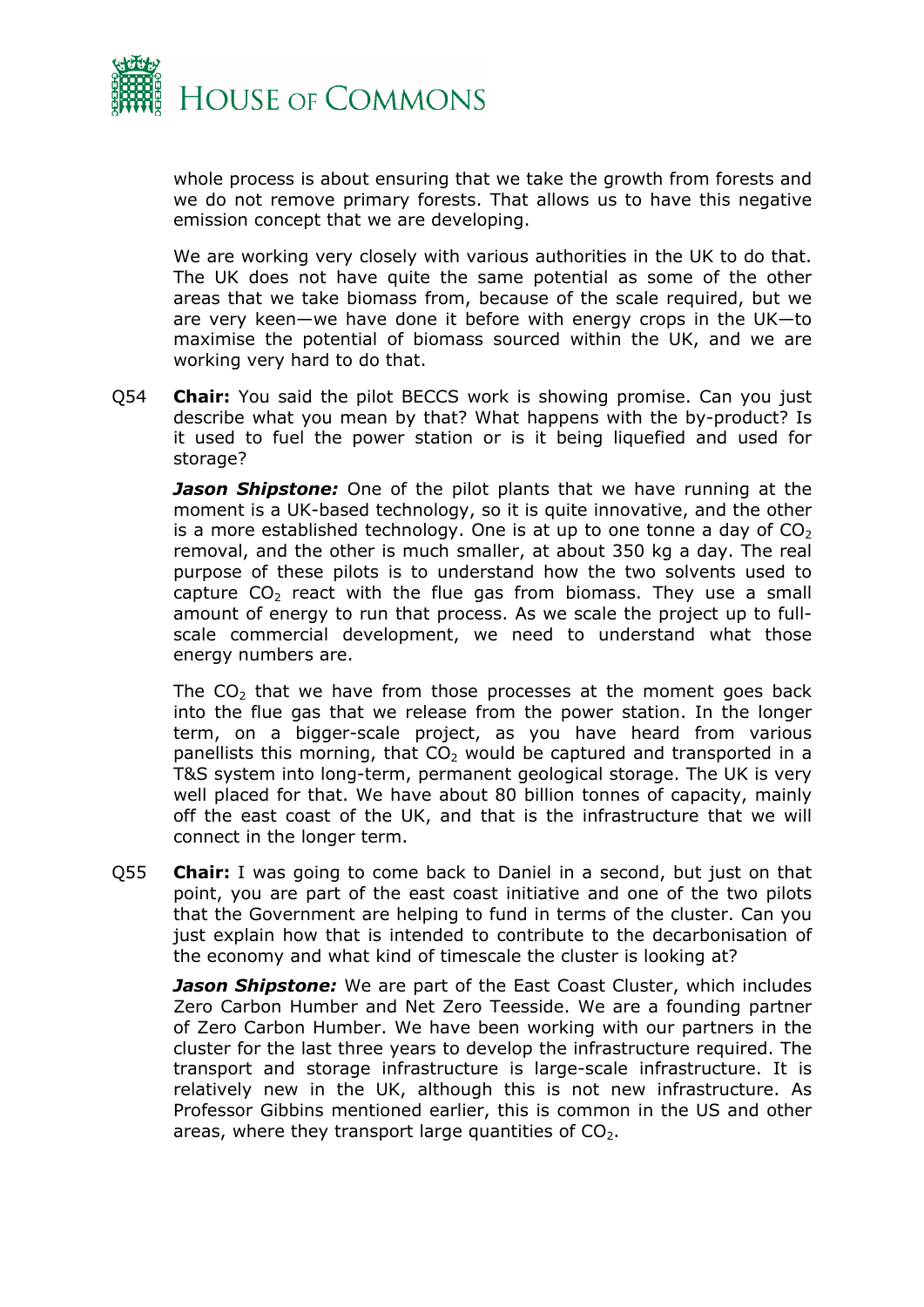

In terms of the timeline for that, we very much welcomed the Government's cluster development process. We were one of five clusters that entered into the phase 1 process. The East Coast Cluster and HyNet were the two successful clusters taken forward for development by 2027, so that timescale is very important to us. We also welcome the next stage of that, which is phase 2, whereby the emitters within those clusters will be selected. That process happens over the rest of this year and the first half of next year.

*Dr Quiggin:* It does not necessarily need to be now, but we should pick up, at some point, on the amount of energy that is required to do the process of CCS at Drax and what the early results show. We can talk about that now or you may want to come on to it later, but it is important, just because Jason mentioned it.

**Chair:** I am happy for you to pick that up now.

*Dr Quiggin:* The published results in a report by Baringa, which Drax commissioned, show that, for each turbine, you lose about 170 MW per 650 MW turbine. Drax can speak to these numbers better than I can, but from my maths, I find that their power efficiency drops from 36% to about 21%.

That efficiency may improve over time—all power stations have improved in their efficiency over time—but to give you some context in the UK, the efficiency of power stations over the period 1990 to 2010 improved by about 7%. The CCC is anticipating that BECCS power efficiencies are in the 35% to 37% range, so it is unlikely that we are going to see the sorts of efficiencies that the CCC is desiring within its modelling, based on the current trials at Drax and, indeed, the efficiency improvements that are likely to happen.

It is important to say that those low power efficiencies will mean that it is very expensive for Drax to sell that power into the wholesale market, which is likely to drive up the subsidy that Drax requires in terms of—

Q56 **Chair:** You have made your point. Jason, do you want to respond to that? Do you recognise those figures?

*Jason Shipstone:* No, I do not recognise those figures. They are not the correct figures for Drax or for any other new-build BECCS-fired power station. It is really important to think slightly differently when you think about efficiency. If you apply negative emissions technology to a biomass power station, you are getting two goods—renewable, dispatchable, clean energy and a negative emission product, biogenic  $CO<sub>2</sub>$ , which can be used, as you heard in the previous panel session, as a useful ingredient for things like biofuels or bioplastics. It can also be geologically stored along with non-biogenic  $CO<sub>2</sub>$ . You get two things for one, so some of the energy input to the power station is being diverted from electricity production to produce biogenic  $CO<sub>2</sub>$  or negative emissions. You cannot make or destroy energy; it is just split in a different way.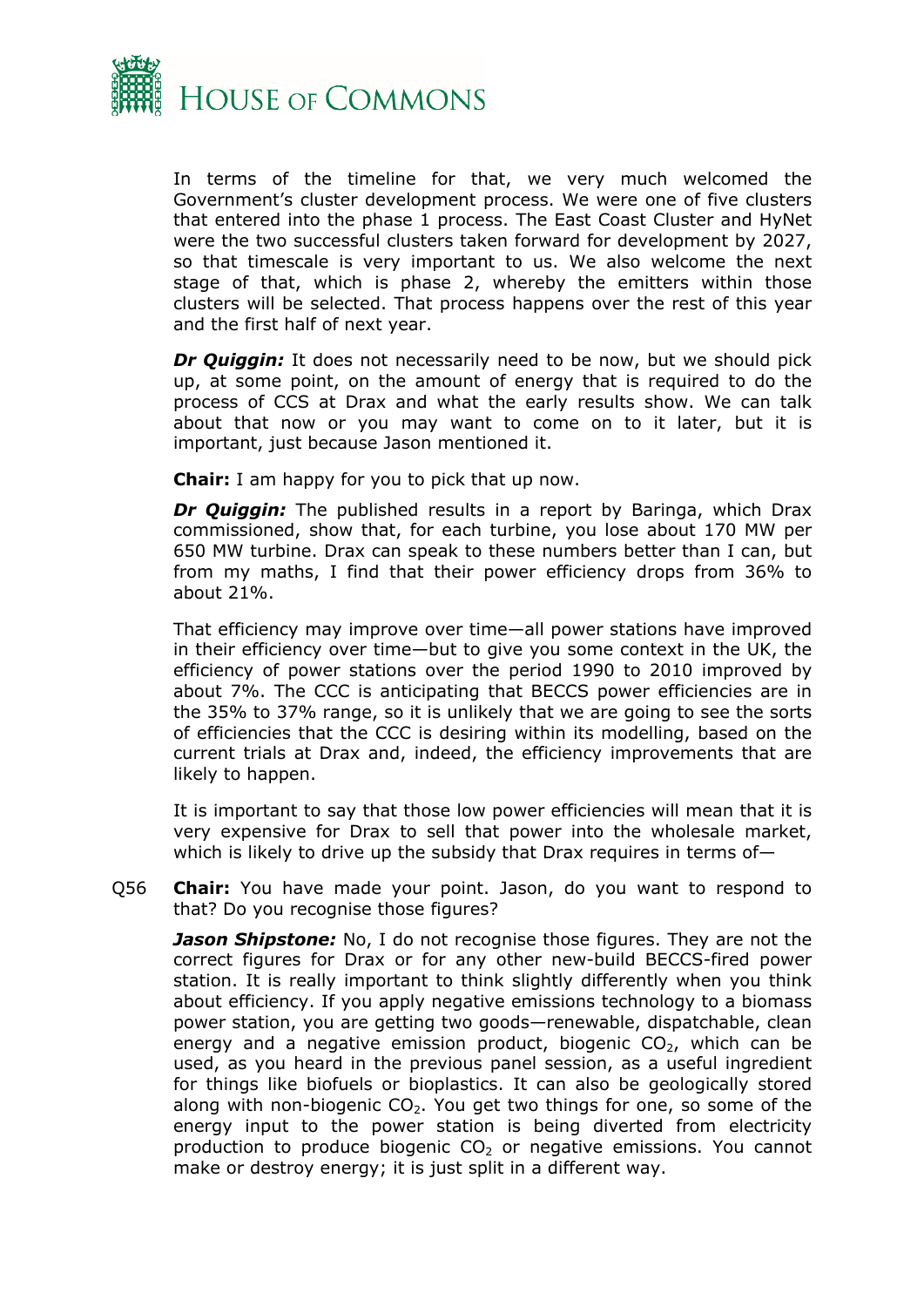

The way power station efficiency is measured is traditionally through fuel input to electricity output. That model does not really work in a BECCS power plant, because you have two outputs, so the numbers change but the overall efficiency—

Q57 **Chair:** It would be helpful if you could respond in writing, perhaps, to the challenge that has been laid, so that we have the two points of view clear before us.

*Jason Shipstone:* I would be very happy to.

Q58 **Chair:** Thank you very much. I am going to move to Mair before we move on to the next set of questions. Given the debate that you have just heard, would you give us your view about the role that BECCS can play in helping achieve the Government's net zero strategy?

*Mair Floyd-Bosley:* It is important for us to take a step back to start with and to understand how we have ended up with these significant proportions of BECCS in our net zero strategy. First, it is important to understand that large-scale BECCS remains unproven. In terms of the design of the models that have given us these BECCS projections, it is quite simply a mathematical formula that has been applied. We have assumptions regarding the amount of residual emissions that our society will continue to emit. We can change those, depending on what policies we implement and how hard we mitigate.

That then leaves us with a bit of a deficit in terms of getting to net zero, and that is where BECCS has come in. We have retrospectively fitted BECCS into the model in order to get us to zero. It is not because BECCS has been evaluated to be feasible on those scales. It simply helps us to add up to zero.

I would like to start by outlining three major concerns about why this particular situation that we have found ourselves in could lead to a costly mistake when it comes to BECCS, which may not be able to deliver negative emissions at that scale. First, in these current models, major emissions from the total  $CO<sub>2</sub>$  impact of BECCS are being left out. The stack emissions are totally ignored, as are foregone sequestration and carbon debt from the forest, as well as soil carbon loss from the forest. It is important that, going forward, we start looking at the whole lifecycle of the BECCS process, which is currently missing substantial, uncapturable emissions.

Secondly, the models may not reflect reality in terms of the feasibility of the CCS technology itself. We have seen fairly common failure of CCS technology over the last decade to deliver at scale.

Finally, there is a fairly likely need that we will have to downscale the amount of BECCS that we are relying on, simply because of planetary boundaries. It is likely that the pressure on ecosystems to extract all this biomass will lead to unacceptable impacts on biodiversity and on land and water use. There is evidence to show that that does push us towards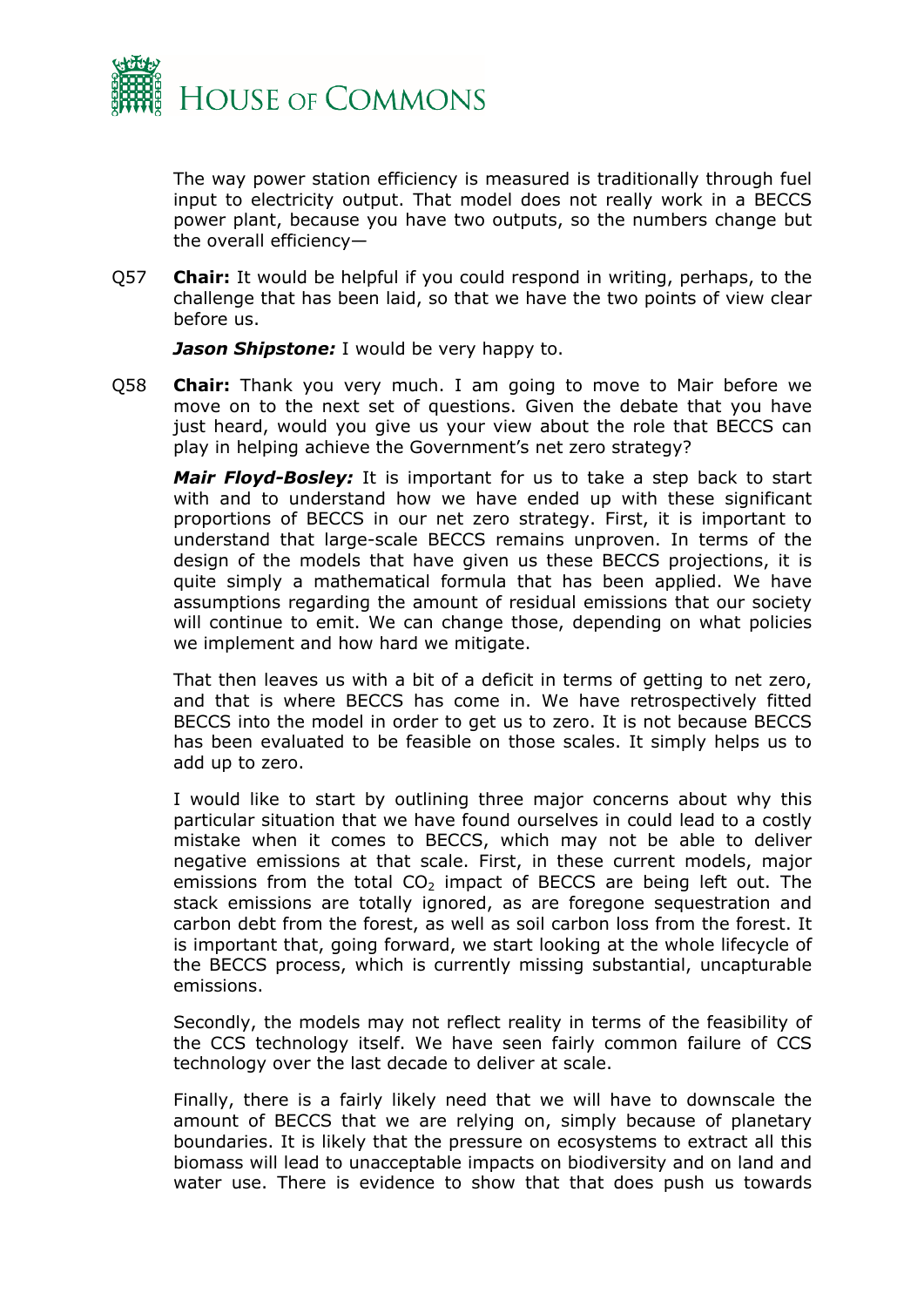

unacceptable impacts, and it is likely that we would have to downscale that.

**Chair:** We are going to get into some of this now, so I am now going to move on to Barry Gardiner.

Q59 **Barry Gardiner:** Before we do, Mr Shipstone, you said that you do not recognise the figures quoted by Dr Quiggin. You specifically said that this operates in new power stations in a different way. Correct me if I am wrong, but the Drax power stations are converted coalfired power stations, are they not? Would you recognise Dr Quiggin's figures for those power stations? Are they correct in regard to that part of your operation?

*Jason Shipstone:* No, I do not recognise the figures. The point I was trying to make is that it is not that the power station operates in a different way, but that we have to think in a different way when measuring efficiency. If the power station only produces electricity from fuel, then the calculation of efficiency is fairly straightforward. If you produce electricity and negative emissions, there is some energy used to create the negative emissions, so you have to think a little differently to a traditional efficiency calculation.

*Dr Quiggin:* I do not disagree with what Jason has said. The key thing here to think about is that the CCC and many other bodies think about BECCS in the context of producing power and  $CO<sub>2</sub>$  sequestration at the same time. Therefore, they think about the cost of that sequestration being lower, because there are going to be revenues from the power sold. Essentially, what I am saying is that the power produced and power sold is going to be lower and, therefore, the cost of that sequestration is going to be higher.

Q60 **Barry Gardiner:** That is the 36% and the 21% that you quoted.

#### *Dr Quiggin:* Yes.

**Barry Gardiner:** I understand. Thank you. Mr Shipstone, Drax was recently dropped from the green energy companies index because of what were called "uncertainties and poor practices". Do those uncertainties and poor practices relate to the fact that only 20% of your feedstock is currently sourced from pellet mills that you directly own and ones on which you report, rather than on the suppliers that you have from the sustainable biomass programme, which you do not report on?

*Jason Shipstone:* I am not aware that those were the reasons.

Q61 **Barry Gardiner:** What were the reasons then? I am sure you have seen the fact that you were dropped from that index, so what do you believe the reasons were for their quote of "uncertainties and poor practices"?

*Jason Shipstone:* I do not know what those reasons were.

Q62 **Barry Gardiner:** Have you not tried to counter that? I am sure that, when that report came out, Drax was concerned to see that it had been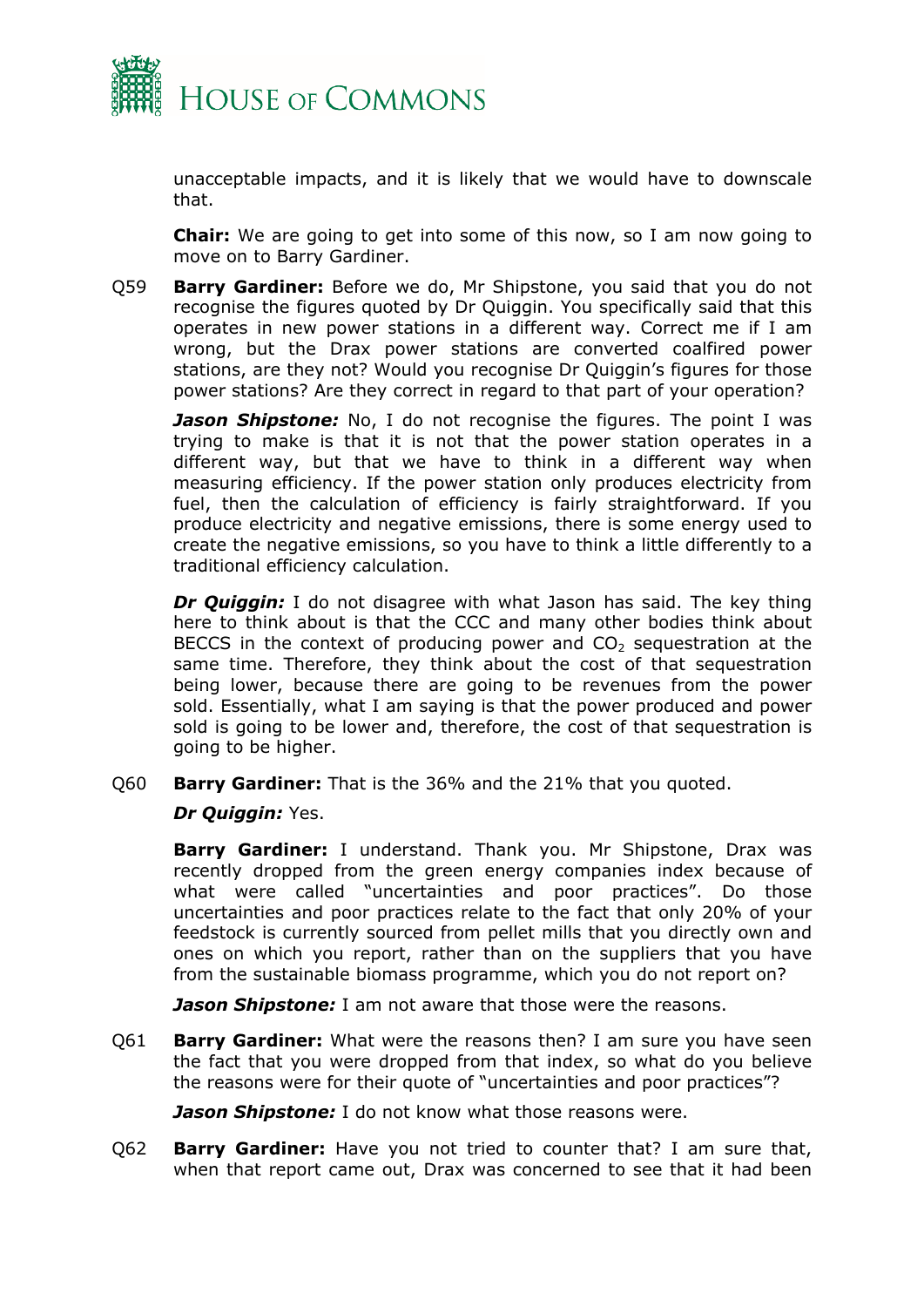

dropped from the index and, therefore, would have wished to have countered the statement that there were those "uncertainties and poor practices". How did you go about countering that?

*Jason Shipstone:* We source all our biomass to the same high standards. Our standards are internationally audited. They are not our standards but are gold standards set by other people.

Q63 **Barry Gardiner:** You cannot quite be confident of that, can you, because, in fact, you do not report on those elements that come from outwith your own directly controlled feedstock plant?

*Jason Shipstone:* All of the biomass that we buy and that we make, whether it comes from third parties or from our own production, is done to the same standard. We have a very clear and internationally robust audit process for our biomass. It is not just us who audit it, although we do have an independent advisory body, chaired by the former Government chief scientific adviser, Sir John Beddington, who presides over our practices and audit processes.

**Barry Gardiner:** I remember him well.

*Jason Shipstone:* We also have third parties who audit that, so it is completely independent from us. Any practices that we find through that process—and we do not find very many—that are not as they should be, we rectify immediately. We have been offered biomass in the past that we have refused to take, because it does not meet those standards. I am not really sure where the concerns have come from, but I can assure you that all our biomass is independently verified to come from a sustainable source.

Q64 **Barry Gardiner:** Maybe you could follow up and write to the Committee setting out your rebuttal to the report from the green energy companies index. That would be helpful.

*Jason Shipstone:* I am happy to do so.

Q65 **Barry Gardiner:** Ms Floyd-Bosley, you were talking about land use. I believe that, if you take the IPCC's middle assessment of use of BECCS in particular, the land use would be 0.8 billion hectares. I think that that is the figure that is quoted in RSPB's report. Can you cash out for us what that would look like in terms of the south-eastern states that are currently the source for Drax's biomass?

*Mair Floyd-Bosley:* Dr Quiggin may want to correct me, but I think the figure of 0.8 billion hectares comes from a Chatham House report, so he may have more knowledge of that. I think that was calculated on the basis of expansion of energy crops. We are looking at the conversion of agricultural land.

Q66 **Barry Gardiner:** That would be required in order to meet the middle assessment of the IPCC.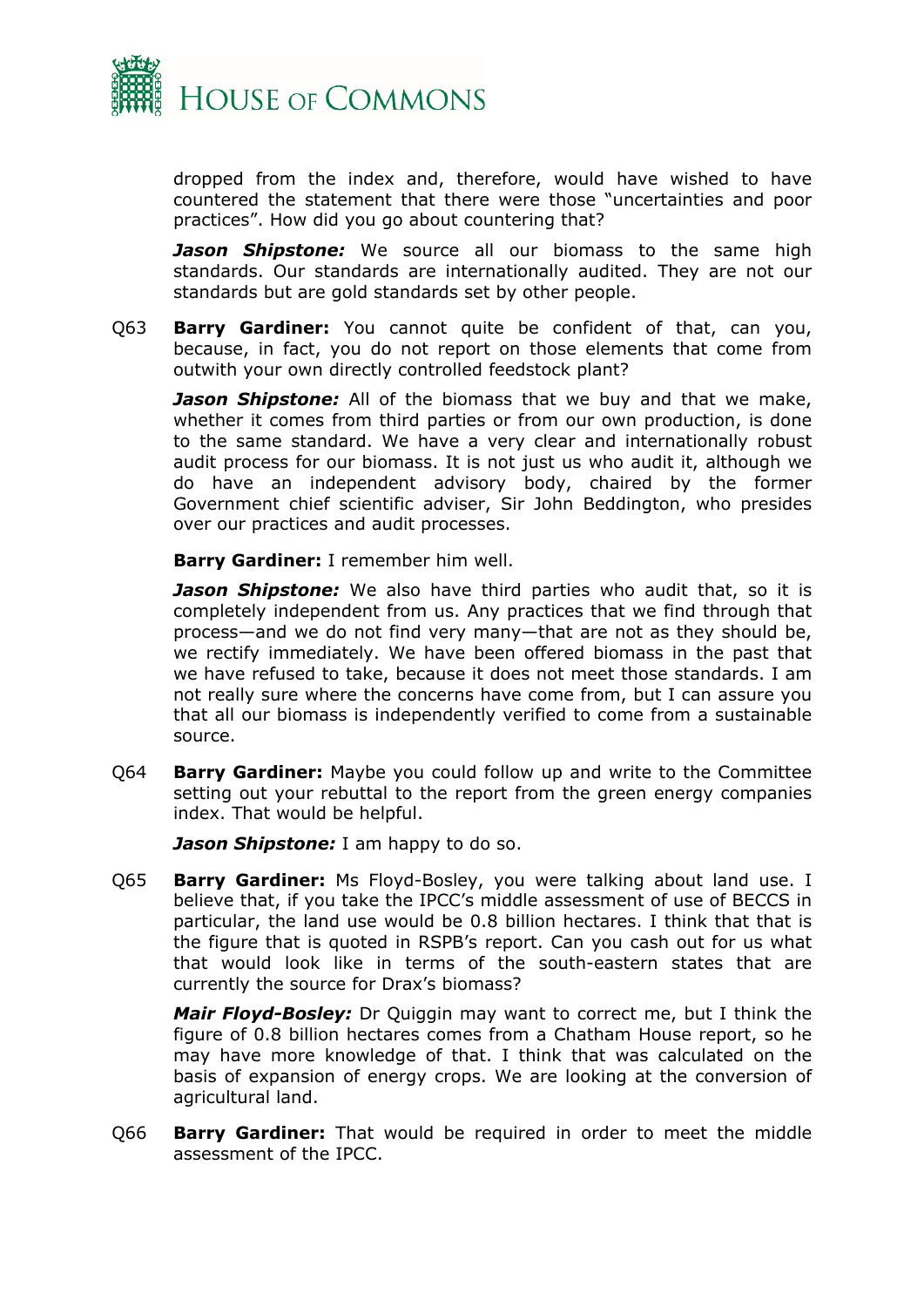

*Mair Floyd-Bosley:* Yes, that is right. Currently, Drax, as we have touched on, imports 7 million tonnes of wood pellets every year, sourced mainly from North America, as well as eastern Europe. Just to put that into some sort of scale with regard to the UK, if we are talking about land use, it requires about 13 million tonnes per year of fresh greenwood, stem wood or harvested wood to create those pellets. The total UK production of all timber and wood products is 11 million tonnes a year, so the amount per year that is required currently, just to supply Drax, is more than the UK produces in total from its timber industry. Those are the sorts of scales we are talking about.

In terms of the global pellet market, one projection estimates that the market size is expected to double between 2019 and 2025, before we have even locked in any investment for BECCS.

Q67 **Barry Gardiner:** I believe that the 0.8 billion hectares, though, related to the 2050 middle assessment target of the IPCC.

*Mair Floyd-Bosley:* That is correct.

Q68 **Barry Gardiner:** What I am trying to establish is what the global footprint would be of meeting that middle assessment. I understand what you have said about what the doubling of UK consumption of pellets would be by 2025, but what I am trying to get at is what the global footprint would be in 2050.

*Dr Quiggin:* The complicating factor here is that biomass is supplied to various end types, be that BECCS or others, and there are many different competing demands over that land. The easiest and most comprehensive number to use is from the IPCC special report on 1.5°C, which indicates that 1.5°C compliant pathways would require around 25% to 46% of arable and permanent cropland in 2100. That is a vast amount of land that would most definitely have significant impacts not just on food prices but most likely on food availability, which will impact the poorest and most vulnerable in the world and also have impacts here on food prices.

**Barry Gardiner:** That is not to even mention the impact on biodiversity.

*Dr Quiggin:* Yes, precisely. Just to go back to the 0.8 billion hectares, I do not recognise that number. However, just to put into context Drax's current supply, it comes from about 0.37 million hectares. If that was all transposed into the UK, that would represent about one tenth of our forest area.

Q69 **Barry Gardiner:** I will ask you to come back in a second, Mr Shipstone, unless you want to come in specifically on that point.

*Jason Shipstone: Specifically on the growth and scale point, our forests* are hugely important carbon sinks. You heard in the previous panel about natural sources of carbon capture and carbon absorption. The forests that we take from in the southern US have grown by about 50% since 1950. They are increasing in size all the time. We need to keep that going.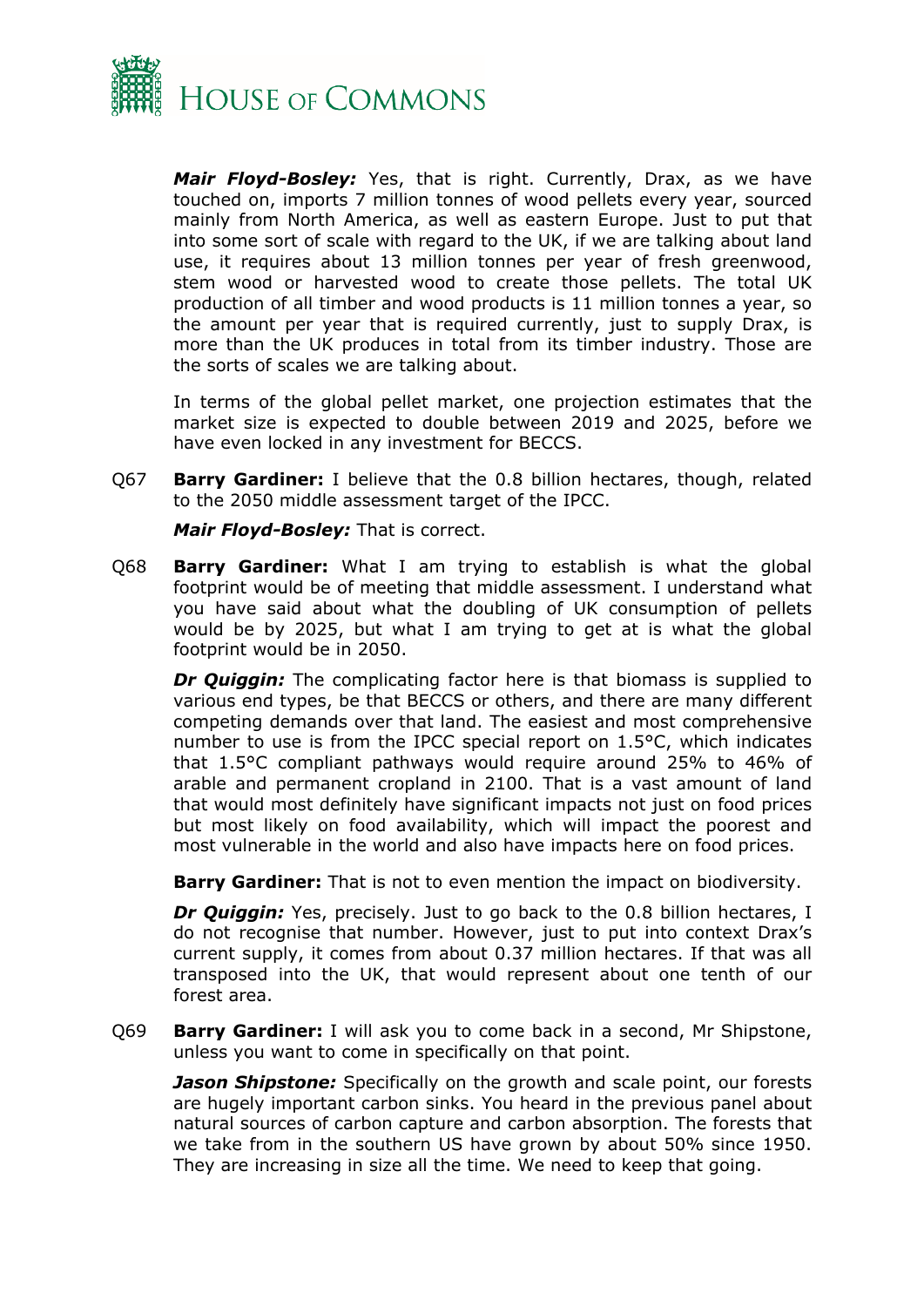

Q70 **Barry Gardiner:** A lot of your pellets come from Louisiana.

*Jason Shipstone:* The southern US, yes.

Q71 **Barry Gardiner:** If you look at the timber reports going back to 2011, you will find that that is not the case. The baseline year that was used in Drax's own projections was an anomalous year. I do not think you can say that at all. If you can, please back it up with written evidence to the Committee.

*Jason Shipstone:* I would be happy to do so.

Q72 **Barry Gardiner:** Of course, 50% of the pellets that you bring into the UK come from whole trees—either 21% from low-grade roundwood or 30% from thinnings. Is that not correct?

*Jason Shipstone:* We use thinnings and low-grade roundwood. 40% of our biomass comes from sawdust residues from sawmills and things like that. We take limbs and branches—things that would otherwise be either left to waste or, in some cases, even burned.

Q73 **Barry Gardiner:** Or, indeed, increasing the carbon stock within the forests. Dr Quiggin, you wanted to come back.

*Dr Quiggin:* I feel like somewhat defending Drax here. Why not? The evidence in the US south-east as to whether the carbon stocks are increasing, stabilising or declining is yet to be fully determined. The jury is out. There are early indications that, if you look just at the trees and that carbon stock, they are probably stablish. In terms of soil carbon, however, which is most healthy and least likely to leach into the atmosphere, if you have old growth forests that have biodiversity and are not monoculture plantations, the soil carbon is vast. If we include the soil carbon in our calculations in the US south-east, the picture changes again, but again the jury is still out.

What we can say categorically is that, as we increase the amount of biomass that is burnt for BECCS—which, to be clear, Drax is not asking for, because they already burn biomass and, up to 2030, they were talking about converting only the units that they currently have operating, so they are not necessarily talking about increasing the amount of feedstock going into them—

Q74 **Barry Gardiner:** If we go back to September, the front page of the *Financial Times* reported—and it may not have been a correct report that Drax had offered to co-fire up its existing turbines with coal at that stage.

*Dr Quiggin:* The point here is that, as we expand BECCS globally, both within the UK if we are looking at a 50 megatonne target or globally at a 1.5 gigatonne target with the IPCC, those pressures that we are starting to see and that the jury is still out on in the US south-east are going to grow. Whether it is the carbon debt from use of mature trees or decreasing amounts of soil carbon and decreasing carbon stocks within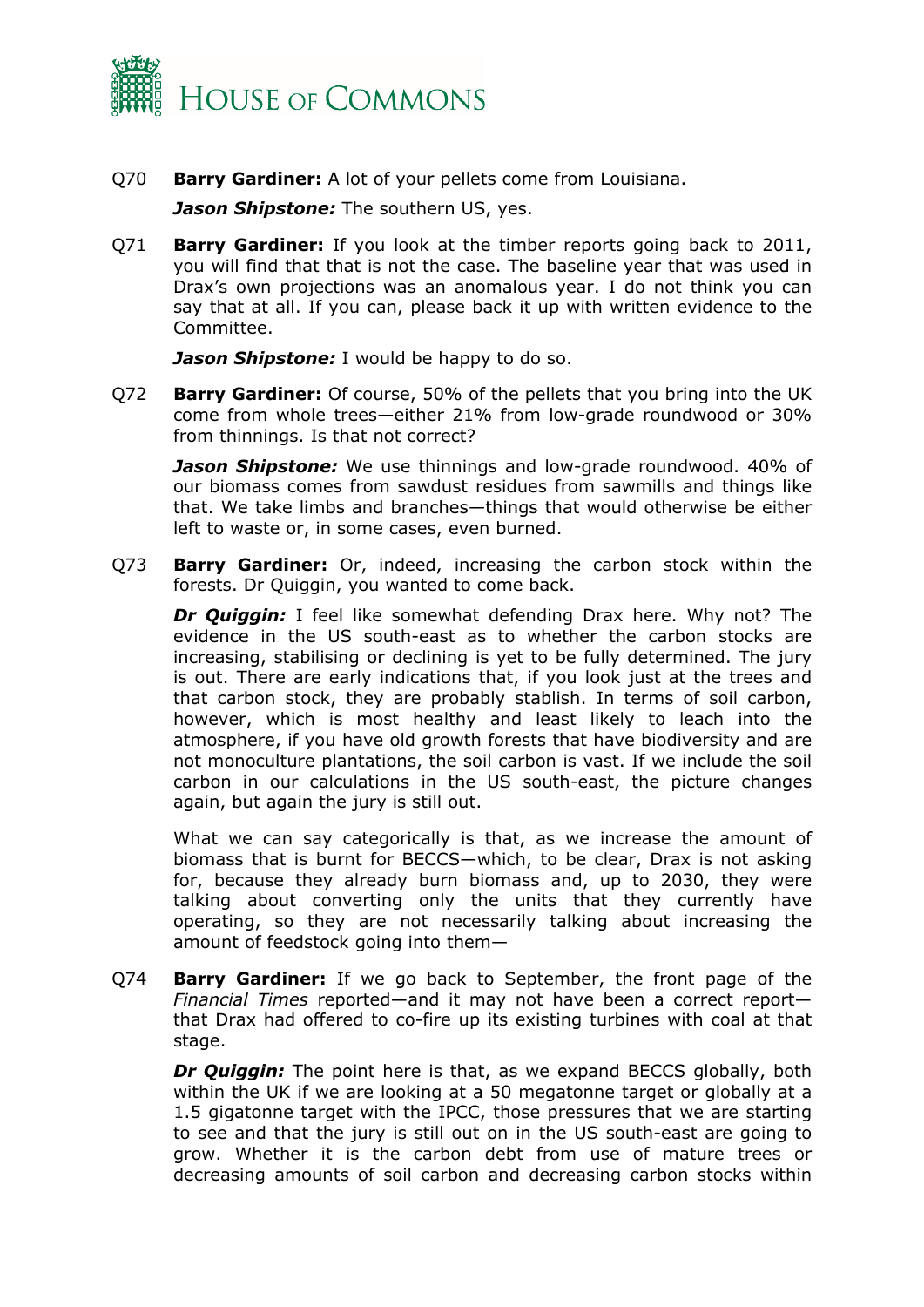

the trees, all those trends will exacerbate and are likely to decline over time.

Q75 **Barry Gardiner:** If I can go to Chatham House's own research—I do not know whether it was yours, but it is certainly from Chatham House—the estimates were that, in 2019, US-sourced pellets burned for energy in the UK were responsible for 13 million to 16 million tonnes of  $CO<sub>2</sub>$  emissions. None of those emissions is included in the UK's national greenhouse gas inventory. Had they been, they would have added between 22% and 27% to the emissions from total UK electricity generation. That would have been between 2.8% and 3.6% of the total UK greenhouse gas emissions in that year. That would be equivalent to the annual greenhouse gas emissions from 6 million to 7 million passenger vehicles.

I do not know whether that was your own personal research, but that came from Chatham House. Can you explain why it is that those emissions were not included in the emissions total for the UK?

**Dr Quiggin:** I will do so briefly and then hand over to Mair, if that is okay with you. I do recognise those numbers. They were put together by a colleague of mine, Duncan Brack. I broadly agree with those numbers. The point here is that biomass is rated as being carbon-neutral at the point of combustion in a UK power station. There are good reasons for that. You also need to account for the  $CO<sub>2</sub>$  in the land sector where that biomass originates.

The key question becomes whether your third country—in this case, we have been talking about the US—is reporting those land-based emissions correctly, such that, when you view it from the atmospheric climate perspective, the maths adds up. There is growing concern, near to consensus, that that is not the case and that we are not adding up correctly.

Therefore, the point source emissions at combustion at the power station—in this case, Drax—should be included in the UK inventory of greenhouse gas emissions, because we cannot rely on third countries to do so, particularly when we are sourcing from so many different types of countries, which may or may not be reporting robustly to the UNFCCC. I am sure Mair might have something to add to this.

Q76 **Barry Gardiner:** Just to be absolutely clear on this point, these are the UN's accounting rules.

#### *Dr Quiggin:* Yes.

**Barry Gardiner:** It is not to do with our Government's basis of accounting—I am getting them off the hook here—but this is in accordance with the UN's accounting rules. The fact of the matter is that the originating or harvesting states or nations are not properly accounting for them, in your view.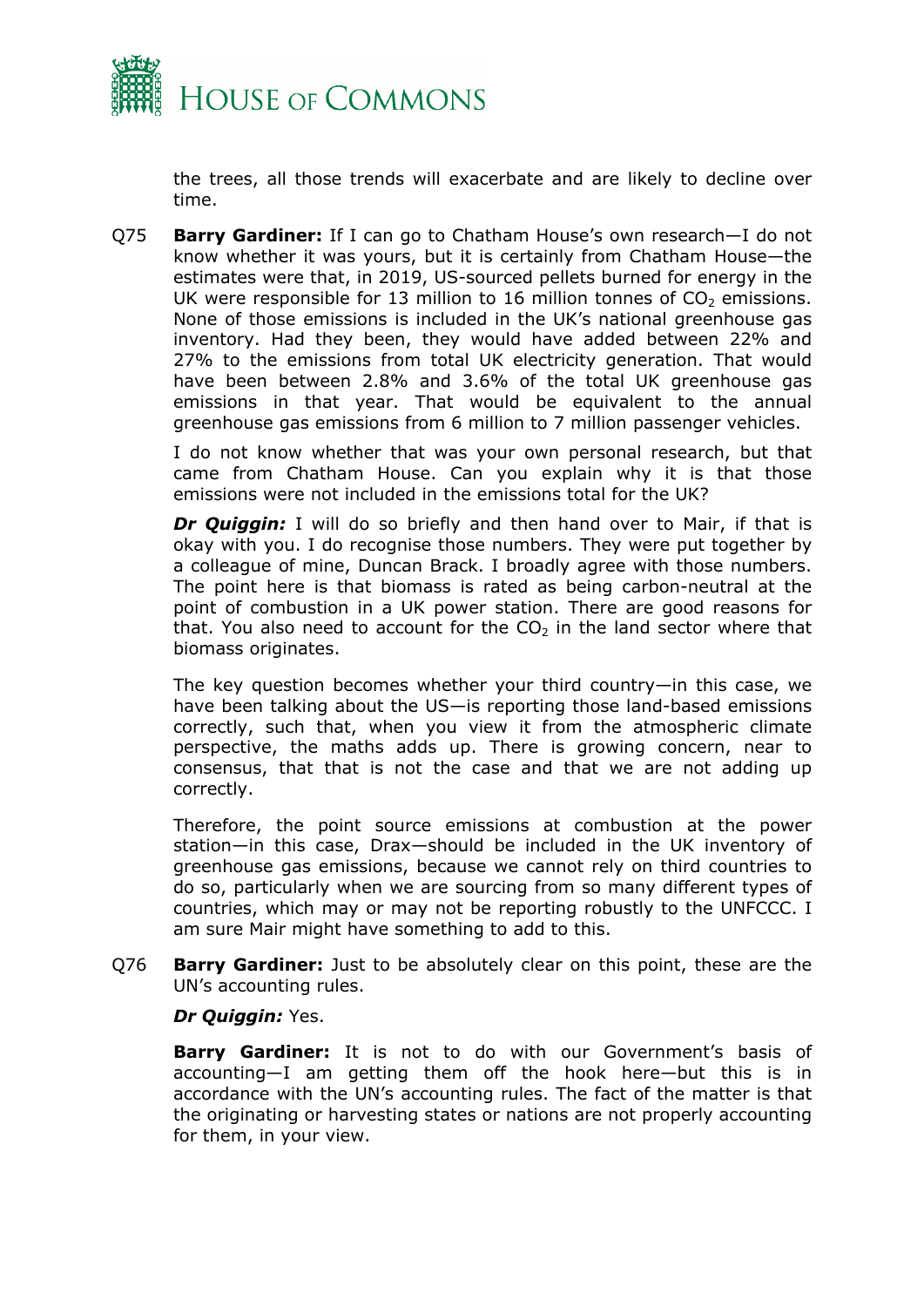

*Dr Quiggin:* Either they will not be reporting, which is an abject failure, or they will be reporting in a way that does not fully account for them.

*Mair Floyd-Bosley:* I would reiterate Dr Quiggin's point. Just to quote from the IPCC on this particular accounting convention, it says that its approach of not including bioenergy emissions in the energy sector total "should not be interpreted as a conclusion about the sustainability, or carbon neutrality of bioenergy". As mentioned, this convention is purely to avoid double-counting. There is a legitimate reason to do so. There potentially are other solutions to avoid double-counting.

There are two major issues that this convention throws up for us. As mentioned, land use accounting is a seriously flawed process under the UNFCCC, so countries are able to build harvesting projections into their baseline, and can account against a baseline while continuing to harvest, without any of those emissions being reflected in their land use emissions. That is one key flaw. The UK could be advocating for this convention to be changed, but it is UNFCCC guidance.

Q77 **Barry Gardiner:** If we did advocate for that convention to be changed, which would entail us then accounting for those emissions in our production emissions, it would absolutely bust through the fourth and fifth carbon budgets, which we are already not meeting, would it not?

*Mair Floyd-Bosley:* Yes, I imagine so. That is true. Especially with those numbers that you quoted from the Chatham House report, we have potentially 16 million tonnes of  $CO<sub>2</sub>$  emissions in 2019 that went unaccounted for from the smoke stacks of biomass plants. Drax is also in receipt of significant renewable energy subsidies and carbon tax breaks as a result of this zero-carbon rating, so the financial case for bioenergy in the UK would potentially be undermined if the carbon were to be accounted for here as well.

Q78 **Barry Gardiner:** Mr Shipstone, we heard in the first panel, which I believe you were here for and heard, that BECCS should be used only with CCUS. If it needs to be that the carbon is captured and stored from BECCS, does that in any way undermine the idea that woodfired pellet, Drax-style BECCS is renewable, in your view? It is classed as renewable, but does the very fact that we have heard evidence to say that it must always be used with carbon capture and storage not rather undermine the fact that it is renewable?

**Jason Shipstone:** I do not think so, no. With bioenergy with carbon capture and storage, you are applying a proven technology like CCS on to a proven technology like bioenergy. You get to a negative emission standpoint on that basis.

If I could just turn to the comments made earlier by one of the other panel members, we do not set the international accounting rules around biomass and the treatment of scope 1, 2 and 3 emissions. They are set by the UN IPCC and we follow them. The UK Government have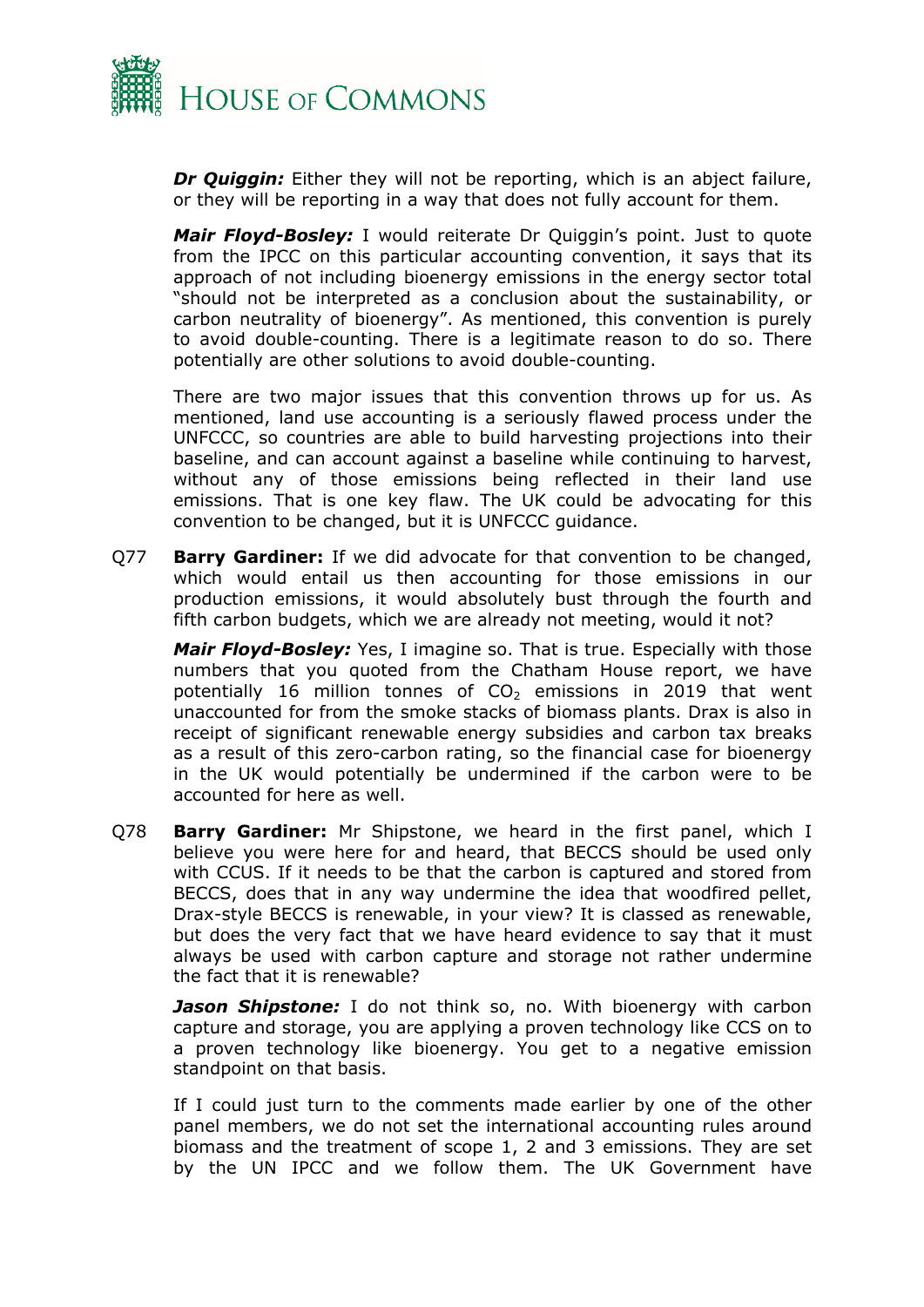

greenhouse gas emission limits for supply chains for biomass, and they are very clear and we comfortably beat them. In fact, we are at around half of that current emission limit.

Our supply chain emissions for biomass are probably some of the most open and clearly documented in any of the energy sector. We are very transparent about what our supply chain emissions are, where they come from and how they are made up. We report them annually. They are in our annual report for everybody to see. We do not hide this. We follow the regulations and we are comfortably within them.

I guess what you are saying is that, if you interpret the science in a particular way, biomass is not carbon-neutral and, therefore, CCS cannot make us carbon-negative. I do not agree with that. We are strongly carbon-negative. Our supply chain emissions make up only about 15% of our total emissions.

Q79 **Barry Gardiner:** I accept that Drax is operating within the regulations. Whether I want the regulations changed is another matter. We heard from the earlier panel that permanence was really important and that the time period is essential to calculate here. Surely, the carbon payback period that we are looking at with a lot of the forests and the 50% of the whole trees that you are using is critical here. Given the timeframe in which we have to make gains against climate change, and the window that we have to meet 1.5°C closing rapidly towards 2030, wood pellets do not meet that payback period. Is that not one of the fundamental problems that your industry has?

*Jason Shipstone:* The thinnings and trees that you talk about would be removed from the forest anyway. This is part of good forestry practice. Many working forests are run, effectively, as tree farms, so the timber is grown for other purposes. It is grown not for biomass but for construction or for other reasons. The by-products from that industry—the thinnings, the management and the preparation of those trees to go into that industry—are what we take to use for this.

In terms of the forests in the US south, for example, where much of our material comes from, the climate there is very appropriate for growing timber and fibres, so the trees grow and regenerate very quickly. The whole basis of a sustainable forest is that the material you remove is replaced by other areas of the forest that have been replanted and regenerated to allow those trees to go back. Younger, growing trees are much greater carbon sinks and absorbers than mature trees. Over the early part of a tree's life, it absorbs much more  $CO<sub>2</sub>$  than it does when it becomes static. That regular churn of fibre across a managed forest is vital for increasing and improving the carbon sink of those forests.

Q80 **Duncan Baker:** We have covered lots of these bits before, so forgive me if we need to cover some of them for the record. Mair Floyd-Bosley, we have heard them and we know what they are, but can you just go over your overall concerns about the potential impacts on biodiversity from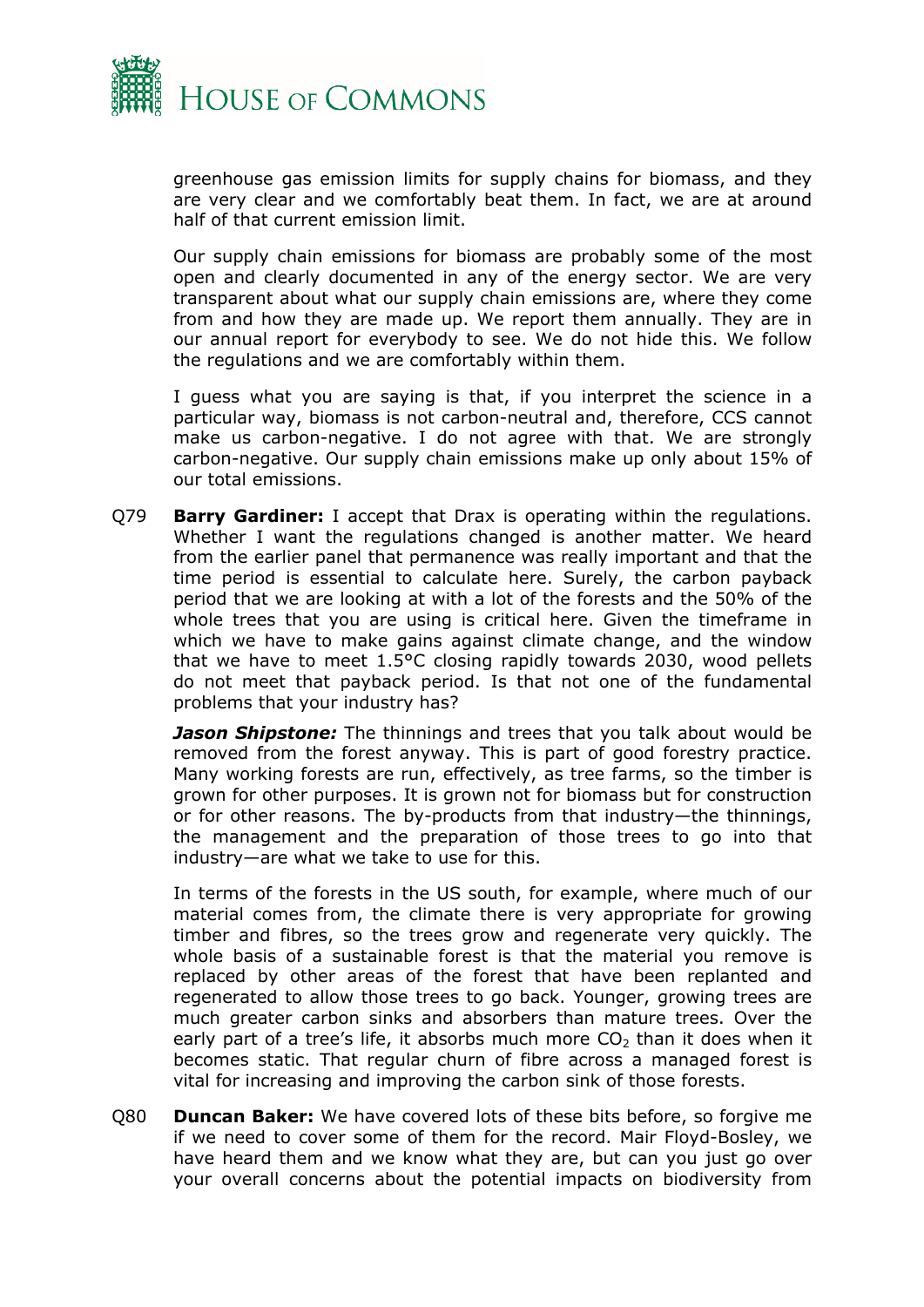

growing biomass domestically for BECCS, on which the RSPB has submitted work to the inquiry? You talked about water earlier on and there is a whole range of those issues. Can you just flesh some of those out a bit more?

*Mair Floyd-Bosley:* Do you mean for domestic supply specifically?

#### **Duncan Baker:** Yes.

*Mair Floyd-Bosley:* At the moment, we supply very little of our biomass from the UK. Any increase due to demand for BECCS would mean having to establish new patterns of land use. The first concern regarding expansion of bioenergy crops is land use change. We do not have very much space in the UK. You will be displacing either food production or natural ecosystems. Elsewhere, you might offshore the food production to increase our global footprint or, as Dr Quiggin mentioned, affect food prices. There would also be indirect land use change, so the knock-on impacts of expanding a particular industry at the cost of other industries.

We simply do not have much spare land. Given that we are in a biodiversity crisis as well as a climate crisis, we desperately need to be restoring—for example, re-wetting all of our peatlands, expanding our woodlands, restoring saltmarsh and creating more natural habitat to save those ecosystems that are currently under threat, as well as trying to supply sustainable food and farm sustainably in the UK.

A strategic approach to land for domestic biomass sourcing is absolutely vital. As explained, you cannot simply expand one land-based industry and assume that it will not have knock-on effects.

Q81 **Duncan Baker:** What I feel I am getting from you is that we just do not have the landmass to be able to do this at any scale. No matter how strategic you make it, we have an overriding limiting factor.

*Mair Floyd-Bosley:* That is correct, yes. I am tempted to pass to Dr Quiggin, because this was a topic of his particular recent report on the land use impacts of domestic sourcing. The scales at which we are talking about BECCS deployment simply are not compatible with trying to shrink our footprint. It would increase pressure on imports, which is something that we need to be reversing at the moment, so it is taking us in completely the opposite direction as to where the land use footprint of the UK needs to be going.

Q82 **Duncan Baker:** Jason Shipstone, if we look at what we achieved with COP26, one of the major announcements was the central pledges from over 100 countries on deforestation. We know that, globally, that is an immense problem of the scale that we have seen. How can you guarantee that the growing demand that we are seeing for biomass—I heard everything you said in your interchanges with Mr Gardiner—will not just keep driving deforestation? Of course, we want to do things in a sustainable manner, but we all know that different jurisdictions around the world do not necessarily adopt the same rules and regulations as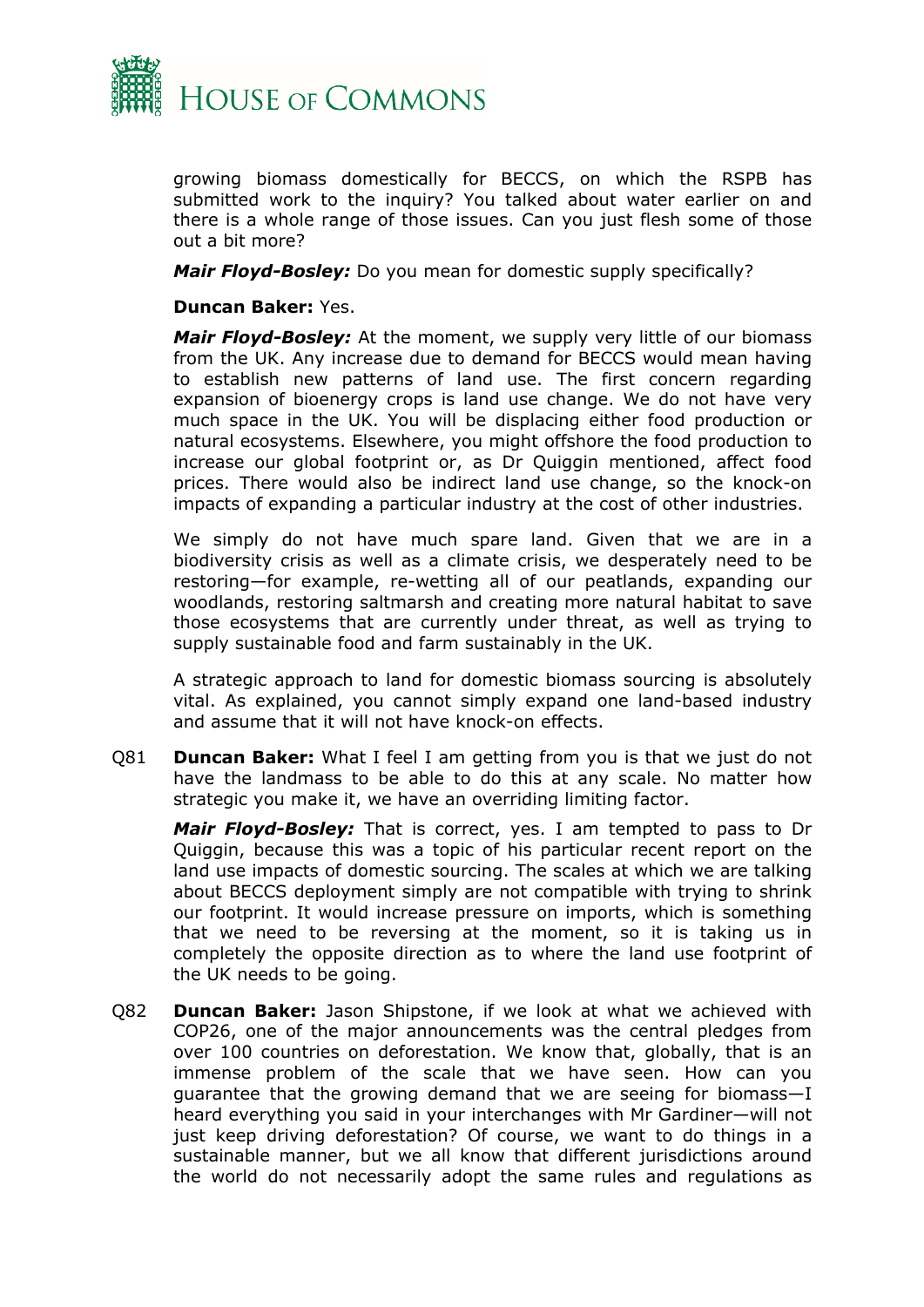

countries that do behave in a manner that is sustainable and acceptable by our standard. Where are the guarantees there?

**Jason Shipstone:** It is important to make that clear differentiation between biomass that is good and biomass that is not good. Any biomass that causes deforestation is not good and we should not use it. As a technology coming from grown products, certainly in the timber industry, BECCS is not infinite. It is finite. There are various global authorities that have looked at this and various reports have been written. A number of around 4 gigatonnes is often used, which is something like four times the global emissions from aviation. You heard earlier this morning that BECCS is not the only negative emissions technology. We have direct air capture and natural methods as well, all of which will be needed in order for us to meet the climate change requirements that we have in order to get to net zero 2050.

We would very much support and have been the driver of very high and tight standards that govern what sustainable biomass is. I mentioned earlier that we have been working with Defra, the NFU and others in the UK, to the point that one of the other panel members made, on how we maximise the potential of that in the UK too. We do have to be very careful about land use and how that might change, but there is untapped potential within the UK and we are working very hard with the NFU to see if we can explore and maximise the benefit of that.

Q83 **Duncan Baker:** I am going to come to Dr Daniel Quiggin in a moment. This is fascinating, because I can remember, probably 12 years ago, biomass boilers being the new rage and, in north Norfolk, which I am the MP for, working for one of the first companies to install one. We could not find anybody to install it. In terms of how our attitudes have changed to the environment in just over a decade, it is extraordinary listening to the changes. What we thought we were doing back in those days was absolutely the right thing to do. The RHI payments were making it sustainable. It was fantastic. The ridiculous notion was that you could have the doors of the builders merchants fully open in the depths of winter, trying to cool the place down, because it was incentivised to keep running the damn thing all the way through the winter. It was just ludicrous.

When we publish the biomass strategy, what safeguards would you like to see in it?

*Dr Quiggin:* First off, we should be sourcing a reasonable and sustainable amount of biomass domestically, because you can regulate and enforce those regulations much more easily and robustly.

To touch on Jason's point around the NFU and biocrops, that would be a brilliant way to go. Biocrops cannot be mature trees in disguise. It is much easier to verify the carbon payback period, of which there is not one for biocrops, but let us be clear that, at the moment—I think I am right in saying this, Jason—about 3% of Drax's feedstocks come from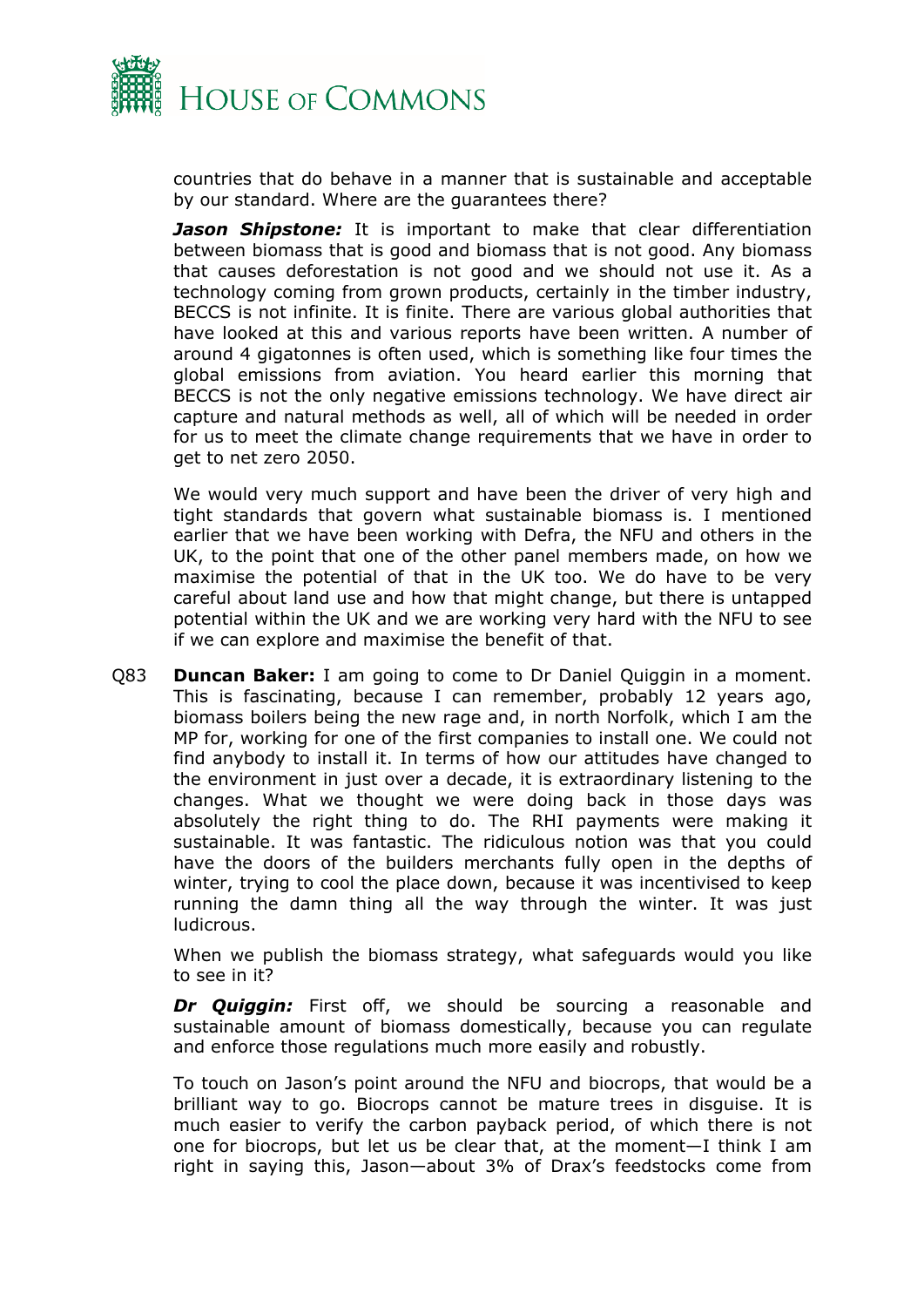

agricultural waste rather than woody biomass residues, which comprise about 97%.

A key question to ask Drax is what their upper limit is on the amount of energy crops that can go into their turbines. There are some technical constraints around that, and the NFU should be aware of what those limitations are.

In terms of your direct question around what should be in the biomass strategy, we should make sure that we are accounting for carbon debt. We should make sure that we are prioritising reductions over removals, but that is probably something that needs to be slotted into the net zero strategy. The biomass strategy needs to sit alongside net zero legislation, and they need to speak to each other.

In terms of net zero, we need to ensure that there is an appropriate split between reductions and removals; at the moment, it is opaque and ambiguous. We also need to ensure that a body—it could be the CCC; it could be another body—reviews what that split is over time, that the split is in relation to how BECCS and other NETs are performing, that there are KPIs wrapped around the operators of NETs, and that, if their KPIs are met and improve over time, you could see in a world in which removals play a greater and greater role.

That also needs to be in relation to the real residual emissions that are very difficult to abate, rather than an offsetting of greenhouse gas removals by BECCS or others ending up allowing a coal or gas-fired power station to offset its emissions. My understanding at the moment is that that is completely feasible, and there are quite a lot of companies queuing up to go down that route.

There is a whole plethora of things that need to be in the biomass strategy, but in terms of the supply chain of biomass, the types of regulations that we need are going to be much easier to achieve in terms of enforcement if they are domestically supplied within the bounds of what is feasible and sustainable to produce in this country. Just to give you a few numbers, by my calculations, for a 50 million tonne target of  $CO<sub>2</sub>$  removal by BECCS, you would need at least 10% of UK forests. For a 5 million tonne target—we are talking about a 2030 timeframe—you would need at least 1% of UK forests.

If we were to do that through wheat straw—a by-product of wheat grain—which we have lots of, you could meet that 5 million tonne target with only about 25% of current UK production of wheat grain. We are already producing it. It is already there, but then the key question becomes whether Drax can accept that amount of wheat grain. To get to the 50 million tonne target with wheat grain, that would require a big scale-up of wheat grain production, by about 2.5 times, which we might not necessarily want to do, and would also require about 40% of the agricultural land in this country. Again, you can see that there is a scaling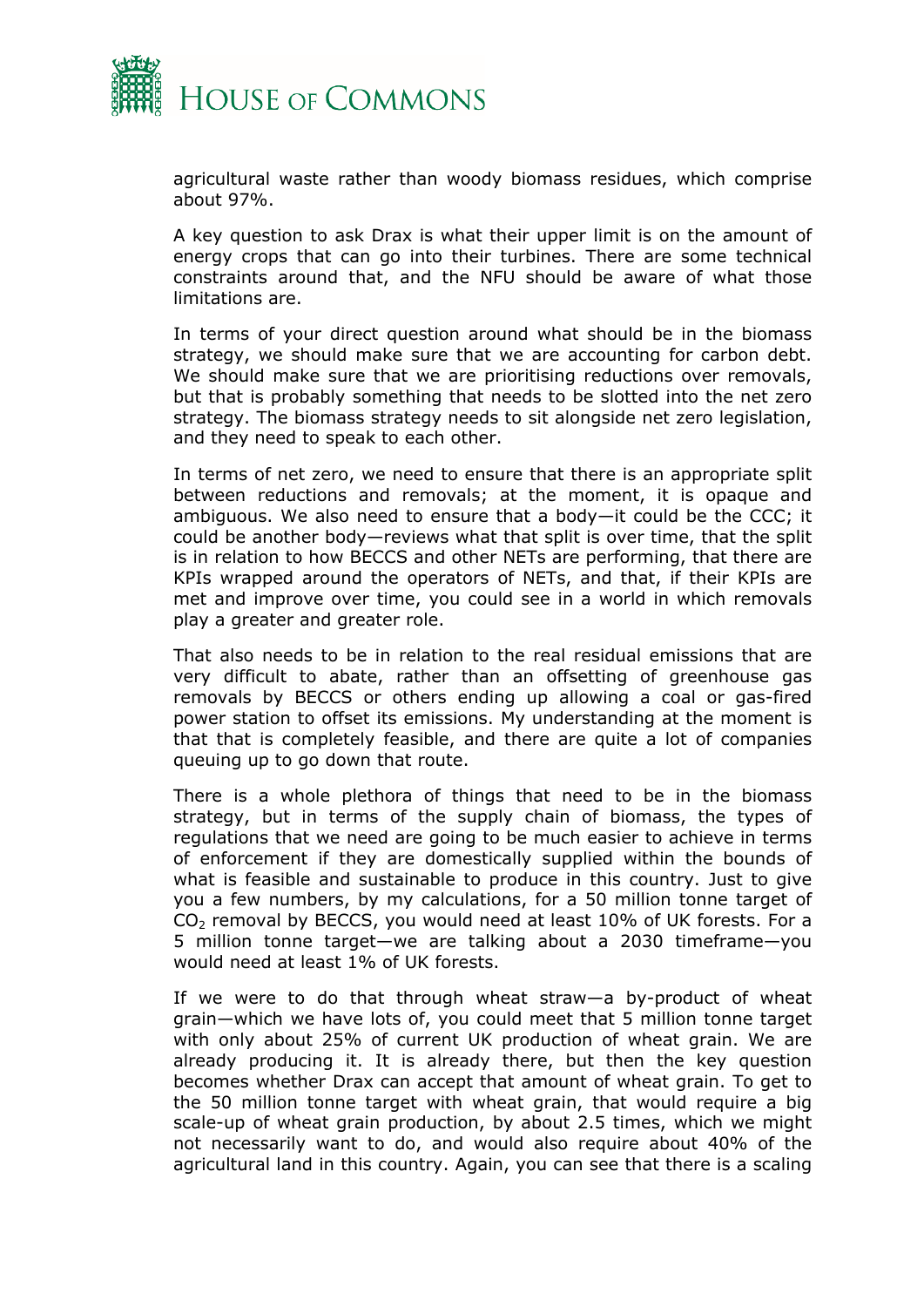

limit when we move from the 5 million to the 50 million tonne target, and we start to come up against barriers again.

Q84 **Mr Goodwill:** In the meantime, what we are going to bed all our pigs up with if we use the straw in the power stations?

*Dr Quiggin:* There are absolutely limitations. I would just add that that calculation includes leaving 20% to 40% of the wheat straw in field to prevent phosphorous and nitrogen leaching, but you would probably need to take a bit more off of that for other uses that farmers have, such as, as you say, bedding up pigs. They are illustrative numbers, just to give you an idea.

Q85 **Duncan Baker:** If you could keep this to 30 seconds—I am going slightly off piste—what would you do with the renewable heat incentive as a scheme, particularly relating to biomass? I gave an instance at the very beginning of this. The scheme does not seem very fit for purpose, given the way it can be interpreted by small-scale homeowners and businesses.

*Dr Quiggin:* We need to ensure that we are not double-counting.

Q86 **Duncan Baker:** There needs to be some sort of regulation and parameters over it.

*Dr Quiggin:* We need to make sure that we are not double-counting. As mentioned by Ruth Herbert in the previous session, biomass is a limited resource, so what we do with a limited resource has to be really carefully thought through. In my opinion, to a limited and reasonably scalable amount, BECCS is a pretty good way to use biomass, if you ensure that the carbon debt and supply chain emissions are minimised, and that it does not result in loss of biodiversity, land use tensions and food prices.

There are quite a few problems there, but if you sort those out, using biomass to sequester  $CO<sub>2</sub>$  and create negative emissions is a good way to go, although there is probably not enough biomass also to do renewable heating or to produce hydrogen and so on. In my view, it is probably best used for BECCS, but the regulations around it need to be tight and domestically enforced.

To answer your direct question, heating needs to go down the heat pump route.

Q87 **Mr Goodwill:** Could I ask you, Dr Quiggin, about some indirect land use changes that we have not looked at? For example, we are very keen to replace steel and concrete in construction with wood. If we are using wood to fuel our power stations, would we make that more difficult? When I was last in Iran, they were building papermills and harvesting quite low-grade forestry to turn into paper. Have you concerns that, if we start sourcing wood from all around the world to produce energy here, it could mean that other uses of that wood would be ruled out, or that other people would be using forestry in other ways?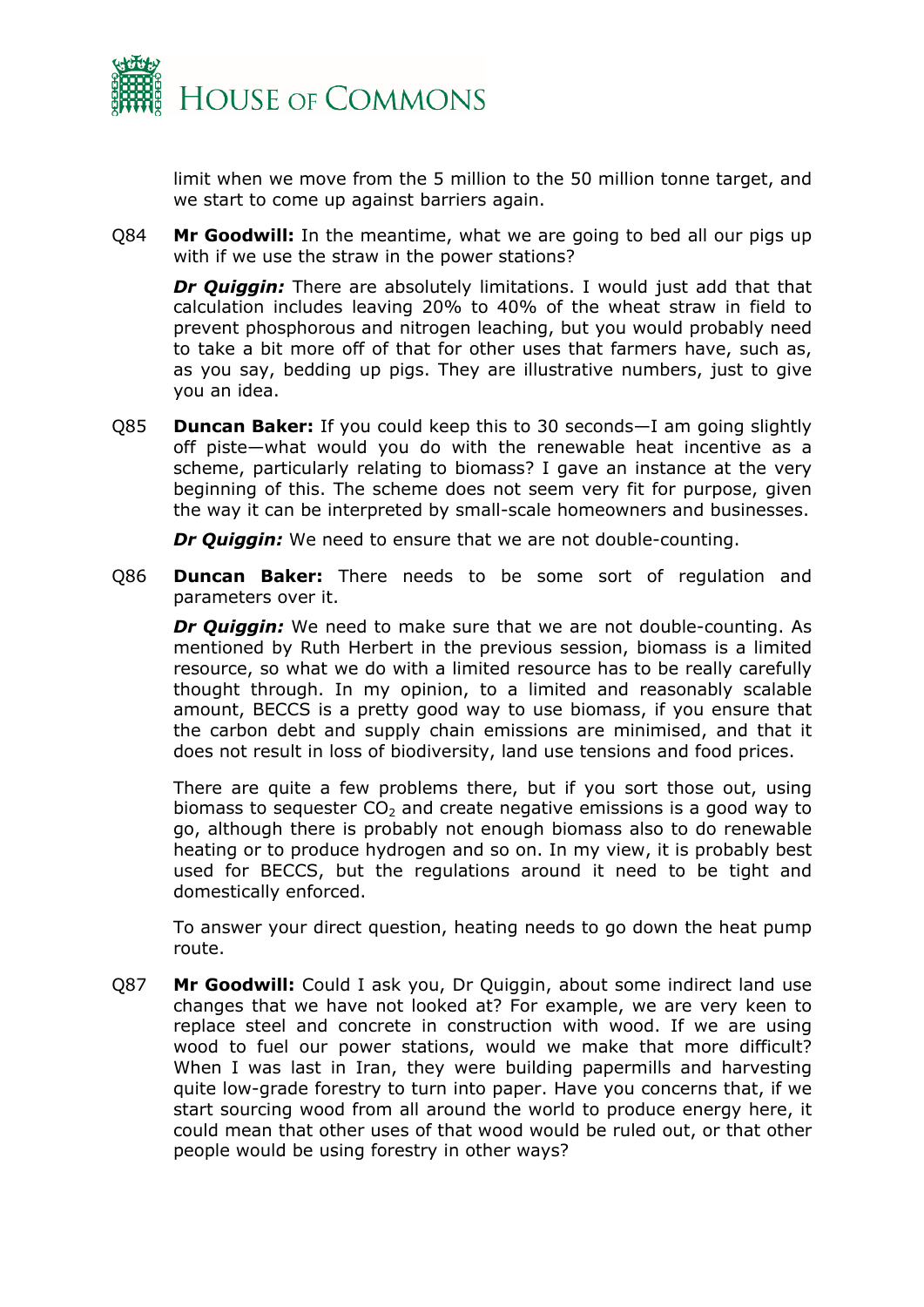

*Dr Quiggin:* You should probably also turn to Jason on this one, because he will have a much more detailed understanding of the different end use types of the wood that results in the wood pellets that they burn. The key thing to remember from my perspective is that wood pellets are just one end product of the wood that comes out of a forest. You would not use high-grade wood that you could construct furniture or build a building with for wood pellets. From the harvesters' and mills' perspective, that would be economically suboptimal and bordering on insanity.

Q88 **Mr Goodwill:** You were talking about having to scale up by 126%, which would mean going into some forests that we had not—

**Dr Quiggin:** That is in relation to wood pellet supply now, which is about 55 million tonnes globally. I am talking about scaling up wood pellet supply by 126 times, but that wood pellet supply has to be produced at the same time as you produce wood for construction or furniture, and that would put more pressure on those supply chains. Therefore, the price of wood pellet goes up, and mills, harvesters and forest managers are going to start to say, "Why do I not just start producing more wood pellets?" from mature trees—that is my concern—that have a large carbon debt, because the price of wood pellets has gone up because of an imbalance between supply and demand.

Q89 **Mr Goodwill:** Jason, do you have a comment on that? We heard that using waste wood or sawdust from sawmills is clear cut. As the timber gets thicker, it becomes more difficult, possibly, to justify using it in a power station.

*Jason Shipstone:* The energy sector cannot afford to pay roundwood timber prices for fuel. The demand you have talked about increasing from construction, furniture manufacturing and other sustainable building methods is going to drive the growth of forestry and the demand for fibre. The residuals from that fibre, which I mentioned earlier—the sawdust from the mills that process that timber into construction grade timber, and the forestry leftovers, thinnings and residues—are the things that we use for biomass. The two will almost go hand in hand.

Just to pick up on a point that Dr Quiggin made earlier about the different types of agricultural residues that could be used, and the wheat straw, we have tried probably nearly 400 different types of fuel, so we have not used just wood for biomass; we have used other biomasses as well. We used to have a UK energy crop scheme, which Drax used to participate in fully, not that long ago. There are sources of bioenergy other than wood.

I have a team working for me that are actively exploring these and have done for many years now. Over the last two years, we have increased the amount of this material that we can use from the 3% to 5% numbers that Dr Quiggin quoted, up to between 10% and 30% with some of these. These could become active sources of alternative fuels for us in the future, and we are progressing some of those now.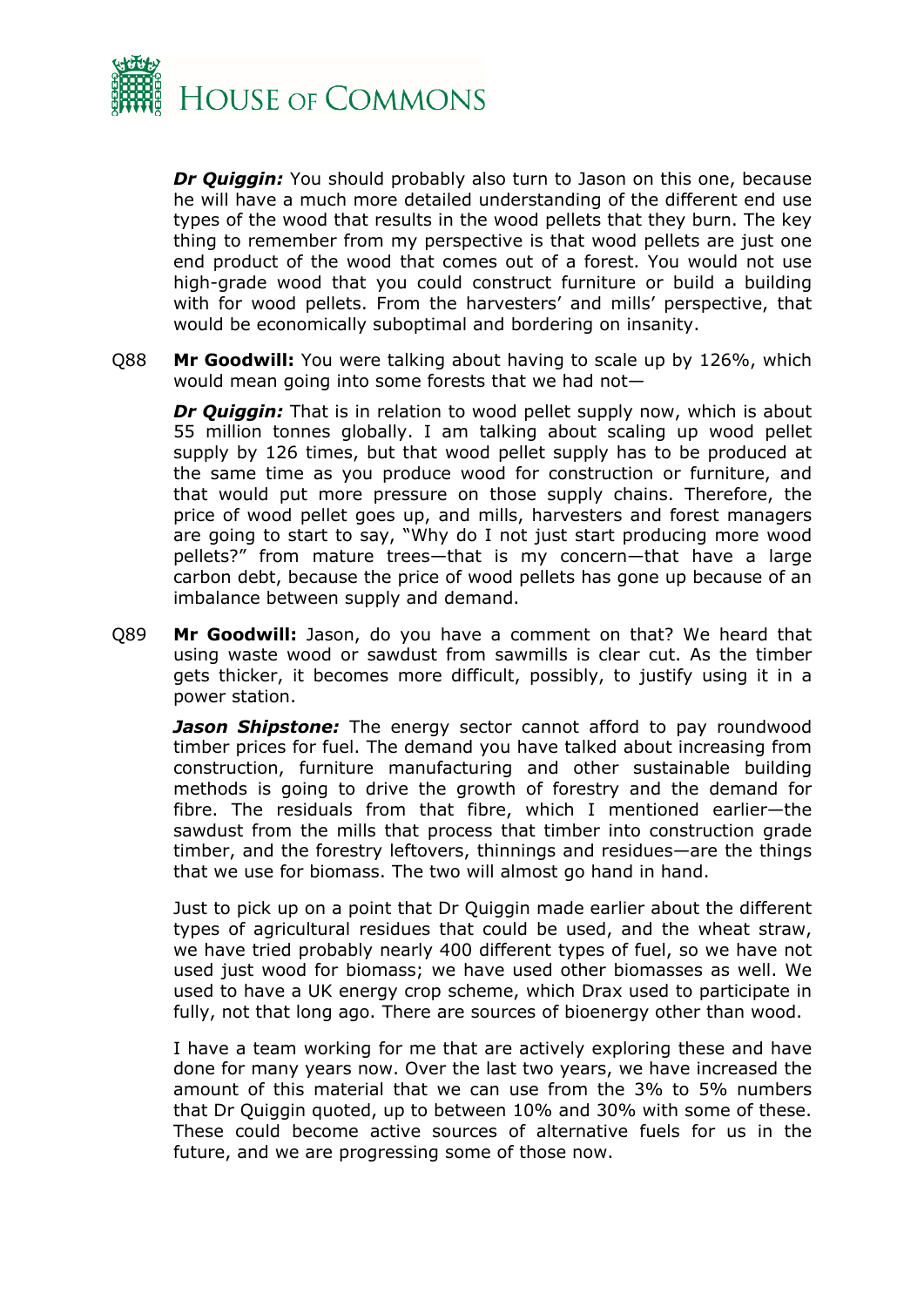

Q90 **Mr Goodwill:** Are those things produced in the UK, like miscanthus or willow?

*Jason Shipstone:* Some of it is in the UK and some of it is international. There are different types from different areas, but all of it is being considered as potential fuel use. We have had several active trials over the last year to understand what those limits are for blending with wood.

Q91 **Mr Goodwill:** If I could change tack and turn to Mair, do you think that there is too much reliance on NETs in the Government's net zero strategy?

*Mair Floyd-Bosley:* I do, yes. I would like to bring that question back to the original points that I raised in terms of the problems with the models that we have currently. The models are omitting several significant sources of  $CO<sub>2</sub>$  from the supply chain. If we were to integrate a full lifecycle assessment of the  $CO<sub>2</sub>$  impacts of BECCS, from the forest, the soil carbon loss and the foregone sequestration, all the way to the smoke stack and including those lost from the smoke stack, I have a significant suspicion that the models would rely much less heavily on BECCS as a solution. In fact, BECCS would not be able to fill that gap.

I would just like to offer one piece of evidence. A 2021 model ran this calculation and created a model based on current supply chains from the US south-east for wood from forest sourcing, as Drax's current supply chain uses. It includes all those sources of  $CO<sub>2</sub>$  and finds that BECCS cannot mitigate emissions from burning those wood pellets before 2060. It takes about 30 years to even get to carbon neutrality, even accounting for forest regrowth. That model was very generous in assuming that 90% to 100% of the carbon was being captured at the smoke stack.

If we were to re-run those models based on the empirical evidence that is available to us about the supply chains and the  $CO<sub>2</sub>$  emissions that are currently being missed, we would see that the negative emissions reliance could push us towards emitting more carbon. We cannot plug a model assuming that something will be a negative emission when it is actually a positive emitting source. It just does not work.

Another study that I would like to bring to your attention is from 2021 in *Environmental Research Letters*. They developed a model to account for the small risk of negative emissions failure or under-delivery. As I referred to at the beginning, our current models assume that all of these technologies will run perfectly and that we have 100% certainty that they will deliver. That is not true in the real world, so this model embedded a 10% chance that BECCS would not deliver.

This model changed its outputs to the extent that it recommended decarbonising twice as quickly over the next 10 years to account for that risk of failure. That is where we need to be looking. We need to be assuming that these might not deliver. They might increase  $CO<sub>2</sub>$  in the atmosphere—we need to be very cognisant of that, because that is an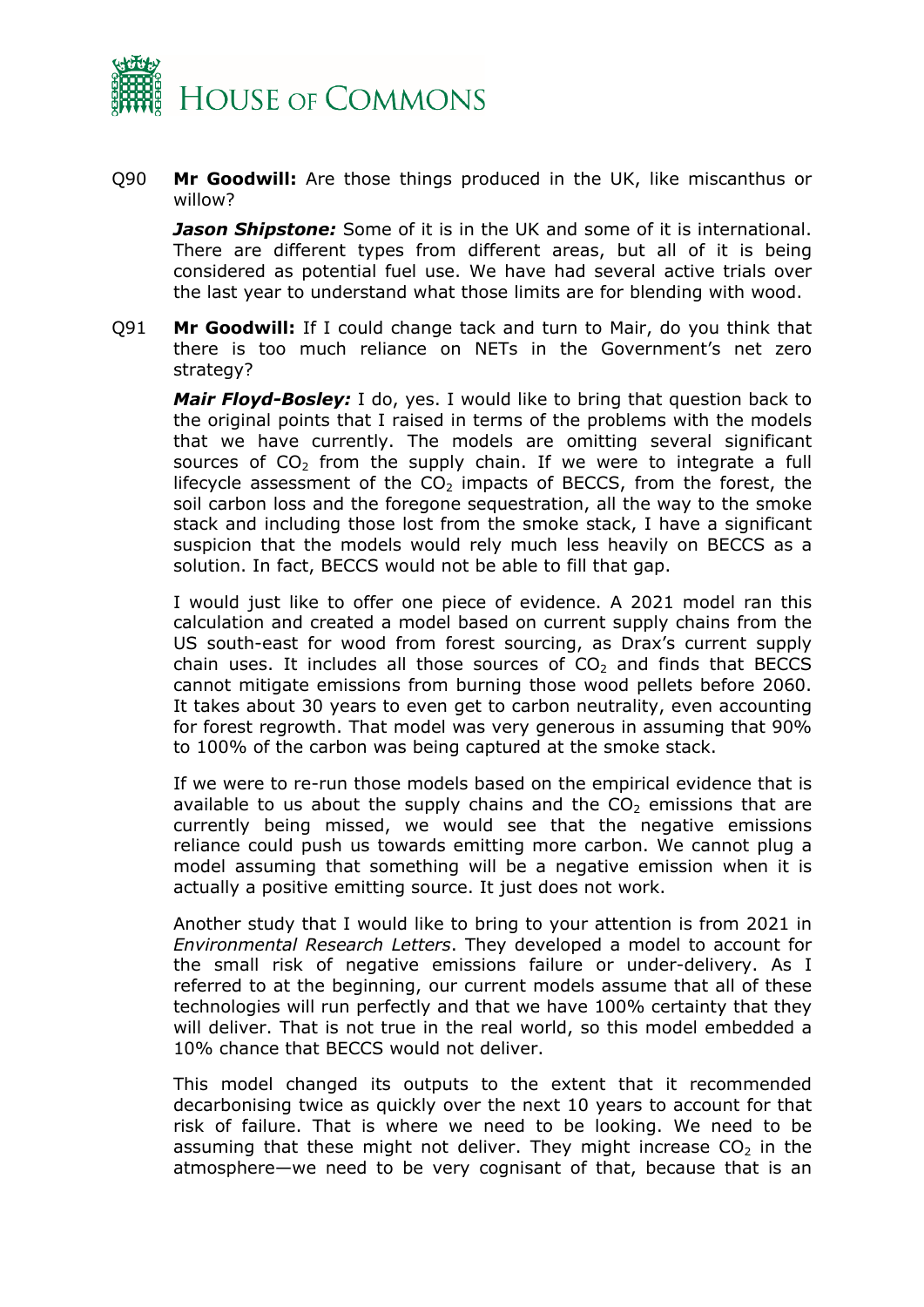

extreme risk—or they simply will not deliver as we hope they will. We cannot risk getting to 2030 or 2035, which are our next legally binding carbon budgets, and the legally binding net zero target in 2050, having increased the amount of carbon in the atmosphere because we have relied on these technologies.

In conclusion, we need to mitigate, over the next 10 years, in the context of the assumption that we cannot rely on NETs. If we continue to develop and gather empirical evidence on a small, pilot scale, which includes all these  $CO<sub>2</sub>$  sources, eliminates forest biomass that risks biodiversity, and has really strict sustainability criteria, we may find ourselves in a position where we can develop some negative emissions technologies, but that is not something that we can rely on.

Q92 **Mr Goodwill:** I assume from what you say that you see NETs as to be used only in the most difficult-to-abate areas and not as an alternative to reducing emissions generally.

*Mair Floyd-Bosley:* Yes, absolutely.

**Mr Goodwill:** Dr Quiggin, you are nodding as well.

*Dr Quiggin:* That is a really good way of summarising it. I would just like to highlight one particular bit of research, which shows that, if all NETs not just BECCS, although it is the major technology that is most often relied upon—fail to deliver in terms of the negative emissions that we are baking in, and that failure looked like carbon debt payback periods expanding as supply chain pressures build, a worst-case scenario, with lots of caveats, would result in temperatures rising globally by 1.4°C due to a delay in action, as Mair described, in near-term decarbonisation.

Essentially, if we rely on a technology that is not yet proved to deliver in the future, it delays action now, resulting in a greater temperature rise than would otherwise have happened. That is really key to remember, at the same time as we also accept that we need the evidence as to whether BECCS does or does not work. We need to have pilots, either at Drax or elsewhere, that allow us to gather the evidence as to how it performs across the entire supply chain, which is more easily achieved if done domestically. That requires good governance and regulations put around whatever projects are decided to be given subsidies or the goahead, in order that we can make an informed choice, such that we do not overly rely on those technologies.

One last point—I know that Jason wants to come in—is that we have to remember that the integrated assessment models that the IPCC and others use are cost-optimising models that make an assumption that demand cannot be reduced, be that eating meat or people having their homes at a lower temperature.

Essentially, what they have done is say that demand and GDP have to continue in this direction, and you get a gap in terms of what we need for 1.5°C or 2°C, which then needs to be filled by NETs, including BECCS.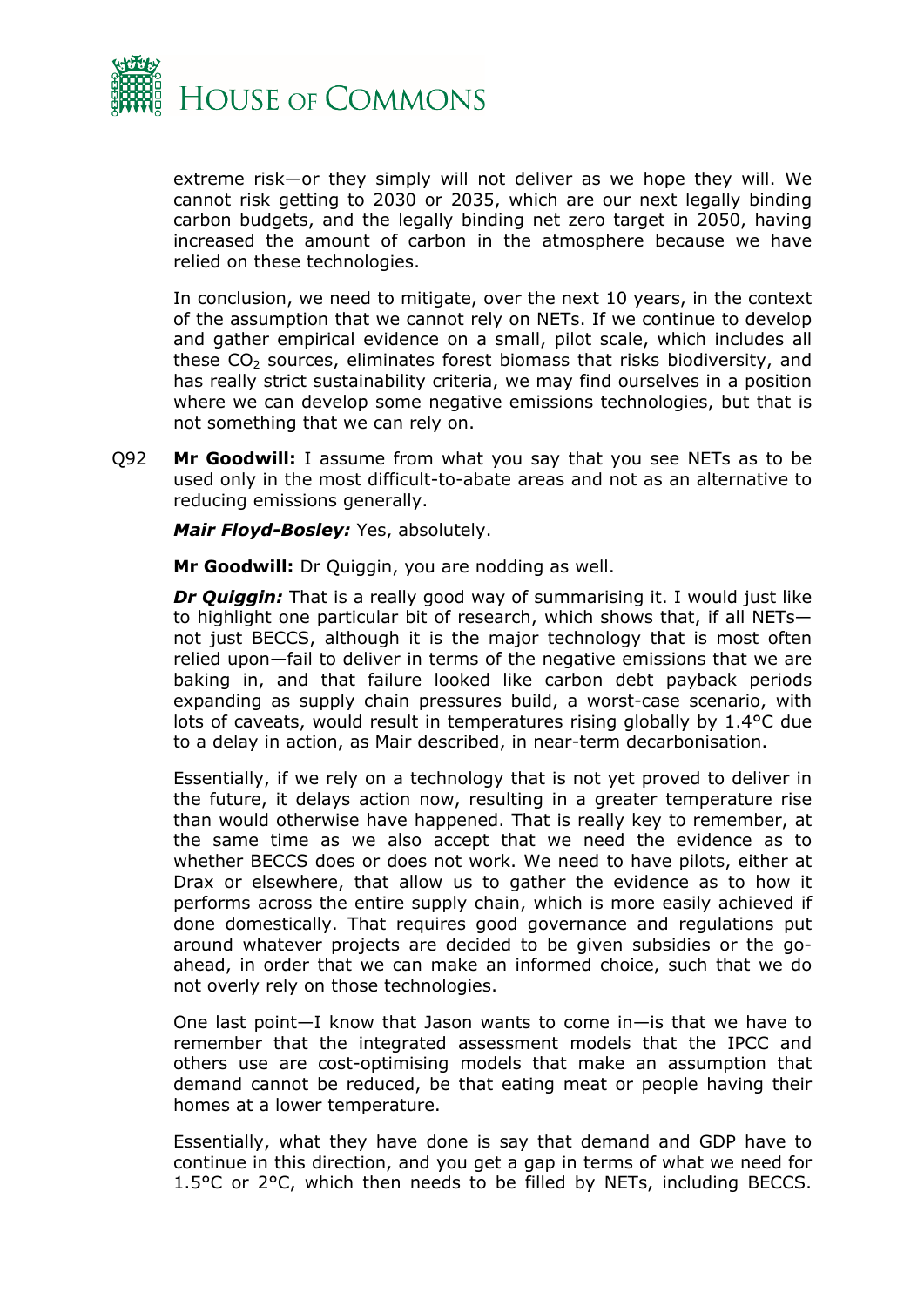

There is a growing realisation through the pandemic and others that some people will accept, to a certain degree, a lower-demand consumption-based lifestyle. Some of the model assumptions that require NETs need revisiting.

As a very last point, if you look at what the CCC has done in terms of its modelling, you can see that it has taken the upper range and the most optimistic parameters when it comes to BECCS, every time. There is a trade-off between many of those parameters. What the CCC, the integrated assessment models, the IPCC and others are concluding in regard to NETs and BECCS is that it is broadly correct that we need them. Do we need them to the scale that we are baking in and does that create a reliance that then results in increased temperature rises? We still need the evidence that was going to come through plants like the one at Selby, but the Government need to put that good governance around it, such that we make informed decisions.

Q93 **Mr Goodwill:** Jason, you deserve a comeback on that.

*Jason Shipstone:* Can I just go back to the UN IPCC? This methodology was established in 2003 and verified again in 2019. This is thousands of scientists agreeing on the right way to do this, so we have to give that the credit that it deserves. It is a very solid methodology.

To some of the other points, to say that BECCS is an unproven technology—it is bioenergy. We have been doing this at scale in the UK since 2004, scaling up significantly in the mid-2010s. We have very wellestablished sustainability practices and very clear audit processes. That part of it is not new.

On the CCS part, I have walked round 1-million-tonne-plus CCS projects in various parts of the world. They have been up and running for several years—many years in the case of some of them. BECCS is simply a combination of the two, so this is not a new and risky technology. There are risks like there are in any new infrastructure, but this is two proven concepts being brought together to deliver a climate good.

To Dr Quiggin's point, there may be conversations to have around the ultimate scale of this and how big this is. I mentioned earlier the 4 gigatonne number that many scientists have agreed on. It is a valuable and necessary way to deliver that quantity of negative emissions that we have to have in order to meet net zero 2050.

*Dr Quiggin:* I disagree with Jason. We do not know how the supply chain is functioning. We might know how CCS or bioenergy functions in a traditional sense—fine; I will accept that—but the supply chain is incredibly important in terms of the emissions, the carbon debt and the carbon payback period. Are we sourcing that from third countries or domestically? What is the feedstock choice? All that stuff needs to be worked out.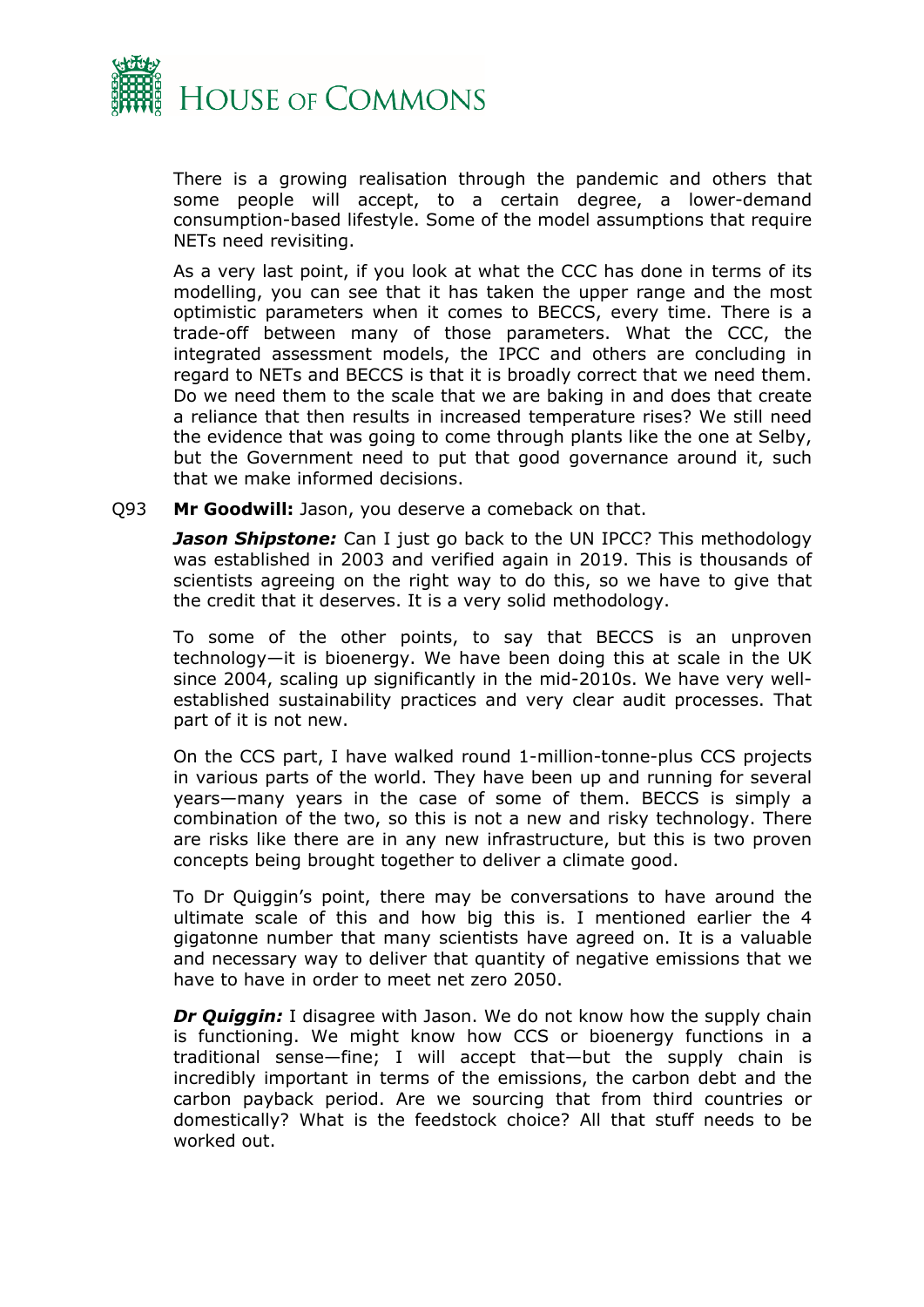

If BECCS in totality, just in terms of the power station itself, was so well defined, why is it that we are only recently finding out what the energy penalty might be? If we do not know what the energy penalty is and, therefore, what the power production and therefore the subsidy is going to be, how can we be drawing conclusions that BECCS is a well-known, defined technology that we can bank on? That does not make any sense to me.

Q94 **Barry Gardiner:** Just very briefly, Dr Quiggin, you spoke of the fact that the CCC, in its modelling, had chosen the most optimistic outcomes for BECCS and for Drax. Do you believe that that has anything to do with the fact that, on the CCC group that looks at this, there was a director of Drax employed as one of the people on the Committee on Climate Change? Do you think that somebody coming from that position has a conflict of interest?

*Dr Quiggin:* I know exactly what you are referring to. There may be a conflict of interest. It is not for me to say. I will be really clear on that. I am not in a position to analyse that and I definitely cannot comment on whether that individual influenced the modelling of BECCS.

**Barry Gardiner:** I have not suggested that.

*Dr Quiggin:* No, but I am just being clear that I do not want to go anywhere near that.

Q95 **Chair:** We will move on from that point. You made the point, thank you. I just have a couple of final questions for Jason. You have explained very clearly that there are two elements—the energy generation and the carbon sequestration and storage. What I am not clear about is how much of the energy that is generated by the power station is being used to drive the CCS. You have these two pilots that you are running at the moment, but once you are into full production, what proportion of the energy will be consumed?

**Jason Shipstone:** I am happy to provide that to the Committee in written form. I am a bit nervous about talking about it in a public forum. We are entering the phase 2 competition process, so some of this is quite commercially sensitive, but I am very happy to provide written evidence of that.

Q96 **Chair:** That would be very helpful. Could you also include in that what proportion of your  $CO<sub>2</sub>$  emissions you would expect to capture?

*Jason Shipstone:* The answer to that is 95%.

Q97 **Chair:** As a final question, the subsidy arrangements for biomass come to an end in 2027. Can you give us an estimate of what Drax's subsidy expectation is for BECCS, once it is at commercial scale?

**Jason Shipstone:** Again, these are commercially quite sensitive numbers. I am very happy to provide them. We are working closely with UK Government on what the costs for this might be. We are very